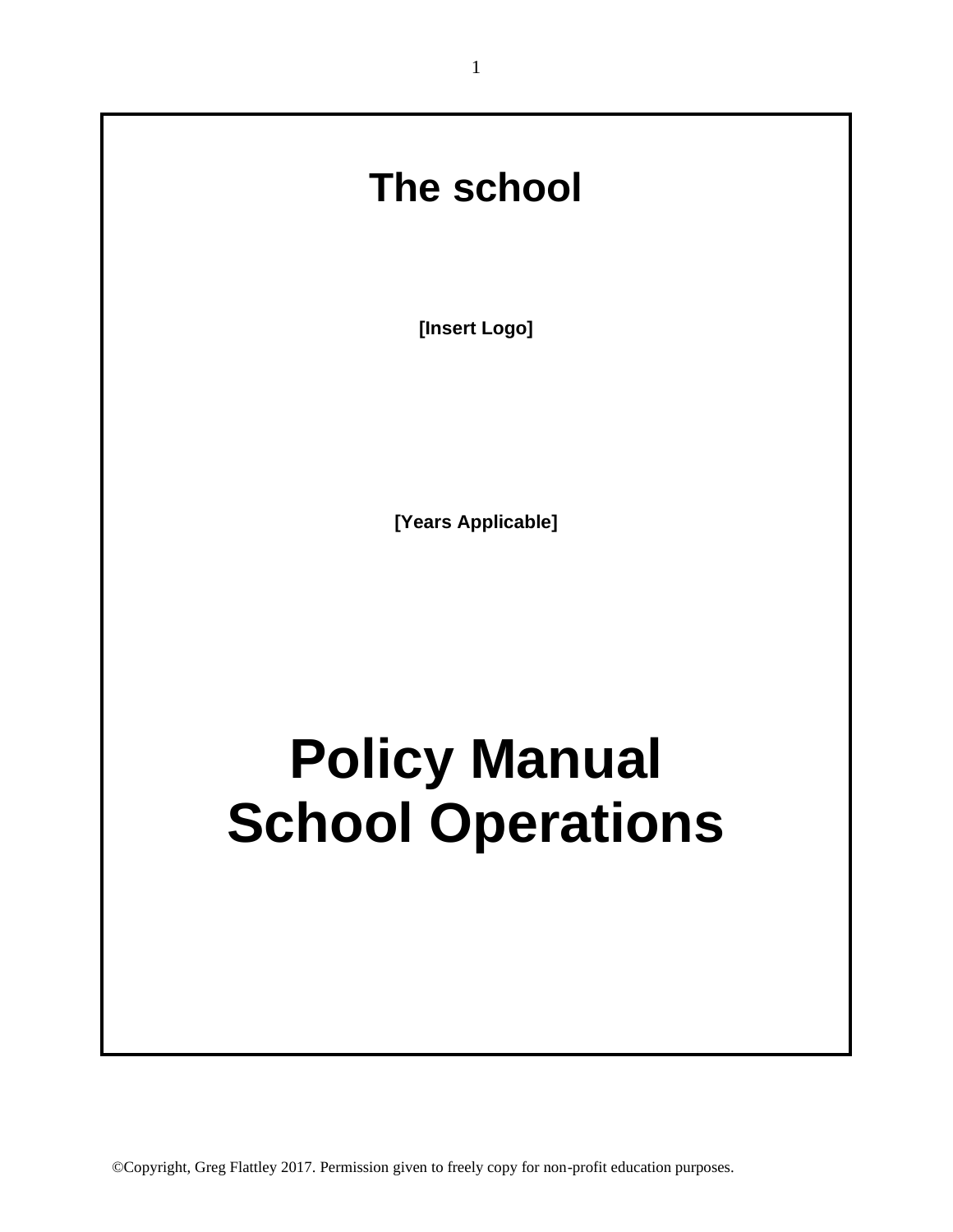# Table of Contents

| 5.2 Student-led Initiatives and Events Policy: Non-academic  19 |  |
|-----------------------------------------------------------------|--|
|                                                                 |  |
|                                                                 |  |
|                                                                 |  |
|                                                                 |  |
|                                                                 |  |
|                                                                 |  |
|                                                                 |  |
|                                                                 |  |
|                                                                 |  |
|                                                                 |  |
| 1.6 Renewals, Non-Renewal or Termination of Contract Policy  31 |  |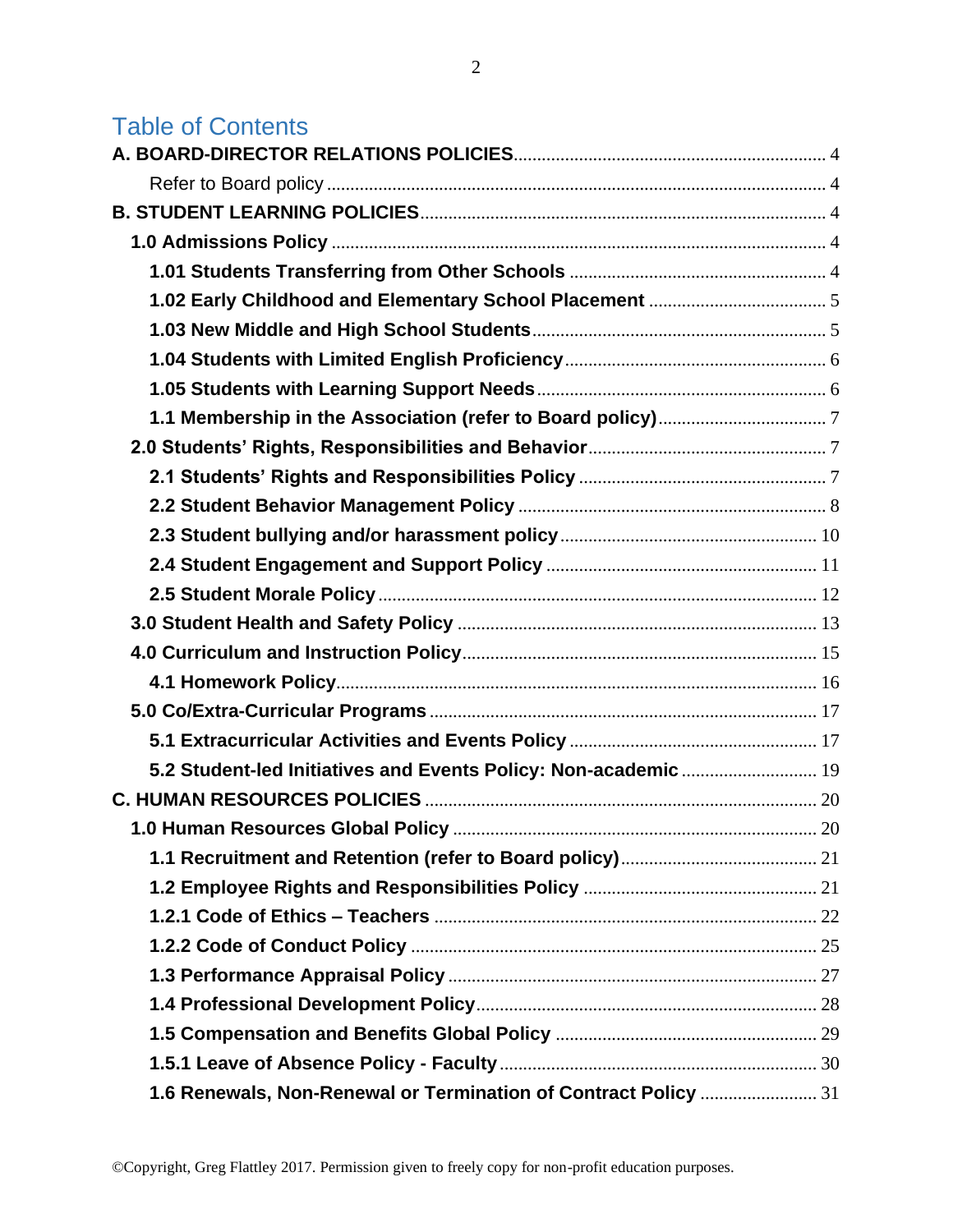| 3.3 Accounts and Authorized Signatures (refer to Board policy) 38       |  |
|-------------------------------------------------------------------------|--|
|                                                                         |  |
|                                                                         |  |
|                                                                         |  |
|                                                                         |  |
|                                                                         |  |
|                                                                         |  |
|                                                                         |  |
|                                                                         |  |
|                                                                         |  |
|                                                                         |  |
|                                                                         |  |
| 4.8 Legal Counsel, Contracts and Proceedings (refer to Board policy) 43 |  |
|                                                                         |  |
|                                                                         |  |
| 5.2 Maintenance of the Physical Facilities (refer to Board policy)  44  |  |
|                                                                         |  |
|                                                                         |  |
|                                                                         |  |
|                                                                         |  |
|                                                                         |  |
|                                                                         |  |
| 1.3 Community Access to School Facilities (refer to Board policy) 48    |  |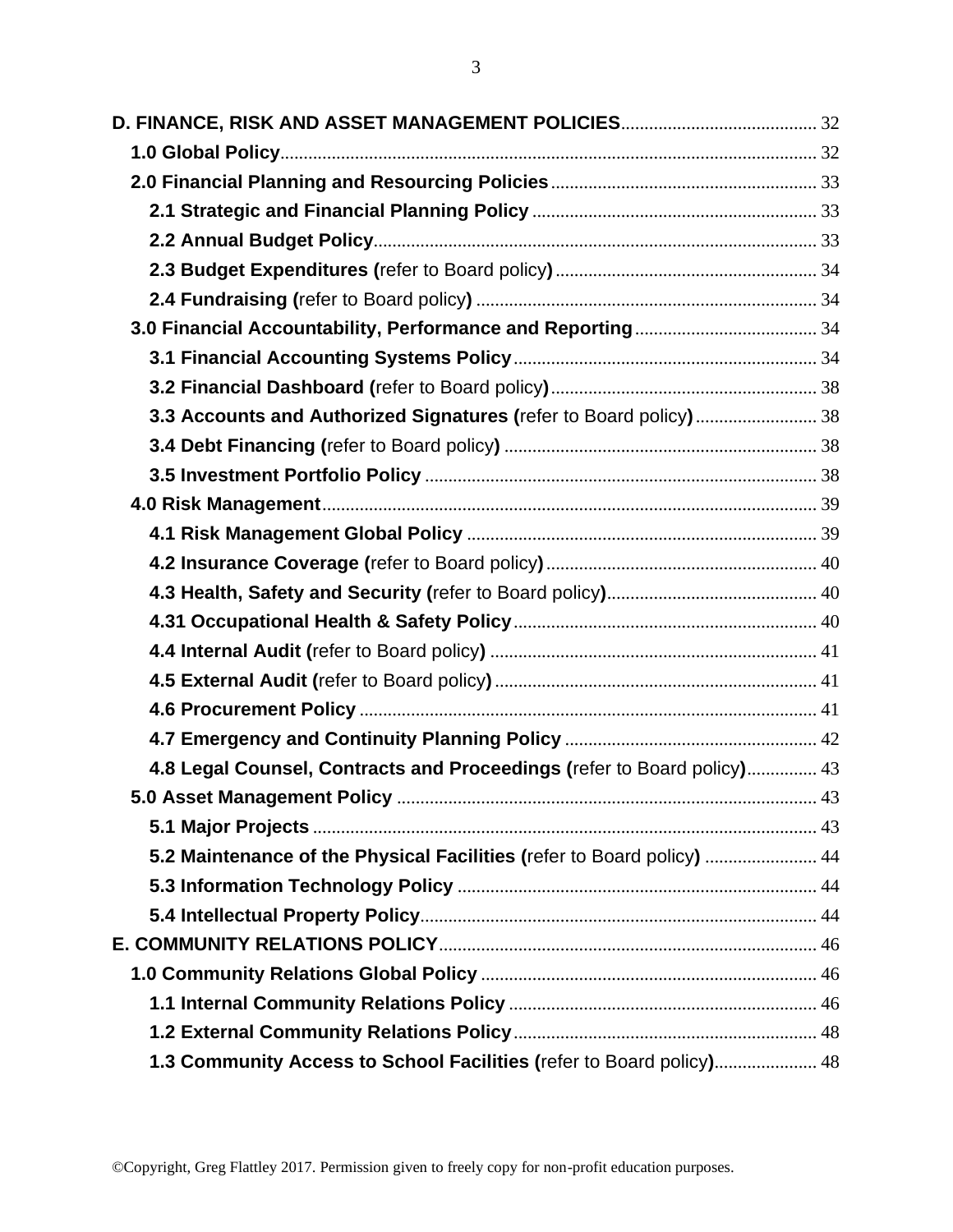## <span id="page-3-0"></span>**A. BOARD-DIRECTOR RELATIONS POLICIES**

<span id="page-3-1"></span>Refer to Board policy

## <span id="page-3-2"></span>**B. STUDENT LEARNING POLICIES**

#### <span id="page-3-3"></span>**1.0 Admissions Policy**

Admission to the school is open on a non-discriminatory basis to all students, regardless of race, creed, color, gender, religion, national origin, ethnic background, or philosophy. Students of all nationalities are welcome to apply, including those not yet fluent in the English language; however; students are required to meet the academic standards required to earn a high school diploma.

Students will not be considered for admission until the application for admission, previous school records and recommendations, and the registration fee have been submitted.

Admission is considered based on the following:

- Review of previous school records
- Recommendation of previous teacher/counselor
- Age of student
- Years of schooling successfully completed
- Level of English proficiency, particularly in high school
- Evidence of student's ability to succeed at the school

Students are required to have the following immunizations to allow admission to the school.

- DTAP (for diphtheria, tetanus and pertussis)
- MMR (for measles, mumps, and rubella)
- Polio
- Hepatitis A
- Hepatitis B
- Typhoid
- Meningo A&C or Meningo ACWY (for meningitis)
- Varicella (chicken pox)
- Yellow Fever
- HIB
- Annual tuberculosis screening is strongly recommended (except for those who had a BCG shot)

Final admission decisions are at the discretion of the Director, in collaboration with the Counselor. Students will not be allowed to start school until all required documents have been submitted, including previous school records, grade reports, immunization records, and other required forms.

### <span id="page-3-4"></span>**1.01 Students Transferring from Other Schools**

All students transferring from other schools must provide accurate school records at the time of admission. Grade reports and/or transcripts must be translated into English. The school reserves the right to deny admission of students dismissed from other schools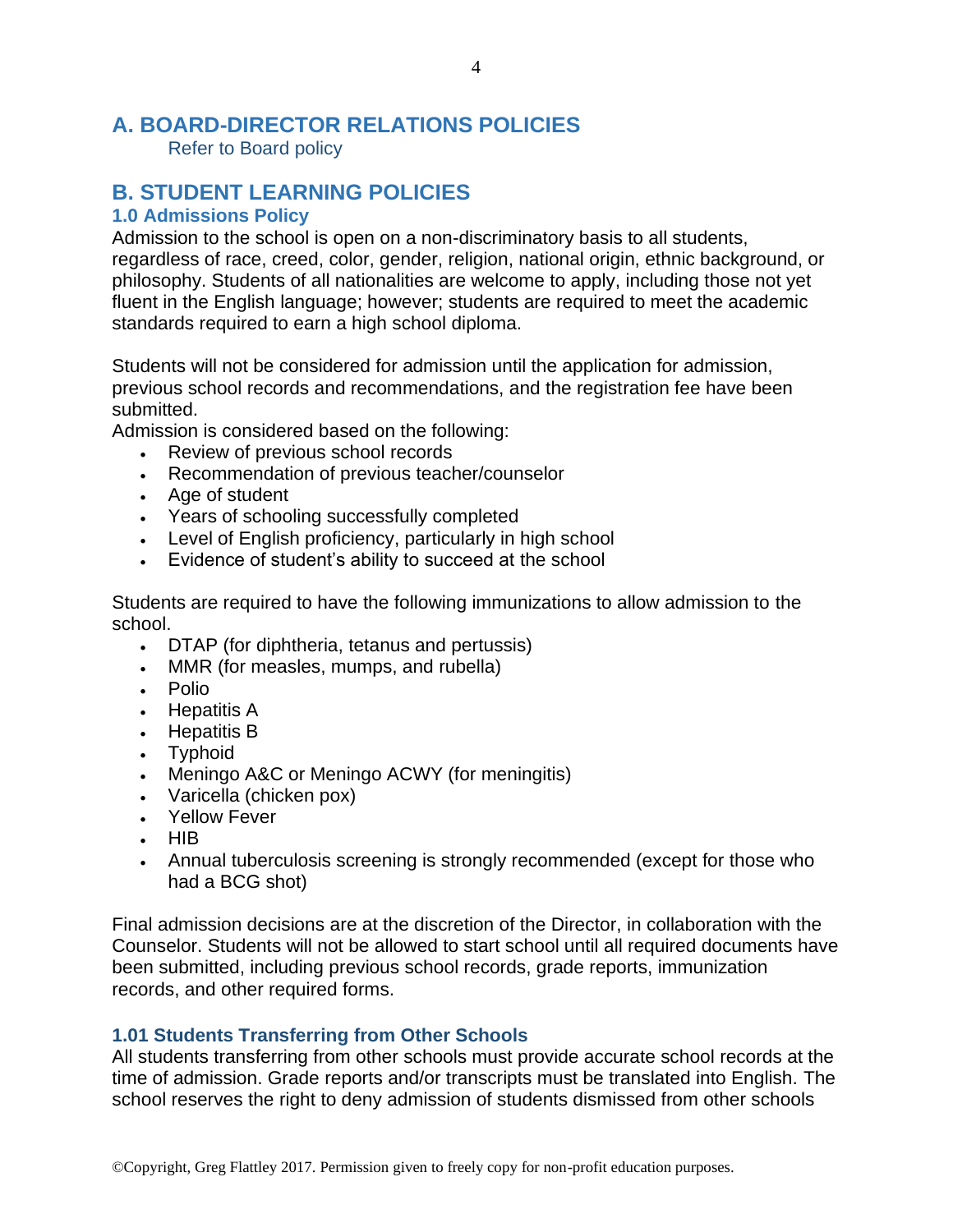for academic, disciplinary, or other reasons. Students falsifying records or failing to provide accurate information at the time of registration will be denied enrolment and/or continuation of attendance.

### <span id="page-4-0"></span>**1.02 Early Childhood and Elementary School Placement**

Children entering the Early Childhood and Elementary Programs must be the following designated ages by September 1 of the current school year:

- Pre-K 3: 3 years old by September 1
- 
- Pre-K 4: 4 years old by September 1
- Kindergarten: 5 years old by September 1
- First Grade: 6 years old by September 1

Exceptions to the birthday cut-off dates will only be considered in the light of expert professional opinion, such as that of a qualified child psychologist. However, children who turn 3 between September 1 and January 1 may apply to attend Pre-K 3 for the second semester of the school year. Such children, if accepted, would not move to Pre-K 4 the following year but would begin Pre-K 3 again in the fall along with their age peers.

Children entering grades Pre-Kindergarten 3, Pre-Kindergarten 4, Kindergarten, and First Grade must also meet the school's School Readiness Assessment criteria. The school believes that students should progress to the next educational level based upon their individual readiness. Therefore, the decision to continue a child in their educational journey is based upon a thorough evaluation, by the classroom teacher and possibly others on our team, rather than only being based solely on the completion of an academic year. After the completion of First Grade, progression through the following years shall be automatic, unless determined otherwise through proper consultation. The final decision concerning student placement rests with the school Director.

#### <span id="page-4-1"></span>**1.03 New Middle and High School Students**

Students entering the school in the middle and high school (grades 6 to 12) are expected to be the appropriate age for a specific grade level, and to have successfully completed the appropriate years of schooling. Decisions regarding grade placement are based on academic achievement; teacher recommendations; years of successful schooling; age; records from previous school; placement tests; English language proficiency; physical, social, cognitive, and emotional growth and development; consultation with parents and teachers; and the appropriateness of the school program for meeting student needs.

The school system includes Middle School - Grades 6-8 (ages 11-14), and high school - Grades 9 – 12 (ages 14-18). Middle and high school students transferring from other schools are required to provide accurate school records, in English and with a grading key, for the previous two years of schooling. Applicants for grades 10 to 12 must also provide an official high school transcript. The school reserves the right to deny admission to students dismissed from other schools for academic, disciplinary, or other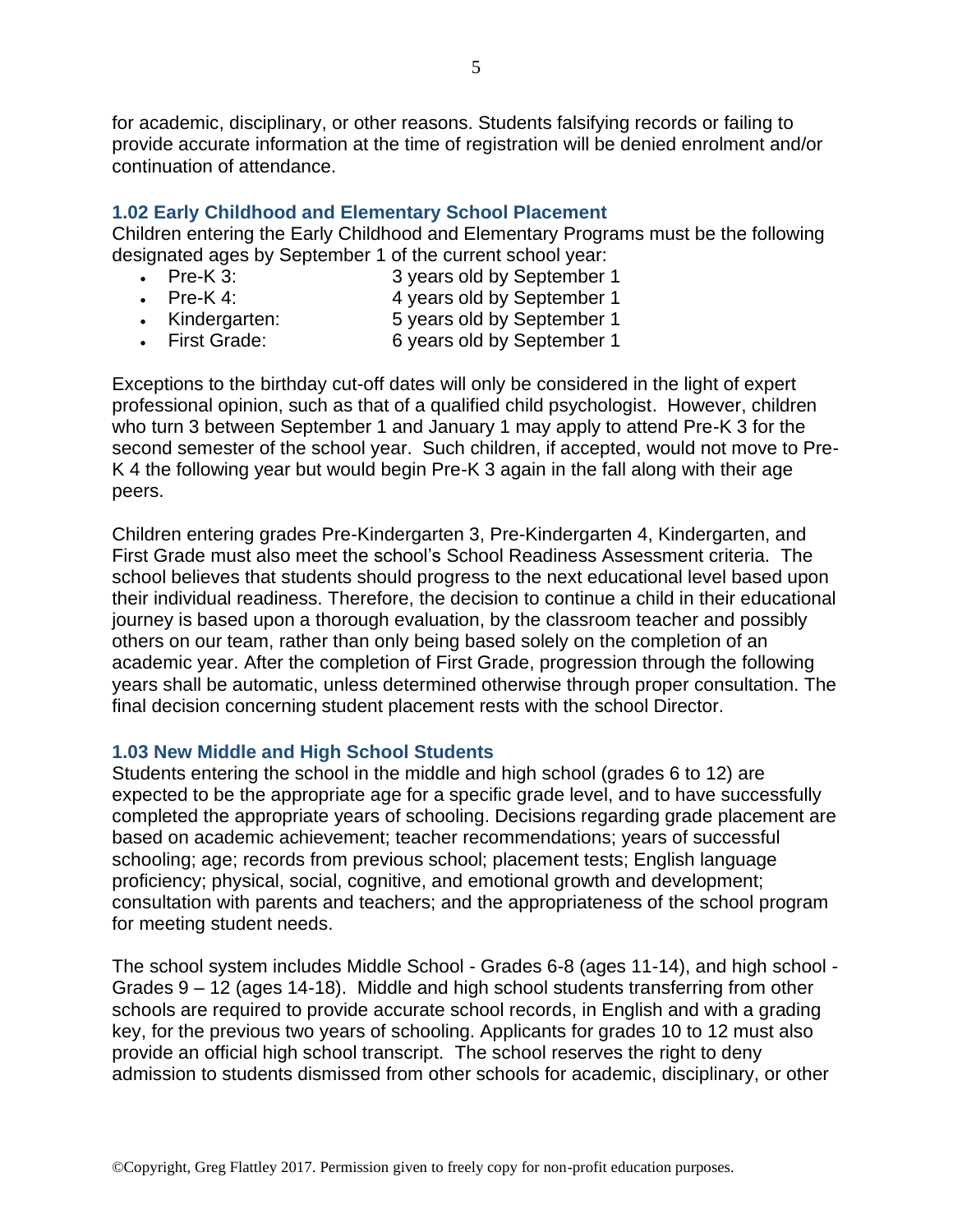reasons. Students falsifying records or failing to provide accurate information at the time of application will be denied enrollment and/or continuation of attendance.

#### <span id="page-5-0"></span>**1.04 Students with Limited English Proficiency**

Students entering the school with limited or no English proficiency will be considered for admission on an individual basis. Admission decisions will be determined by the Director, in collaboration with the Counselor, based on an admissions assessment, previous school records, English language proficiency, and the appropriateness of our program for meeting student needs.

Children in the Early Childhood Program (Pre-Kindergarten, and Kindergarten) with limited or no English skills receive no formal English Language Learners (ELL) instruction, as the natural ability of children to learn language through classroom games and activities is promoted within the regular classroom. For grades 1 through 10, ELL support classes are supplemental to the regular program of instruction for an additional fee. The need for ELL services shall be determined through placement tests indicating levels of reading, writing, and spoken English.

High school students may receive up to two English credits for ELL courses; however, students must successfully complete at least two years of regular English in order to receive a high school diploma. It is expected that high school students in Grades 11 and 12 are proficient in English and are able to attend regular classes with minimal ELL support. Grade 9 and 10 ELL courses are designed to follow regular English curriculum requirements as closely as possible. ELL students may be advised to employ a tutor outside of school hours. Unless under exceptional circumstances, high school students with limited or no English proficiency should enroll by Grade 9 in order to successfully complete coursework required to meet graduation requirements. English mastery is essential to successfully meet the academic standards to earn a high school diploma.

#### <span id="page-5-1"></span>**1.05 Students with Learning Support Needs**

The Learning Support Program is offered for students with specific learning or other difficulties, and is coordinated by the learning support specialist. Services offered include consultation with classroom teachers; classroom modifications and accommodations, monitoring of student progress, co-teaching in the regular classroom, and learning support classes consisting of 1-2 periods per day.

The Student Support Team (SST) develops a Individual Learning Plan (ILP) for eligible students enrolled in learning support class. The ILP details appropriate goals and services to be provided and is reviewed annually to evaluate progress, determine needs, and establish future goals. The Learning Support Program is an extra service and may be subject to an additional annual fee. Please refer to the Tuition and Fee Schedule available for further information.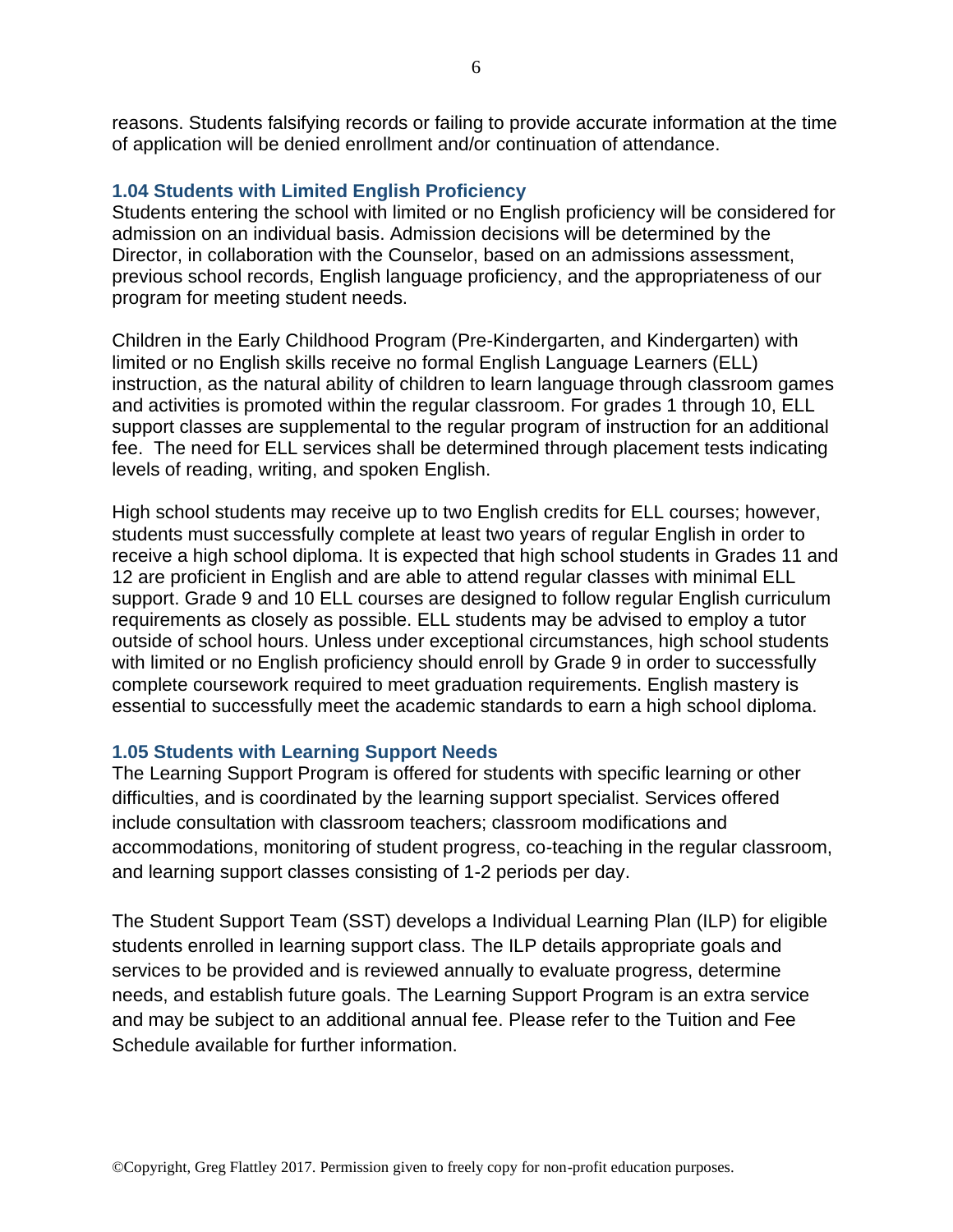New students with learning or other difficulties are considered for admission if they can achieve primarily in the regular classroom with minimal support. The director and counselor, in collaboration with the Student Support Team (SST), maintain discretionary authority for determining the admission of students based on previous school records, evaluation reports, and the extent to which student needs can be met within the school's resources.

Students experiencing learning and/or other difficulties, who have not been formally evaluated, may also receive services on an individual basis, pending availability of resources and the needs of the student. For additional information and guidelines concerning procedures and services for students with learning and/or other difficulties, please contact the coordinator of the Learning Support Program.

## <span id="page-6-0"></span>**1.1 Membership in the Association (refer to Board policy)**

## <span id="page-6-1"></span>**2.0 Students' Rights, Responsibilities and Behavior**

#### <span id="page-6-2"></span>**2.1 Students' Rights and Responsibilities Policy Beliefs**

- 1. All individuals have the right to be treated with dignity and respect.
- 2. All individuals have a right to work in a safe, caring and productive environment.
- 3. All stakeholders have a responsibility to support the school in its efforts to maintain a safe, caring and productive environment.
- 4. All individuals should care for and respect the propriety of personal and school property.
- 5. The establishment of high standards and expectations of all individuals creates a culture where all students are encouraged to discover and attain their potential.

### **Standards**

- 1. All members of the school community will interrelate safely and with care to protect individual dignity and integrity.
- 2. All school students and employees will work towards the mutual benefit of self and others.
- 3. All students will honor the expectation of meeting high but achievable academic standards, and respect and support the efforts of colleagues to excel.
- 4. All members of the school community will respect and care for the good condition of school facilities, equipment and materials.
- 5. All students will engage deeply in their learning, including respecting the honor code and ensuring that all work submitted is their own.

### **Guidelines**

1. This policy should be read in conjunction with the Student Behavior Management Policy and procedures.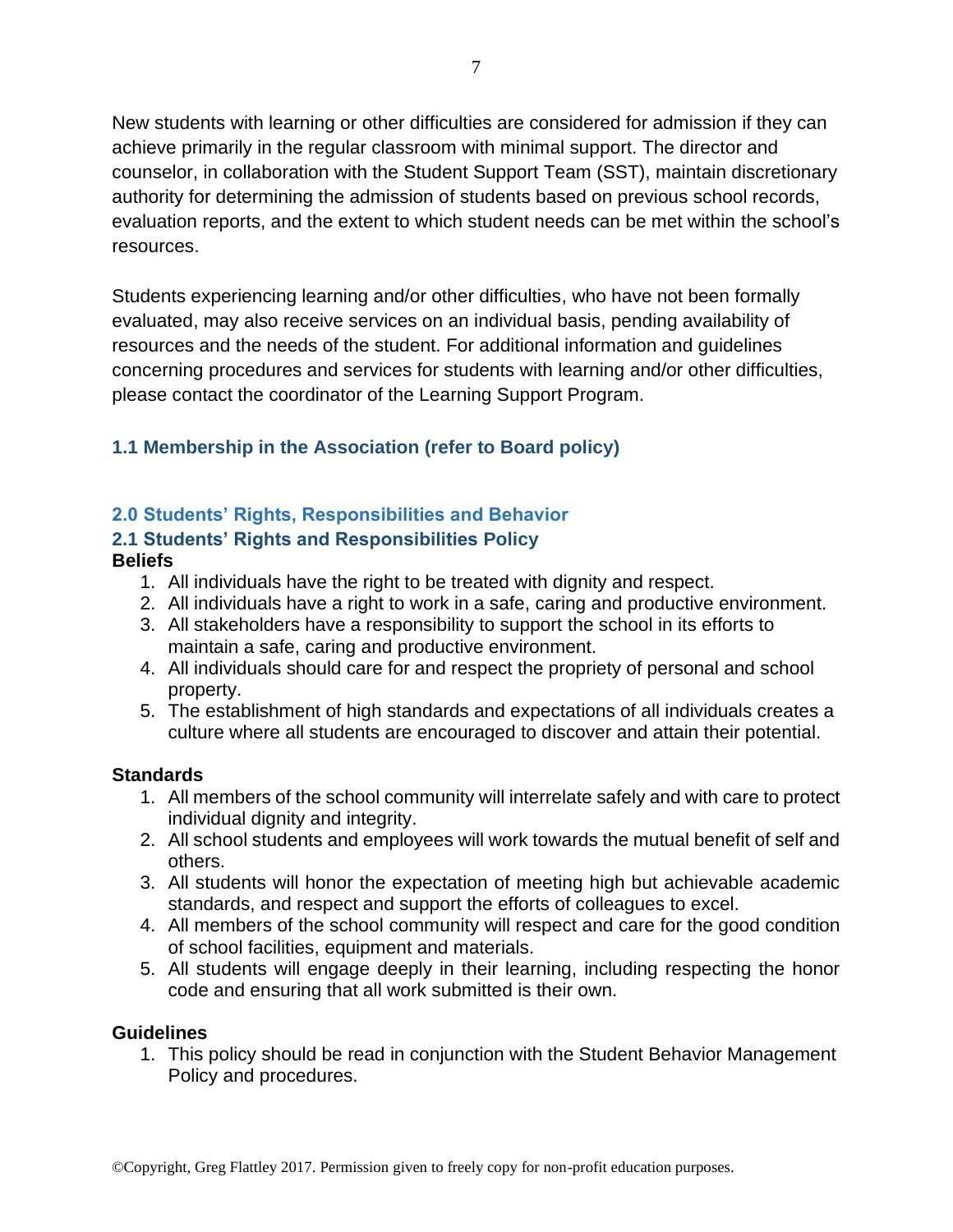- 2. Designated teachers will communicate these standards to students at the beginning of each academic year and use them as a basis for collaboratively developing class-based rules and expectations.
- 3. This policy applies to all school facilities, either owned or rented, and to any school-sponsored activity or event.
- 4. Parent advocacy for students is welcomed and valued.
- 5. Any breach of the standards will trigger the implementation of The school's behavior management policy and procedure.

## <span id="page-7-0"></span>**2.2 Student Behavior Management Policy**

### **Beliefs**

- 1. The core business of a school is the assurance of optimal student learning.
- 2. For optimal learning to occur, students need to feel safe, engaged, supported and valued.
- 3. Behaviours that disrupt learning should be addressed quickly, systematically and consistently.
- 4. Behavioural standards and guidelines should encourage personal responsibility for behaviour and a resolve to comply or improve.
- 5. Behavioural standards for students should be developmentally appropriate, achievable and understood.
- 6. Behavioural standards should be obvious, reasonable and articulated through signage, publications and corrective transactions.
- 7. Students should actively participate in the explicit determination of how behavioural standards apply to each class or academic program.
- 8. Expected social graces and skills should be explicitly taught.
- 9. Consequences for unacceptable behaviour should be learning focused and addressed through a combination of positive discipline and restorative justice approaches.
- 10.Consequences for unacceptable behaviour should avoid eroding a student's sense of self-worth.
- 11.Safeguards need to be in place to protect the dignity of all individuals, including victims and perpetrators of unacceptable behaviour.

- 1. All students will be safe and respectful to self and others in their demeanor and behaviour.
- 2. All students will diligently apply themselves to learning tasks without uninvited interference in the work of others.
- 3. All students will care for the need of others to work, be included, supported and valued.
- 4. All students will comply with school acceptable-use agreements.
- 5. All students will respect and honor the propriety of personal and school property.
- 6. All students will take good care of personal and school property.
- 7. All students will explicitly avoid using the following behaviours.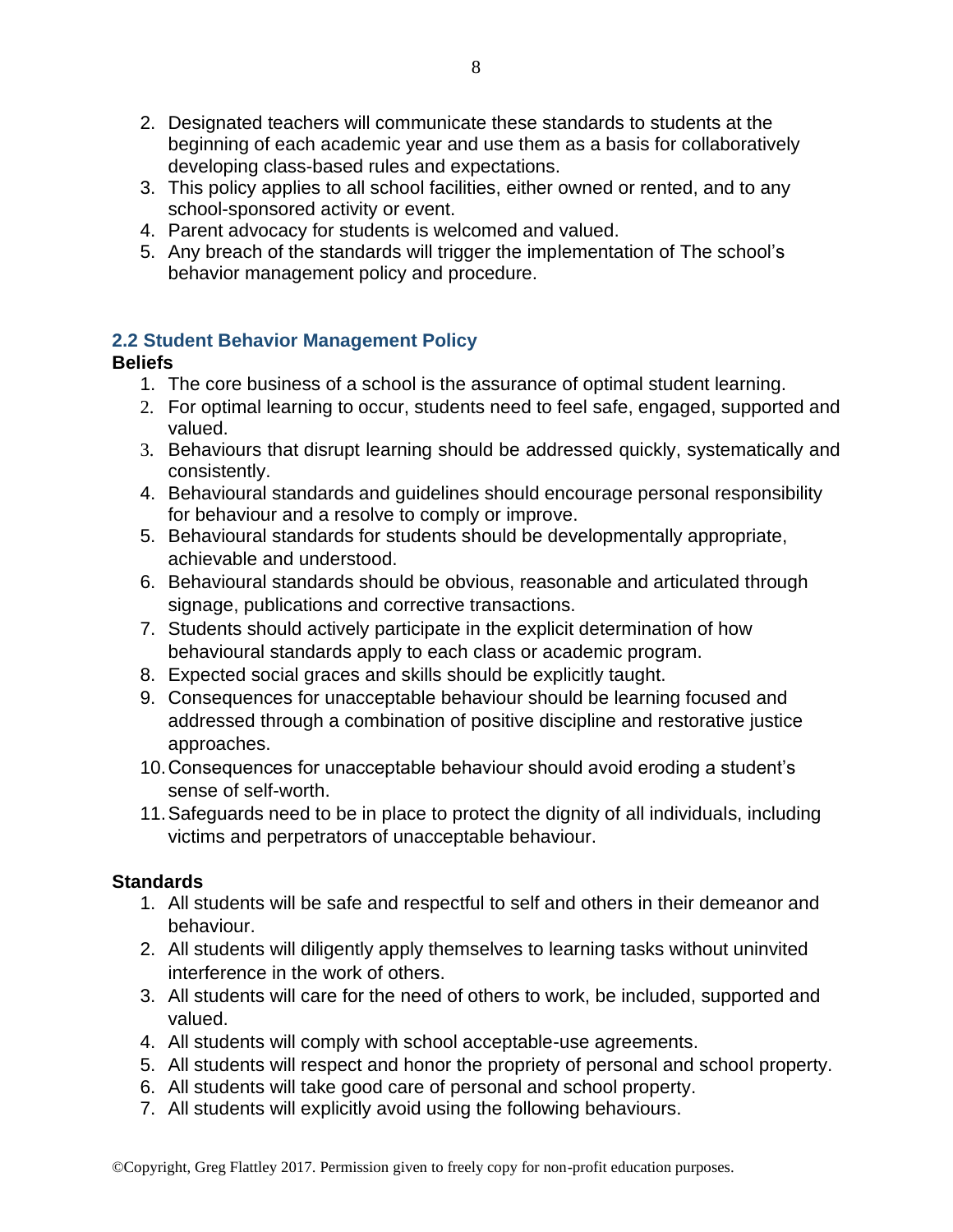- a. Offering unwelcome sexual advances or other offensive conduct of a sexual nature
- b. Taking photographs of others without the express permission of the other and, in the case of a fellow student, the supervising adult
- c. The unauthorised possession and/or use of weapons, alcohol or tobacco
- d. The possession or use of illegal substances.
- 8. The Positive Discipline approach will be the predominant approach to managing unacceptable student behaviours, with the inclusion of a Restorative Justice approach to the extent appropriate.
- 9. Consequences for unacceptable behaviour will be applied promptly, fairly and consistently with a focus on learning, reparation and improvement.
- 10.Teachers will explicitly teach and model the social graces and skills expected of students in their classes.

- 1. The school Director or Principal is ultimately responsible for the management of student behaviour.
- 2. Through the school Director or Principal's delegation, the supervising adult is initially responsible for monitoring and managing the behaviour of students in her or his immediate care.
- 3. Any breach of the school's behavioural standards and guidelines will invoke the application of the Behaviour Management Procedure.
- 4. Designated teachers will communicate behavioural standards to students at the beginning of each academic year and use them as a basis for collaboratively developing class-based rules and expectations.
- 5. All faculty and staff members will consistently model behavioural standards to students.
- 6. Throughout the academic year, teachers will explicitly state, model, coach, monitor and correct the social graces and skills expected of students, such as greeting conventions, taking turns and fair play.
- 7. Opportunities for students to reflect upon and improve their behaviour should be provided as part of any consequences applied.
- 8. This policy applies to all school facilities, either owned or rented, and to any school-sponsored activity or event.
- 9. Parent advocacy for students is welcomed and valued.

#### **Bases of discretion**

In the event of extraordinary circumstances, the school Director or Principal may, at her or his discretion, modify any aspect of this policy. Upon doing so, the Director or Principal shall record and communicate the nature and rationale of the modified response to the affected stakeholders.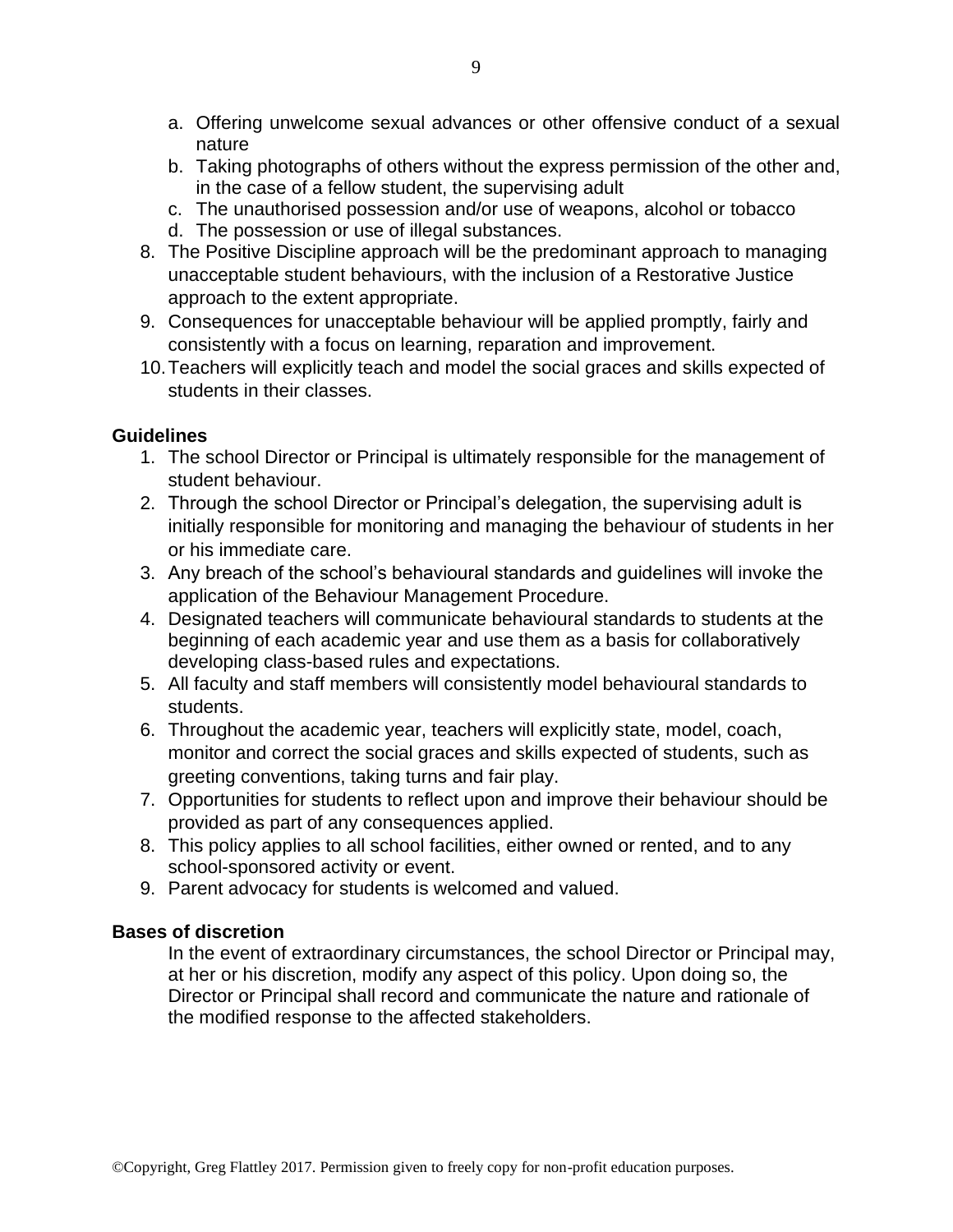### <span id="page-9-0"></span>**2.3 Student bullying and/or harassment policy**

#### **Beliefs**

- 1. The bullying and/or harassment of students has a negative effect on the educational environment of the school. Students who are bullied, intimidated or fearful of other students cannot take full advantage of the educational opportunities.
- 2. **Bullying and/or harassment** is an uninvited verbal, written or physical conduct directed at a student by another student(s) that has the intent and effect of:
	- a. Physically harming a student (e.g., hitting, kicking, spitting, pushing, and invading one's personal space in an aggressive manner)
	- b. Damaging, extorting or taking a student's personal property
	- c. Placing a student in reasonable fear of physical harm
	- d. Placing a student in emotional unrest by spreading rumors, manipulating social relationships or environment, engaging in social exclusion, extortion, intimidation, and ridicule
	- e. Discriminating against or marginalizing because of ethnicity, colour, disability, gender or sexual preference
	- f. Cyber-bullying: forms of verbal and psychological bullying that occur on the Internet through such social networking applications as e-mail, instant messaging, or personal profile web sites (such as Instagram)
	- g. Creating an intimidating or hostile environment that substantially interferes with a student's educational opportunities
	- h. Creating verbal statements or written remarks that are taunting, malicious, threatening or sexual

### **Standards**

- 1. Bullying and/or harassment of a student by another student is strictly prohibited on school property, on school buses, and at school-sponsored events and/or activities, whether occurring on or off campus.
- 2. The school will conduct an annual bullying and/or harassment education program to provide definitions, inform students of their associated rights and responsibilities, and inform students of the consequences of bullying and/or harassing other students.
- 3. The school will conduct an annual bullying and harassment survey to determine the extent of such abuse and any necessary intervention and/or support actions that need to be instigated.

#### **Guidelines**

- 1. This policy should be read in conjunction with the Community Relations Global policy, Code of Conduct, Code of Ethics (Teachers), Student Rights, Responsibilities and Expectations policy, Student Morale policy and relevant School Board policies.
- 2. Consequences for students who are found to have bullied others may include counseling, parent conference, detention, suspension, expulsion, and/or exclusion from school-sponsored activities.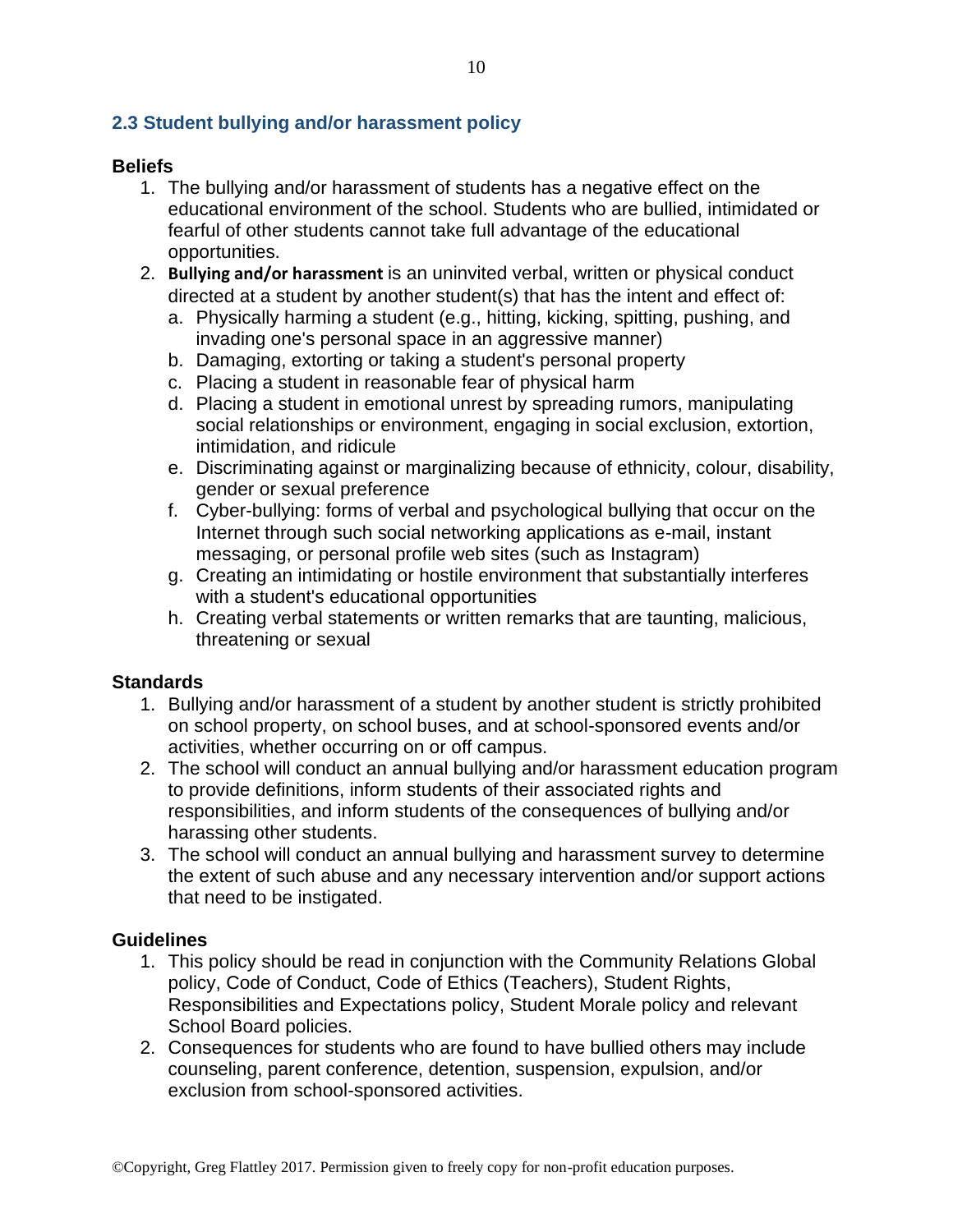3. Depending upon the severity of a particular situation, the Director may also take appropriate steps to ensure students' safety. Such steps may include separating and supervising the students involved, reporting incidents to law enforcement bodies, if appropriate, and the implementation of a safety plan and/or supervision plan with parents.

#### <span id="page-10-0"></span>**2.4 Student Engagement and Support Policy**

#### **Beliefs**

- 1. Students should be able to influence decisions that impact on their quality of school life.
- 2. Students should be supported and empowered to optimally succeed academically.
- 3. Students should have access to appropriate forums, activities and events that provide a sense of affiliation with the school.
- 4. Within the limits and constraints of its policies and financial, people and resource capabilities, the school should be inclusive of all students, regardless of their cognitive, physical, social and emotional abilities.

- 1. Students will have access to open, developmentally appropriate forums to share concerns respectfully and offer suggestions for school improvement.
- 2. The school administration team will ensure that every student has the opportunity, support, and adequate resources within the approved budget to optimally succeed academically.
- 3. The school administration team will ensure the establishment of appropriate student forums, activities and events that provide a sense of affiliation with the school. These may include such forums as a student council and student alumni organisation, along with an extra-curricular activities program and student-led activities.
- 4. The school administration team will establish and communicate to parents and/or guardians the maximum number of hours per month of support services (such as Learning Support and/or English Language Learners) available to each student without associated fees being levied.
- 5. The school administration team will communicate to parents and/or guardians that, in the event that services above the maximum number of hours per month (as determined by the Director) are deemed necessary and expressly allowed by the Director, The school will charge fair and appropriate fees for such services.
- 6. The school administration team will ensure that each student, whose admission to the next division or grade level is in question, has a documented student action plan. This plan shall be regularly reviewed (at a minimum annually), and be the result of a clear, documented, and consultative process with parents and/or guardians and, where appropriate, the student.
- 7. The school administration team will communicate the criteria, procedures and processes for exiting a student, including, but not limited to, documentation and information dissemination protocols.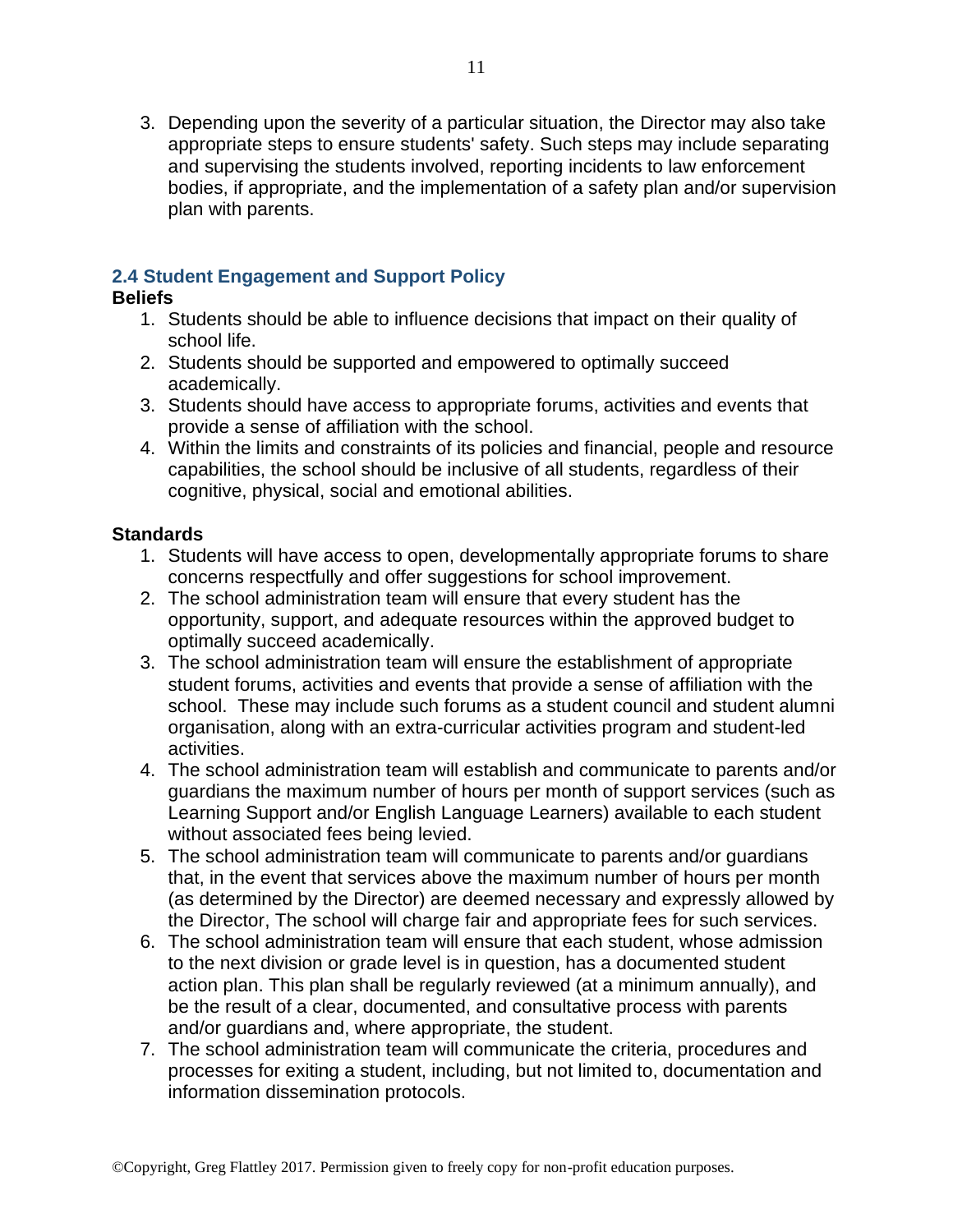8. The school administration team will protect student privacy and dignity by ensuring appropriate student information and records, including medical information, are collected, stored, and disseminated in a secure fashion, and that only appropriate access to that information, as defined by the Director, is allowed.

#### **Guidelines**

1. This policy should be read in conjunction with the Student-led Activities and Events policy and the Extracurricular Activities policy.

#### <span id="page-11-0"></span>**2.5 Student Morale Policy**

#### **Beliefs**

- 3. Optimal student learning is significantly supported by institutionalising programs and approaches that promote the three main impacts on high morale; a sense of influence, a sense of achievement, and a sense of affiliation.
- 4. The senses of influence, achievement and affiliation are optimised by empowering students to have increasing control over their learning.
- 5. The senses of influence, achievement and affiliation are optimised by equipping students with social competency skills, including collaboration and interdependence.
- 6. The senses of influence, achievement and affiliation are optimised by providing a safe, secure and supportive learning environment marked by genuine relationships based on mutual respect.
- 7. The senses of influence, achievement and affiliation are optimised by high and achievable expectations of performance in all aspects of school life.

#### **Standards**

- 4. The school shall introduce and maintain formal non-academic programs that specifically focus on supporting high morale.
- 5. The school shall implement approaches to organisation and learning that optimise the three aspects of high morale.
- 6. The school shall embed opportunities for collaboration and interdependence into its approaches to learning and explicitly teach the necessary skills for students to succeed as team leaders and members.
- 7. The school will provide a safe, secure and supportive learning environment marked by genuine relationships based on mutual respect.

#### **Guidelines**

- 4. Formal non-academic programs may include the creation of positions of responsibility and leadership for students, student association and student council forums, community development programs and entrepreneurial enterprises.
- 5. Students should be encouraged to actively contribute to the school ethos through student-initiated activities, compatible with school values.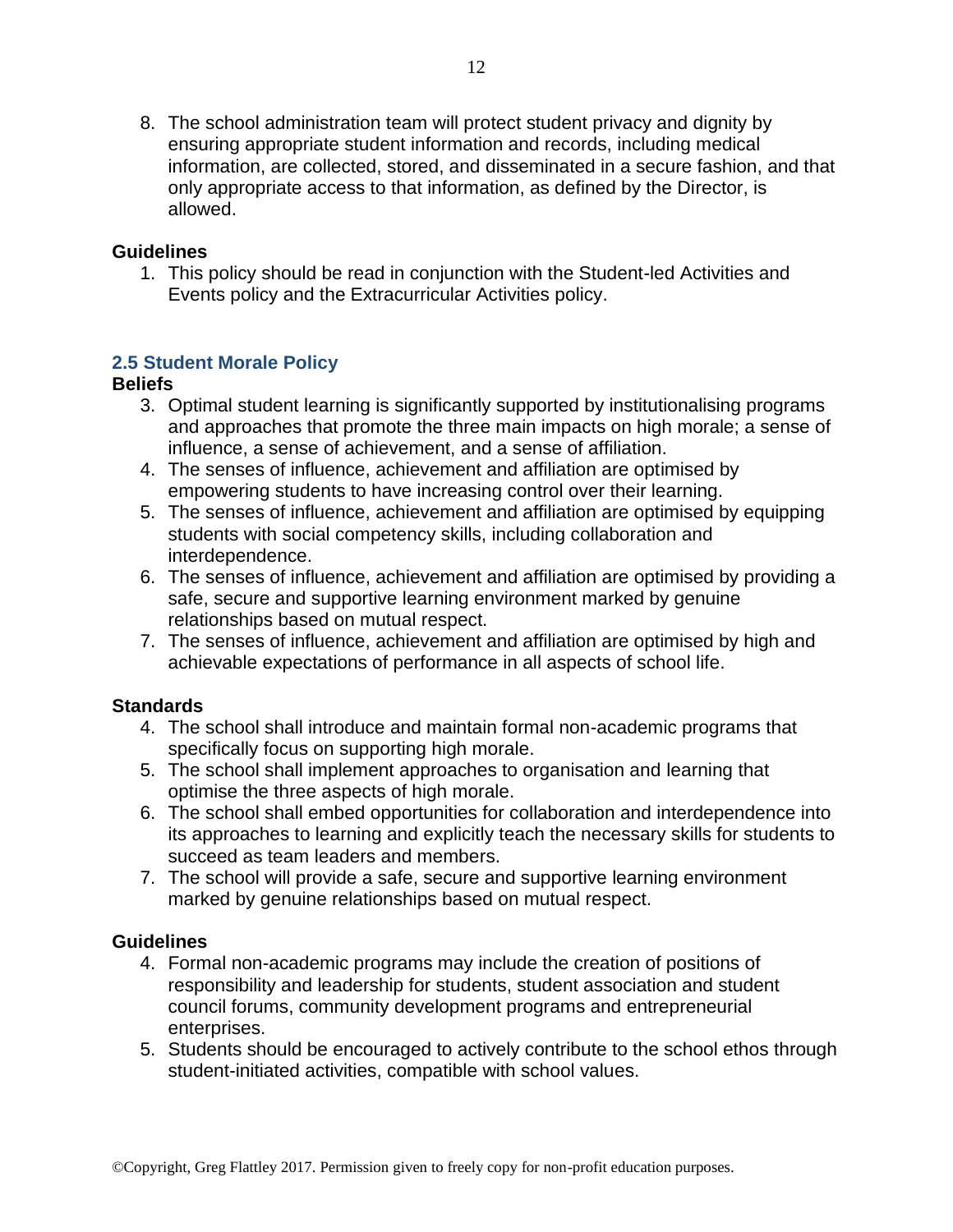- 6. Celebration and acknowledgment of effort and success should permeate the school's culture.
- 7. This policy should be read in conjunction with the codes of conduct, behaviour management policy and dress code.

#### <span id="page-12-0"></span>**3.0 Student Health and Safety Policy**

#### **Beliefs**

- 1. Parents and guardians have the prime responsibility to ensure that their children present to school in optimal learning condition.
- 2. In the absence of parents, the school's faculty and staff members have a duty to act as prime care givers to the students during regular school hours and during specified school-sponsored events. This includes care of each student's physical, social and emotional wellbeing.
- 3. For optimal learning to occur, students should be in a prime state of learning readiness. Such readiness includes the minimisation of risk of harm to physical, social and emotional wellbeing.
- 4. To optimize student safety and security, proactive and reactive plans should be in place to control the effect of unexpected, critical events.

- 1. Faculty and staff members shall show due diligence with the proper care of students at all times during school hours and during school-sponsored events.
- 2. Parents and guardians shall communicate to the school administration any student medication and/or medical treatment plans that are necessary to maintain their child at school.
- 3. The school shall provide a full-time qualified nurse to attend to minor injuries and illnesses.
- 4. The school shall maintain a secure and comprehensive database of student health information to gather and process information on patterns of disease and injury to identify areas for further investigation and remediation.
- 5. The school shall maintain a plan for infectious disease management that reflects international best practices, including, but not limited to, student and staff immunization protocols and recommendations.
- 6. The school shall ensure qualified supervision of, and appropriate student training for participation in any high-risk activities, including but not limited to those involving water, ropes, physical contact, hiking, or tackling.
- 7. The school shall ensure that the parents and/or guardians of students participating in such activities are aware of the risks and The school's mitigating strategies for those risks, and have signed a statement waiving any claims for damages or claims of negligence against the school.
- 8. The school shall designate a Health and Safety Officer to oversee the quality assurance of health and safety provision throughout the school premises and at school-sponsored events.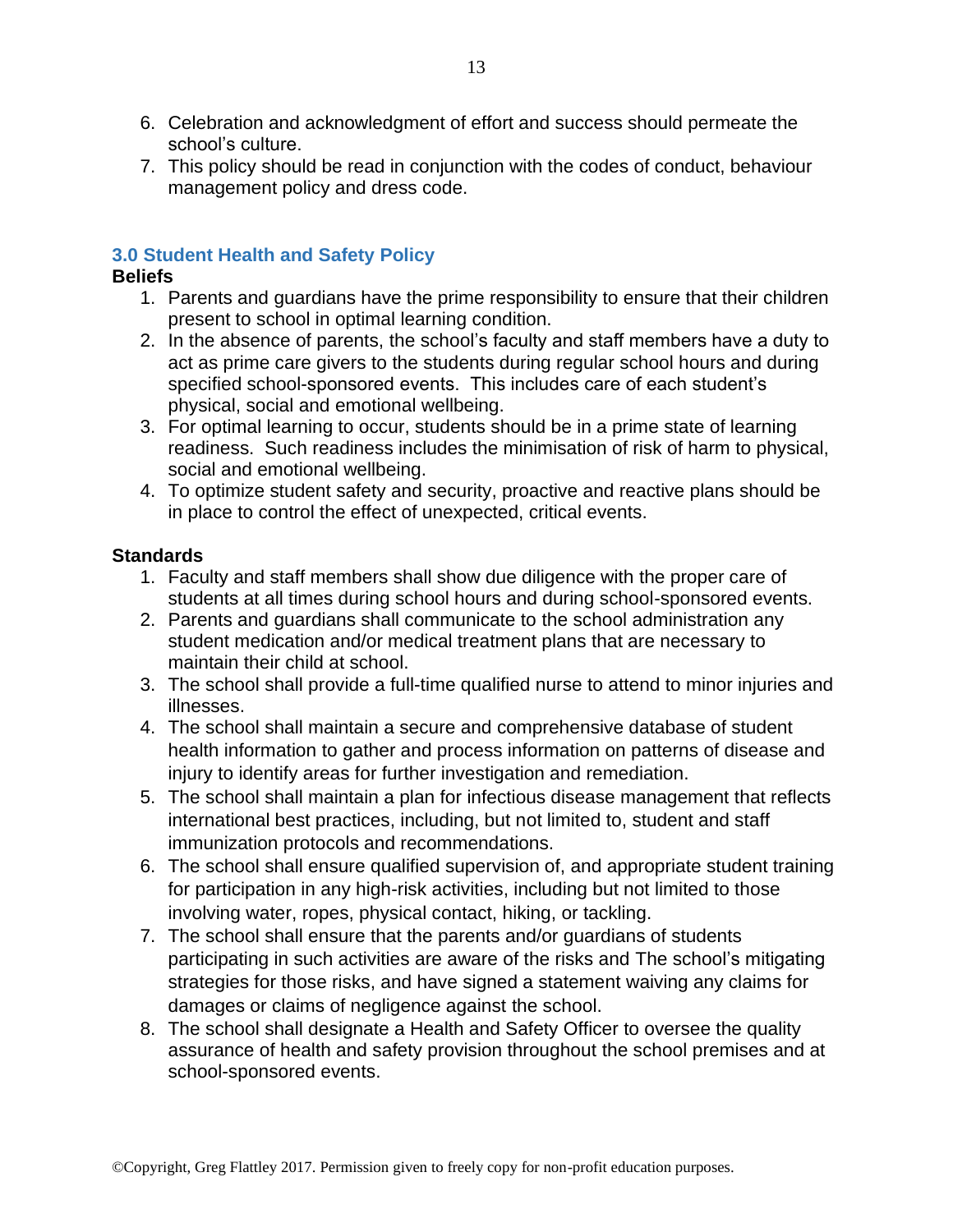- 9. The school shall employ, train and retain an adequate provision of security personnel to minimize the possible threat of intruders with malintent and/or terrorist activity.
- 10.The school shall periodically train its bus drivers in strategies to minimize risks of harm to student physical, social and emotional wellbeing whilst transported on school buses.
- 11.School buses shall be maintained in full roadworthy condition at all times, including the provision and safe condition of a seat belt for each seat.
- 12.Formal planned safety and hygiene inspections of the school facilities, infrastructure and major equipment shall be conducted at least once each semester.
- 13.Using the appropriate procedures, faculty and staff members shall promptly report any risk factor that may potentially cause harm to student physical, social or emotional wellbeing.
- 14.The school shall maintain and annually review an Emergency Procedures Manual, detailing the appropriate response to each critical event that may potentially occur.
- 15.The school will maintain a Health & Safety calendar detailing the dates and frequency of each drill and planned inspection.

- 1. This policy should be read in conjunction with the Emergency Procedures Manual and the Student Rights and Responsibilities policy.
- 2. At a minimum, the health and safety committee will develop a calendar of planned inspections and will identify the appropriate personnel or outside inspectors to carry out this work for the following:
	- a. Kitchens
	- b. Bathrooms
	- c. Water supply/dispensers
	- d. Electrical Systems
	- e. School buses and school vehicles
	- f. Recreational facilities (such as playground equipment, pool, and tennis courts).
- 3. The health and safety committee will develop checklists for each of those areas to use in ensuring the establishment of appropriate standards.
- 4. The health and safety committee will ensure that sufficient drills are included in the annual calendar; two in first quarter, one in the third for the entire school and with training for faculty and staff during orientation. The health and safety committee will meet after each drill to debrief to evaluate the effectiveness of the process and to recommend improvements.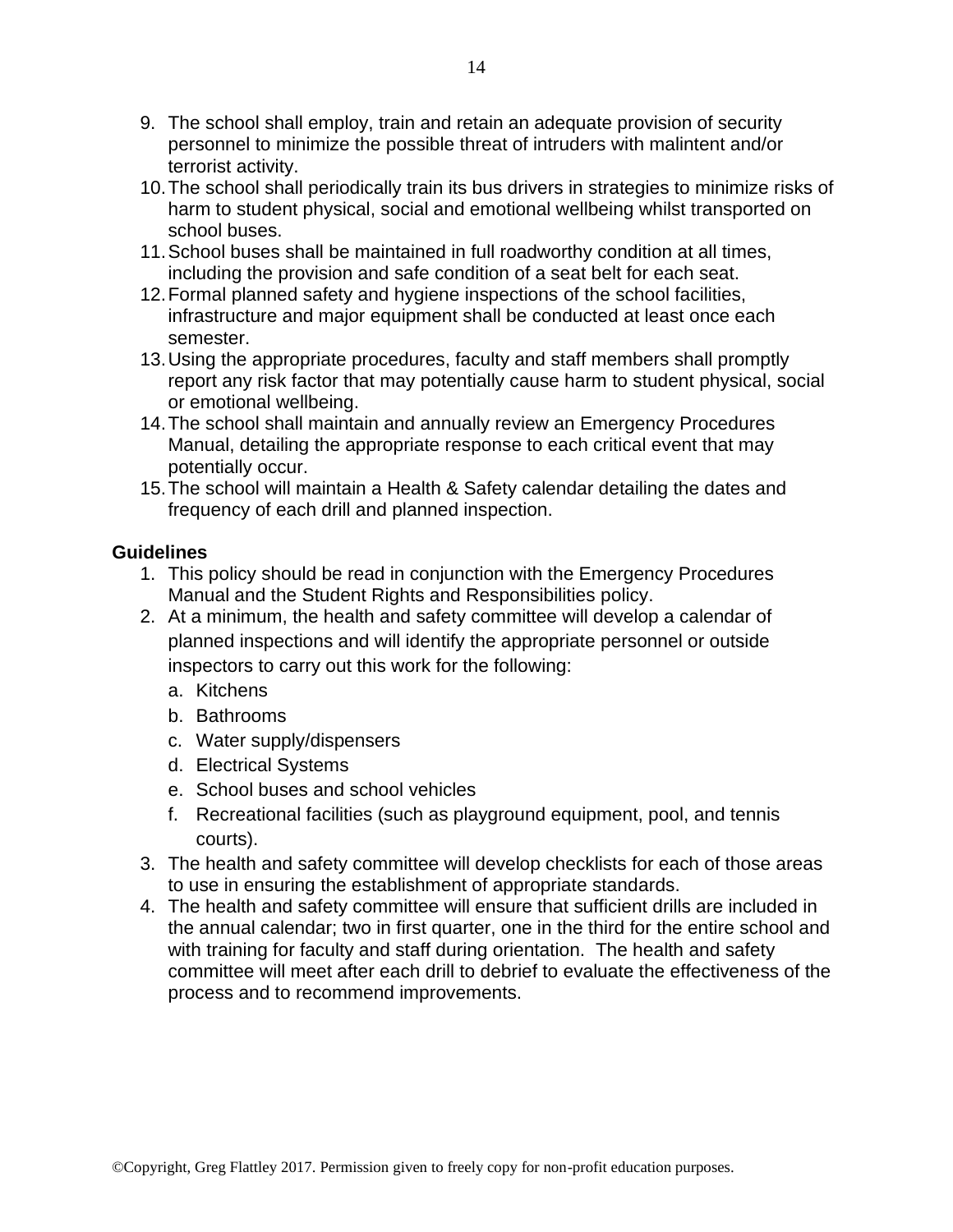### <span id="page-14-0"></span>**4.0 Curriculum and Instruction Policy**

#### **Student learning policy Beliefs**

## 1. Learning occurs when learners

- build on their prior knowledge and actively engage in experiences that help them construct new understandings
- receive support that nurtures emerging skills and abilities within the zone of proximal development
- receive correctional guidance, including informative feedback on their performance, approaches to learning, and extent of curriculum coverage
- 2. Learning is significantly enhanced when learners understand how to learn, including how to
	- employ specific strategies to set goals
	- monitor and evaluate their own performance and development.
	- employ self-regulation strategies
	- acquire techniques, skills and strategies that further improve the quality, value or extent of a learning quest
	- independently identify and access their resource needs
		- gain synergies through collaborative social alliances
- 3. Developing effective learners requires approaches that support them to manage their own learning.
- 4. Learners should have access to a high-quality, comprehensive curriculum, education resources and learning support.
- 5. Learners should be supported by high quality educators.
- 6. Educators should ensure that approaches to learning fully engage learners and enhance their ability to remain highly competent lifelong learners.

- 1. The school's curriculum will be comprehensive and progressive in its provision of competencies and coverage of learning domains.
- 2. The school's curriculum will complement the requirements of the school's accrediting organisations.
- 3. Instruction and assessment will be in accordance with the standards set by the school's accrediting organisations.
- 4. Educators will ensure that approaches to learning
	- build on the prior knowledge of learners and actively engage them in experiences that help them construct new understandings
	- provide support that nurtures emerging skills and abilities within the zone of proximal development
	- provide correctional guidance to learners, including informative feedback on their performance, approaches to learning, and extent of curriculum coverage
	- fully engage students and enhance their ability to remain highly competent lifelong learners
	- focus strongly on the provision of metacognitive strategies
	- provide techniques, skills and strategies that further improve the quality, value or extent of learning quests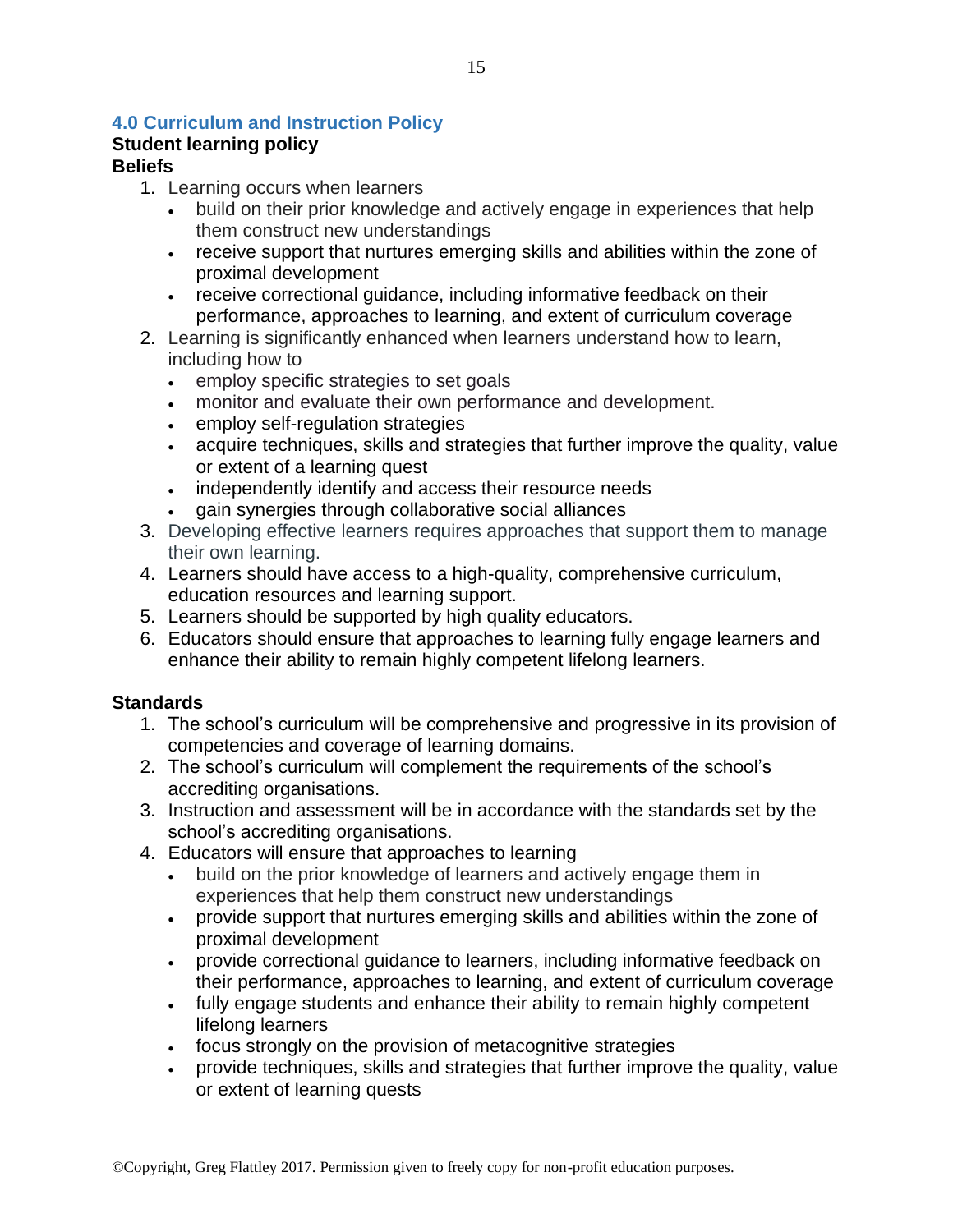- 5. Educators will ensure that, to the extent possible, they are abreast of current best practices in teaching and learning.
- 6. The school administration team will ensure that there are school-wide agreements regarding student assessment.
- 7. Educators shall ensure that students are well-informed of approaches to assessment.
- 8. The school administration team will establish, maintain and implement a rigorous, comprehensive standards-based performance and appraisal policy and procedure for all educators, inclusive of a professional growth plan.
- 9. The school administration team will maintain a curriculum review cycle for the continuous evaluation and improvement of curriculum quality.
- 10.The school will include the use of computerised information and communication technology as an appropriate tool for learning in accordance with acceptable use procedures.
- 11.The school will maintain systems that ensure that education resources are of an internationally acceptable standard.
- 12.The school administration team will ensure that the minimum number of studentcontact days is 175 for each academic year.

1. This policy should be read in conjunction with the Student Rights and Responsibilities policy and Educator Appraisal policy.

## <span id="page-15-0"></span>**4.1 Homework Policy**

## **Beliefs**

- 1. Homework shall only be formally assigned to students from Grade 6 onwards.
- 2. Homework tasks should be appropriate for each student, follow SMART (specific, measurable, achievable, relevant and timely) principles, and be linked to the classroom program.
- 3. Homework provides an opportunity for students to review and reflect on their understanding of topics covered at school.
- 4. Homework further develops the habit of life-long learning.
- 5. Homework strengthens the home-school link, with parents playing a supportive and reference role, which leads to a deeper understanding of their children's development.
- 6. The extent of homework should provide sufficient time for a student's extracurricular social and recreational needs.
- 7. Homework provides an opportunity for students to practise authentic time management skills.

## **Standards**

1. Homework assignments will be specific, measurable, achievable, relevant and timely (SMART), and linked to classwork.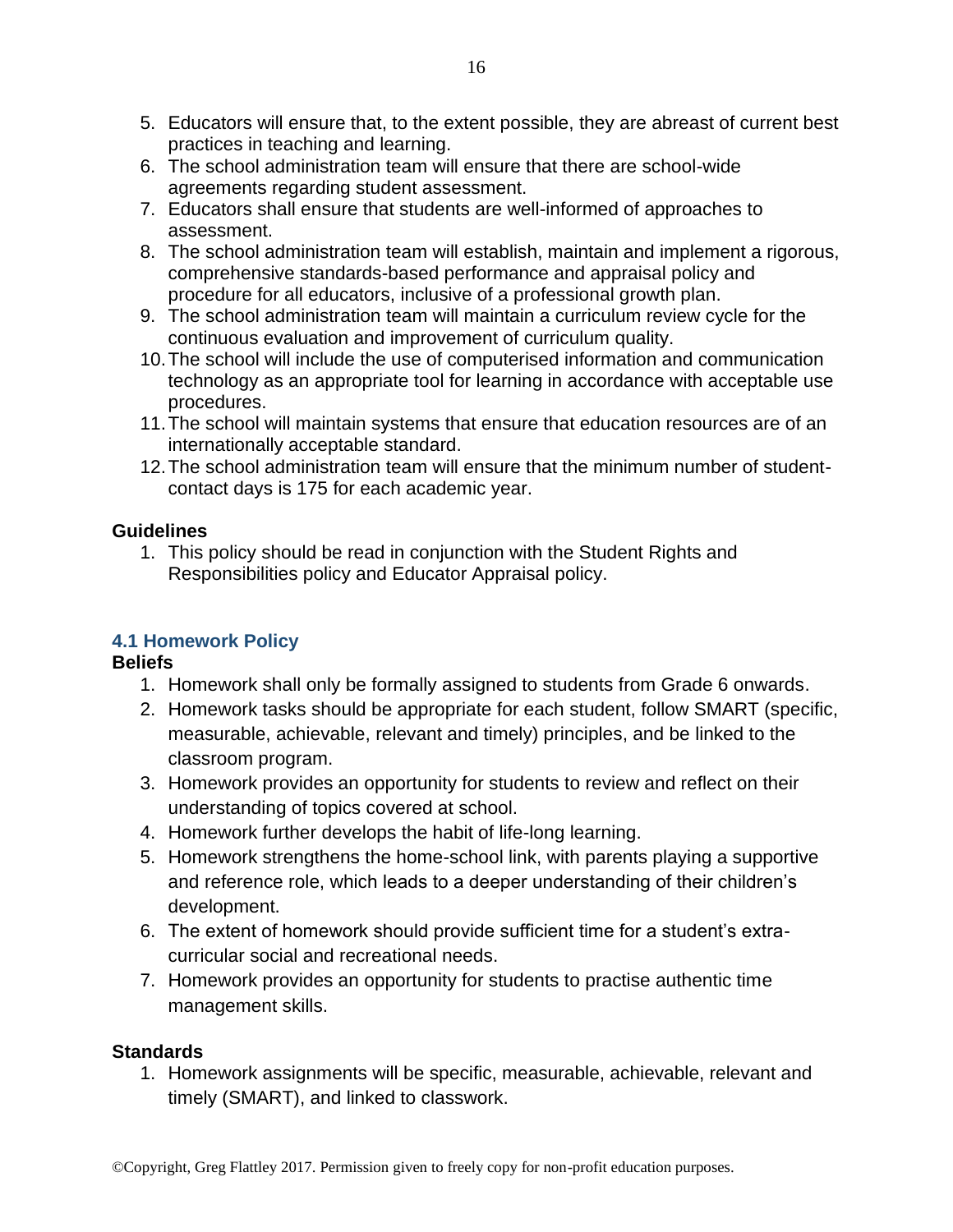- 2. Teachers will monitor homework completion and provide students with corrective feedback.
- 3. At least once per semester, teachers will design homework that engages significant adults in the family or community.
- 4. The school will establish and encourage appropriate time expectations for the amount of homework in each division, taking into account the social and recreational needs of students and their families.
- 5. The extent of each student's homework completion will be reported to families.
- 6. Each student will complete homework to an acceptable standard in a timely fashion.

- 1. It is expected that families will provide appropriate resources and a supportive environment to optimise homework completion.
- 2. It is expected that, where appropriate, the publishing of assigned homework will be via multiple media types.
- 3. Rather than assigning zero marks for missing or incomplete homework, teachers will endeavor to hold students accountable for late submissions by holding an after-school homework club.
- 4. Homework will be returned to students in a timely fashion and used to provide performance feedback for each student.
- 5. Students are expected to maintain a homework record in a format that is appropriate to their developmental level.

## <span id="page-16-0"></span>**5.0 Co/Extra-Curricular Programs**

## <span id="page-16-1"></span>**5.1 Extracurricular Activities and Events Policy**

### **Beliefs**

- 1. To support the school mission to empower students to become responsible and compassionate global citizens through an enriched curriculum, students need access to activities and events that further extend the experiences, skills and knowledge gained through regular academic programs.
- 2. Extracurricular activities allow further opportunities for leadership, collaboration and social interdependence.
- 3. Extracurricular activities offer further opportunities for students to excel.
- 4. An extracurricular activities and events program helps strengthen the cultural cohesion of the school and its community.
- 5. An extracurricular activities and events program engenders interest in the school and enhances the school's reputation as an institution of excellence.
- 6. High expectations of student decorum and behavior pervade all school programs.
- 7. The combination of professionalism, experience, personal interests, abilities, expertise and intellect renders teachers as preferred providers of extracurricular activities.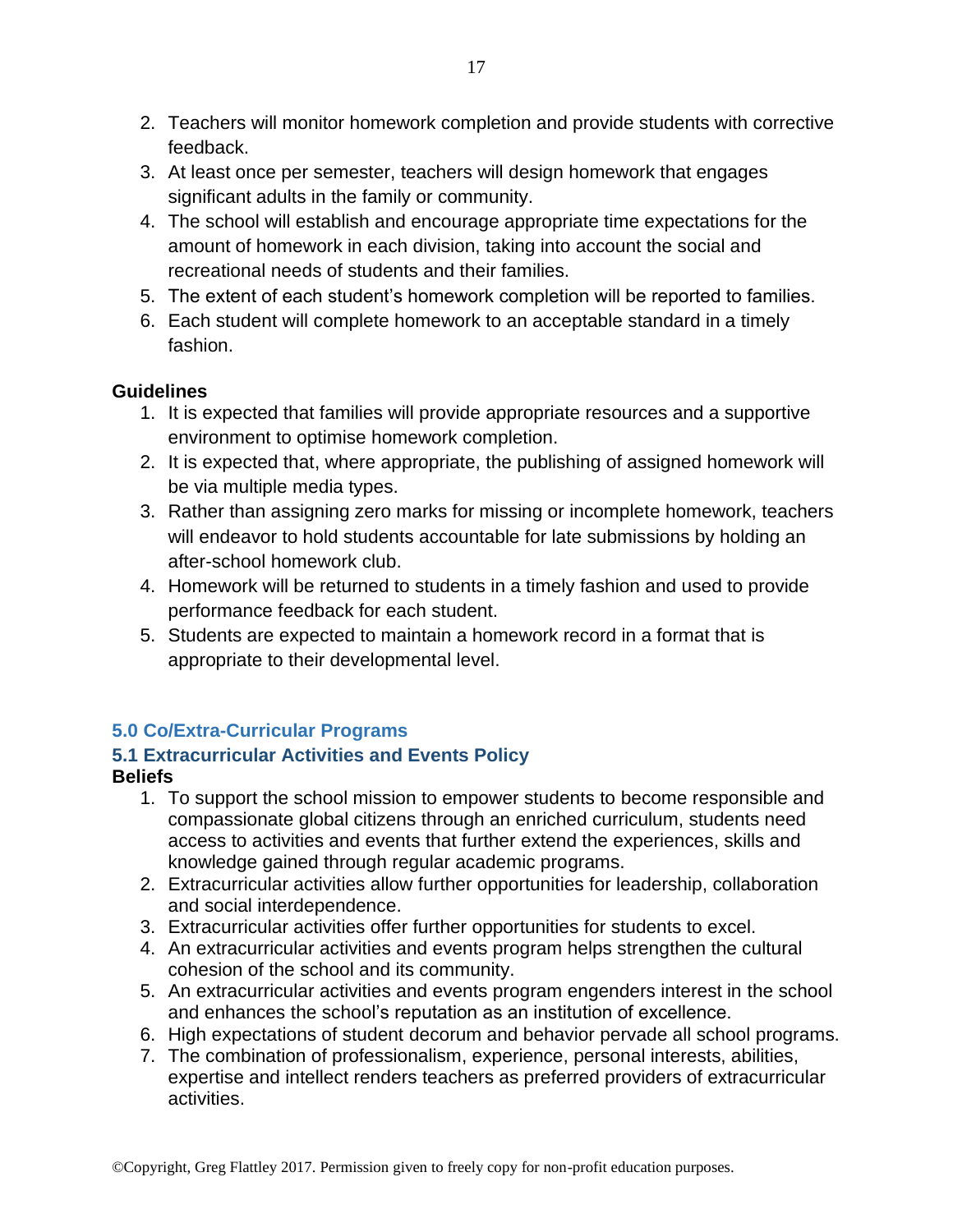#### **Standards**

- 1. For certain periods throughout the academic year, all students shall have access to extracurricular activities and events offered at no additional fee.
- 2. All extracurricular activities and events shall be relevant to and add value to the school mission and vision.
- 3. All extracurricular activities and events shall be scheduled in consultation with the calendar committee.
- 4. All extracurricular activities and events shall be approved by the Athletic Director and Dean of Students prior to implementation.
- 5. The Athletic Director and Dean of Students shall work in consultation with the Recreation Centre manager to ensure a coordinated use of school facilities and resources.
- 6. Designated teachers shall lead, coach, manage and/or support such extracurricular activities as activities, sports, clubs, service-learning projects, dances, performances, field trips, and community events.
- 7. All faculty members are contractually obliged to participate in extracurricular activities and events. The minimum expectation for each faculty member is as follows:
	- a. Elementary teachers: 24 hours per year, working directly with students in an after-school or weekend activity.
	- b. Secondary teachers: 40 hours per year, working directly with students in an after-school, evening, or weekend activity.
- 8. Stipends will be allocated for certain clubs, activities and coaching duties that extend beyond this expectation. The Athletic Director will communicate the allocation of stipends at the beginning of each school year.
- 9. All school policies and procedures in relation to staff, faculty and student conduct and decorum shall apply to extracurricular activities and events.
- 10.Student safety, dignity, security and confidentiality will be assured at all times.

### **Guidelines**

- 1. It is expected that an attractive range of extracurricular activities and events will be offered to students each academic year.
- 2. It is expected that students will be encouraged to participate in extracurricular activities and events.
- 3. Teachers are encouraged to proactively initiate activities and/or events that suit their interests and abilities.
- 4. As much as possible, equity in the time commitment of teachers shall be assured by the Athletic Director and Dean of Students.
- 5. The school administration team will ensure that co- and extra-curricular activities are adequately resourced to optimize student participation.
- 6. The school administration team will ensure that, where contractors, parents or volunteers are used to support a co- or extra-curricular program, those people are informed and held accountable for their obligations under the Community Relations Policy.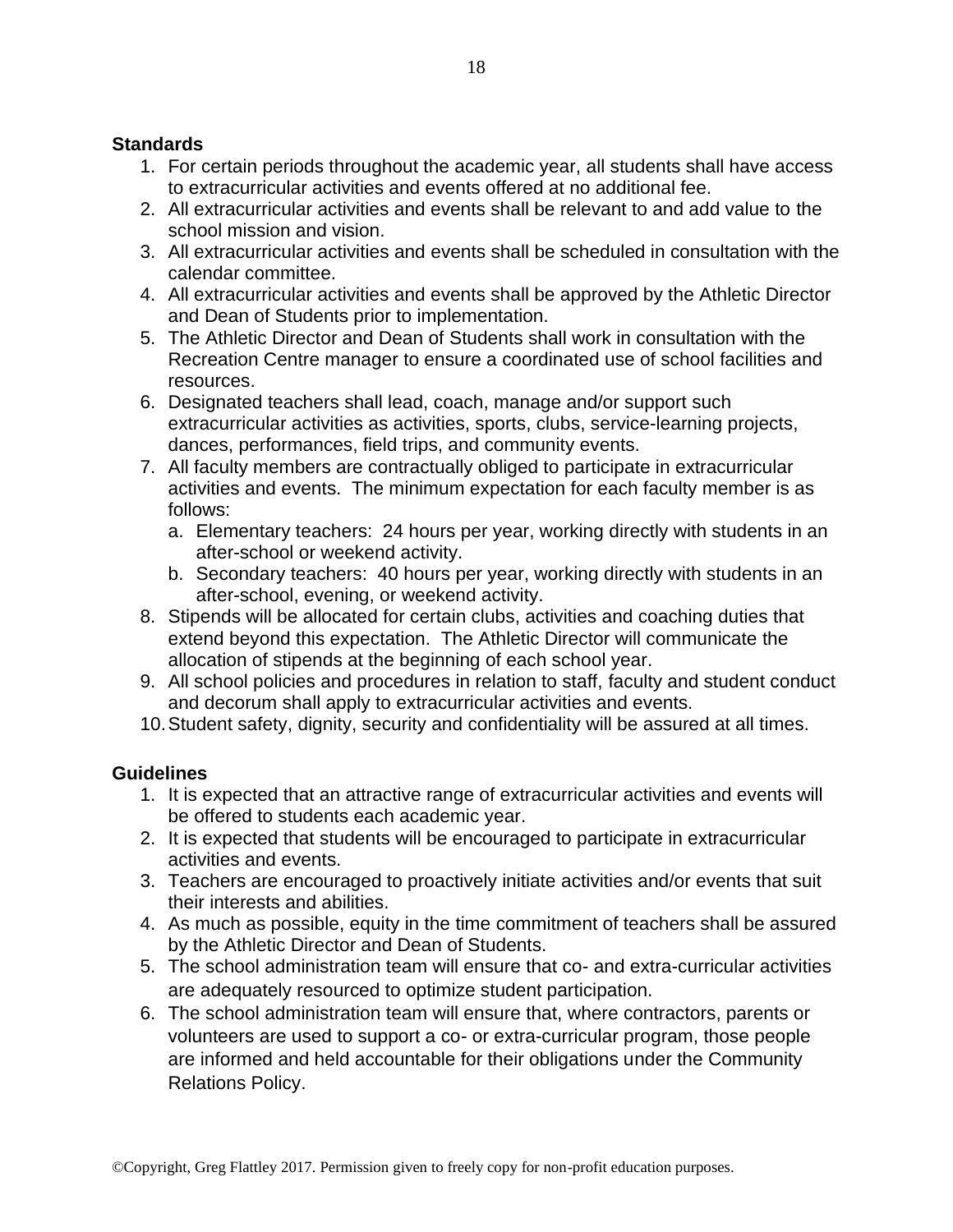7. The school will charge activity fees, where appropriate and reasonable, to defray the cost of external contractors, travel, rental of facilities or other costs associated with the activity.

#### <span id="page-18-0"></span>**5.2 Student-led Initiatives and Events Policy: Non-academic Beliefs**

- 1. Students should be empowered to determine, plan, resource, implement and lead initiatives and events appropriate to the needs of identified programs.
- 2. As much as possible, student-led initiatives and events should be implemented through forums such as Student Council (StuCo), National Honour Society (NHS) and National Junior Honor Society (NJHS).
- 3. Student-led initiatives and events should be guided by SMART principles (Specific, Measurable, Achievable, Relevant, and Timely).
- 4. Designated teachers should support such student initiatives by explicitly providing the necessary skills, strategies, forums, monitoring, advice and supervision to ensure optimal success.
- 5. In particular, designated teachers should teach students the skills necessary for the design and use of action plans, meeting protocols, networking, reflection and communications.
- 6. Non-academic student-led initiatives and events should be scheduled to cause minimal impact on The school academic programs and resources.

- 1. Student-led initiative and events shall be relevant to and add value to the school mission and vision.
- 2. Student-led initiatives and events shall be relevant to and support the constitutional intent of StuCo, NHS or NJHS.
- 3. Student-led initiatives and events shall be closely supported, monitored and supervised by designated teachers.
- 4. Designated teachers shall explicitly teach the skills necessary for effective leadership and the design and use of action plans, meeting protocols, networking, reflection and communications.
- 5. Student-led initiatives and events shall be scheduled in consultation with the calendar committee.
- 6. An elementary teacher shall be designated as a student liaison person to represent and coordinate the needs of MS/HS student-led initiatives and events at the elementary level.
- 7. Student safety, dignity, security and confidentiality will be assured at all times.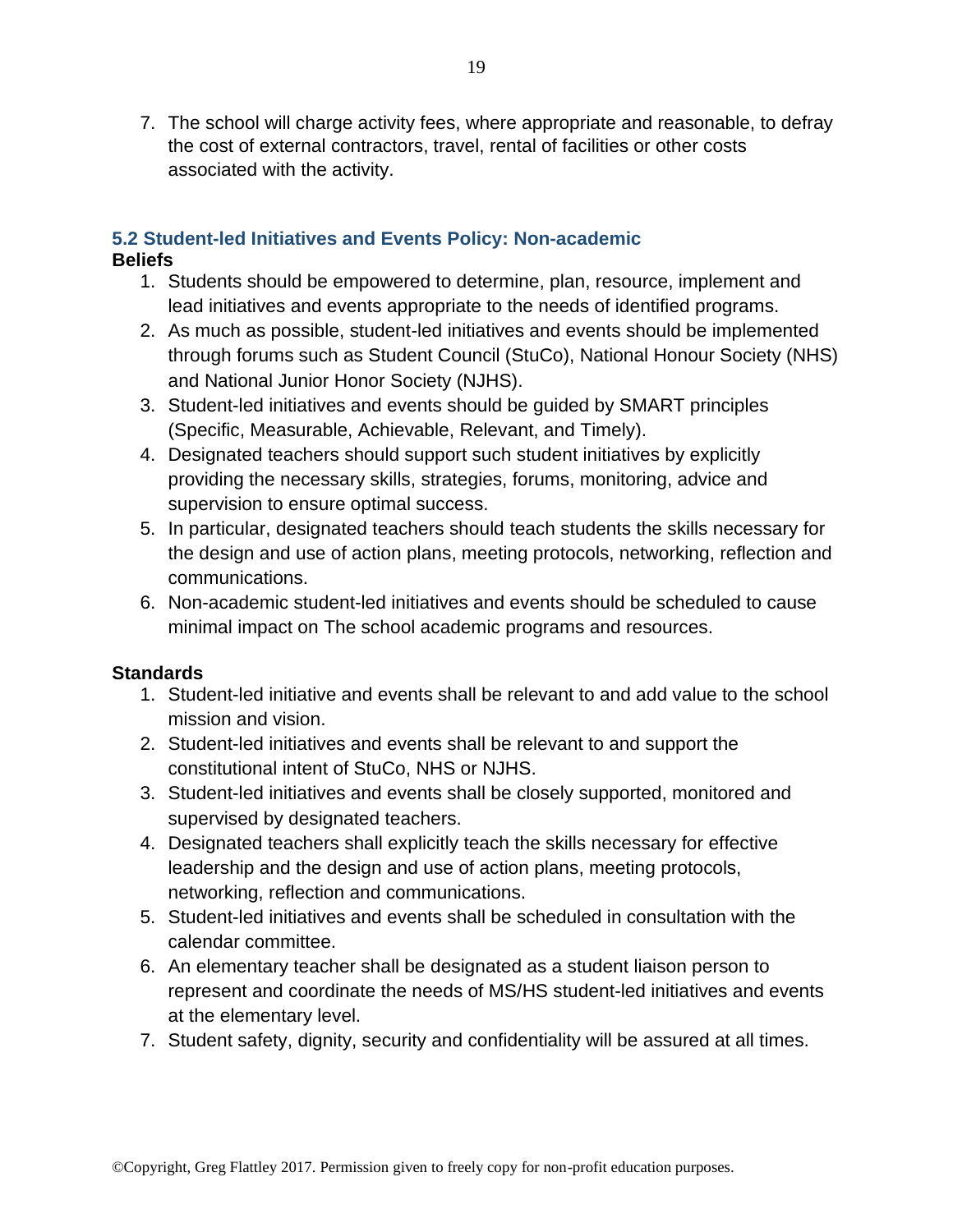- 1. It is expected that non-academic student-led initiatives and events will have a minimum impact on the regular academic programs and resources of the school.
- 2. It is expected that school-wide communications pertaining to student-led initiatives and events shall be carefully planned, rehearsed and implemented in accord with a teacher-supervised checklist.

## <span id="page-19-0"></span>**C. HUMAN RESOURCES POLICIES**

## <span id="page-19-1"></span>**1.0 Human Resources Global Policy**

#### **Beliefs**

- 1. The sound management of human resource provision fundamentally impacts on the quality of the school's culture, effectiveness and thrival.
- 2. The Labor Law of [insert country] should be the basis of all contractual employment agreements.
- 3. All recruitment decisions should be made in the light of criteria that strongly align with the school's mission and vision.
- 4. The school should adhere to equal employment opportunity practices that do not discriminate on the basis of age, gender, religion, race, creed, color, disability, national origin, or marital status.

#### **Standards**

- 1. The recruitment, retention, professional development, supervision, evaluation and termination of employees shall be managed such that student learning is optimized in line with the school mission and vision.
- 2. The Director shall be open and transparent in her or his employment practices.
- 3. The school administration team will adhere to and enforce all applicable [insert country] employment and labor laws, as well as Board policies.
- 4. Employees, through virtue of their contract of employment, have all legal rights and must comply with the labor laws of [insert country] and the school's Human Resources policies, regulations, procedures and/or protocols.
- 5. The school administration team will create, communicate and enforce Human Resources regulations, procedures and/or protocols that are aligned with Board policies.
- 6. The school administration team will enforce equal employment opportunity practices that do not discriminate on the basis of age, gender, religion, race, creed, color, disability, national origin, or marital status.
- 7. Employees, who have exceeded the [insert country] mandatory retirement age, must pass a fitness for service evaluation to retain employment.

#### **Guidelines**

1. This policy should be read in conjunction with the relevant Human Resources procedures.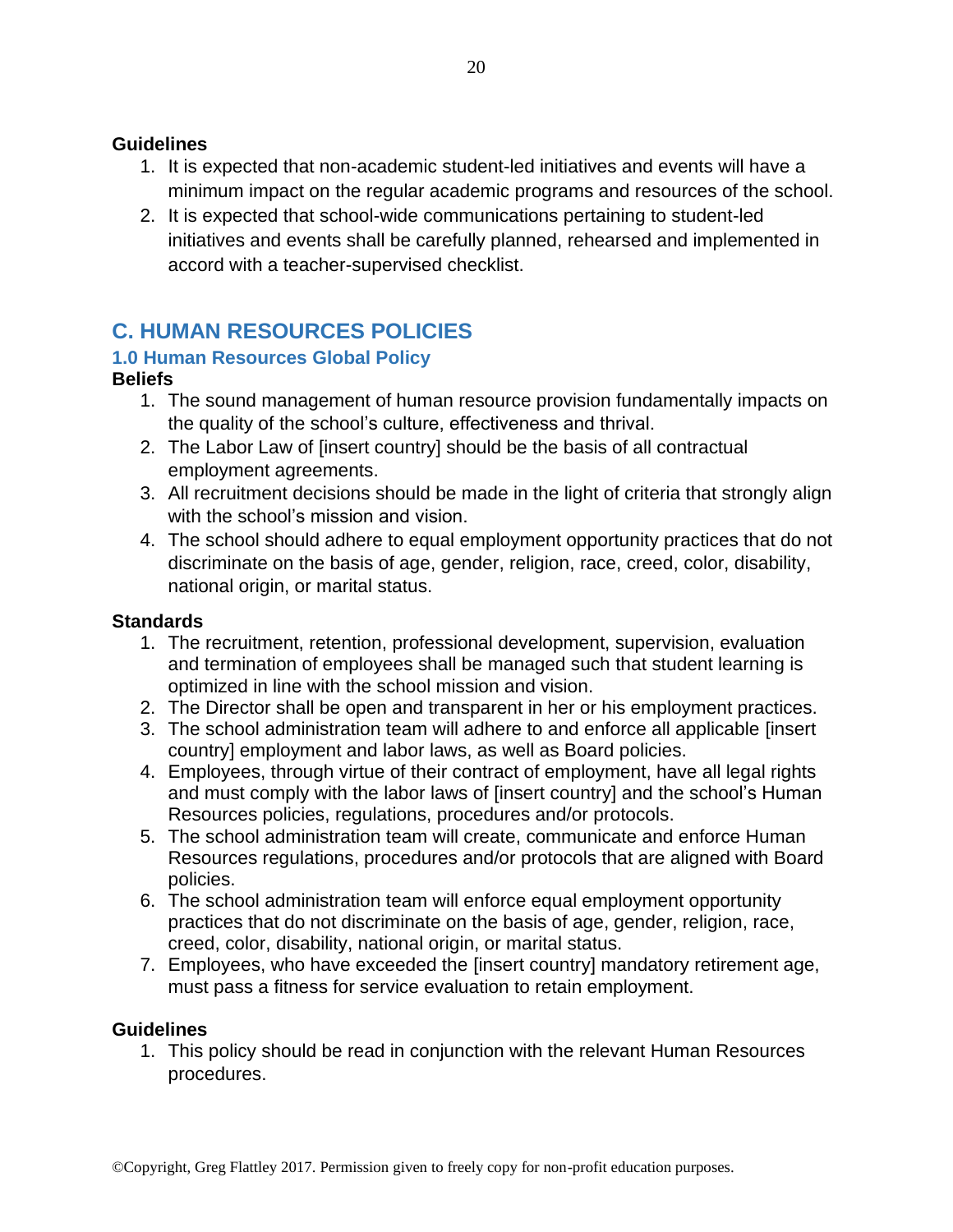### <span id="page-20-0"></span>**1.1 Recruitment and Retention (refer to Board policy)**

#### <span id="page-20-1"></span>**1.2 Employee Rights and Responsibilities Policy**

#### **Beliefs**

- 1. All employees have the right to be treated with dignity and respect.
- 2. All employees have a right to work in a safe, caring and productive environment.
- 3. All employees have a responsibility to support the school in its efforts to maintain a safe, caring and productive environment.
- 4. All employees have a right and responsibility to achieve.
- 5. All employees should be acknowledged for achievement.
- 6. All employees should care for and respect the propriety of personal and school property.
- 7. All employees should have access to information pertaining to their rights and responsibilities.
- 8. Open and participative forums should be established so that employees may respectfully share their concerns and offer suggestions on school improvement and/or on issues that affect their employment rights.

#### **Standards**

- 1. All members of the school community will interrelate safely and with care to protect individual dignity and integrity.
- 2. All school employees will work towards the mutual benefit of self and others.
- 3. All employees will honor the expectation of meeting high but achievable work standards, and respect and support the efforts of colleagues to excel.
- 4. All employees will respect and care for the good condition of school facilities, equipment and materials.
- 5. The school will acknowledge commendable achievement through the supervision and evaluation process and by other formal means.
- 6. The school leadership team will establish open and participatory forums for employees to regularly share concerns, offer suggestions on school improvement, and come to agreements about appropriate actions, responsibilities and timelines.
- 7. The school leadership team will establish forums that allow employees to air and resolve issues that affect their employment rights.

#### **Guidelines**

- 1. This policy should be read in conjunction with the Code of Conduct, Code of Ethics (teachers), Supervision and Evaluation policy, Professional Development Policy and Community Relations – Internal policy.
- 2. The school leadership team will communicate these standards to employees at the beginning of each academic year.
- 3. This policy applies to all school facilities, either owned or rented, and to any school-sponsored activity or event.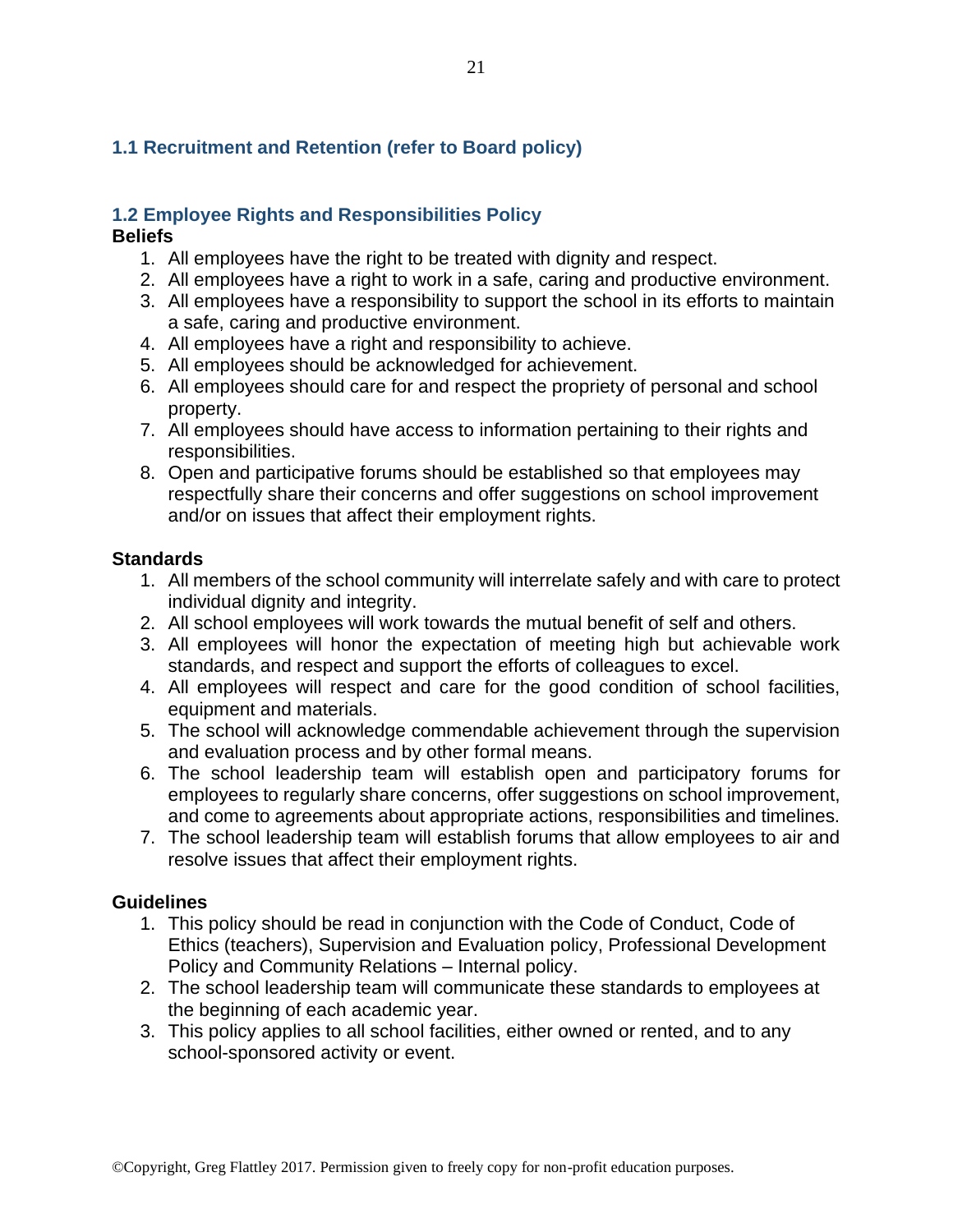### <span id="page-21-0"></span>**1.2.1 Code of Ethics – Teachers**

### **Beliefs**

- 1. Teaching is a profession and, as such, requires a professional code of ethics.
- 2. Teachers should show care for students through positive influence, sound professional judgement and empathy in practice.
- 3. Teachers should exercise honesty, reliability and moral action through their professional commitments, responsibilities and actions.
- 4. Teachers should uphold human dignity and promote equality and emotional and cognitive development.
- 5. Teachers should demonstrate respect for spiritual and cultural values, diversity, social justice, freedom, democracy and the environment.
- 6. Teachers' relationships with students, colleagues, parents, school management and the public should be based on goodwill, fairness, openness and honesty.

## **Standards**

**1. Professional Values and Relationships**

Teachers will:

- a. be caring, fair and committed to the best interests of the students entrusted to their care, and seek to motivate, inspire and celebrate effort and success
- b. acknowledge and respect the uniqueness, individuality and specific needs of students and promote their holistic development
- c. be committed to equality and inclusion and to respecting and accommodating diversity, including those differences arising from gender, civil status, family status, religion, age, disability, race, ethnicity and socio-economic status.
- d. seek to develop positive relationships with students, colleagues, parents, school management and others in The school community, characterised by professional integrity and judgement
- e. work to establish and maintain a culture of mutual trust and respect in the school

## **2. Professional Integrity**

Teachers will:

- a. act with honesty and integrity in all aspects of their work
- b. respect the privacy of others and the confidentiality of information gained in the course of professional practice, unless a legal imperative requires disclosure or there is a legitimate concern for the wellbeing of an individual
- c. represent themselves, their professional status, qualifications and experience honestly
- d. avoid conflict between their professional work and private interests which could reasonably be deemed to impact negatively on students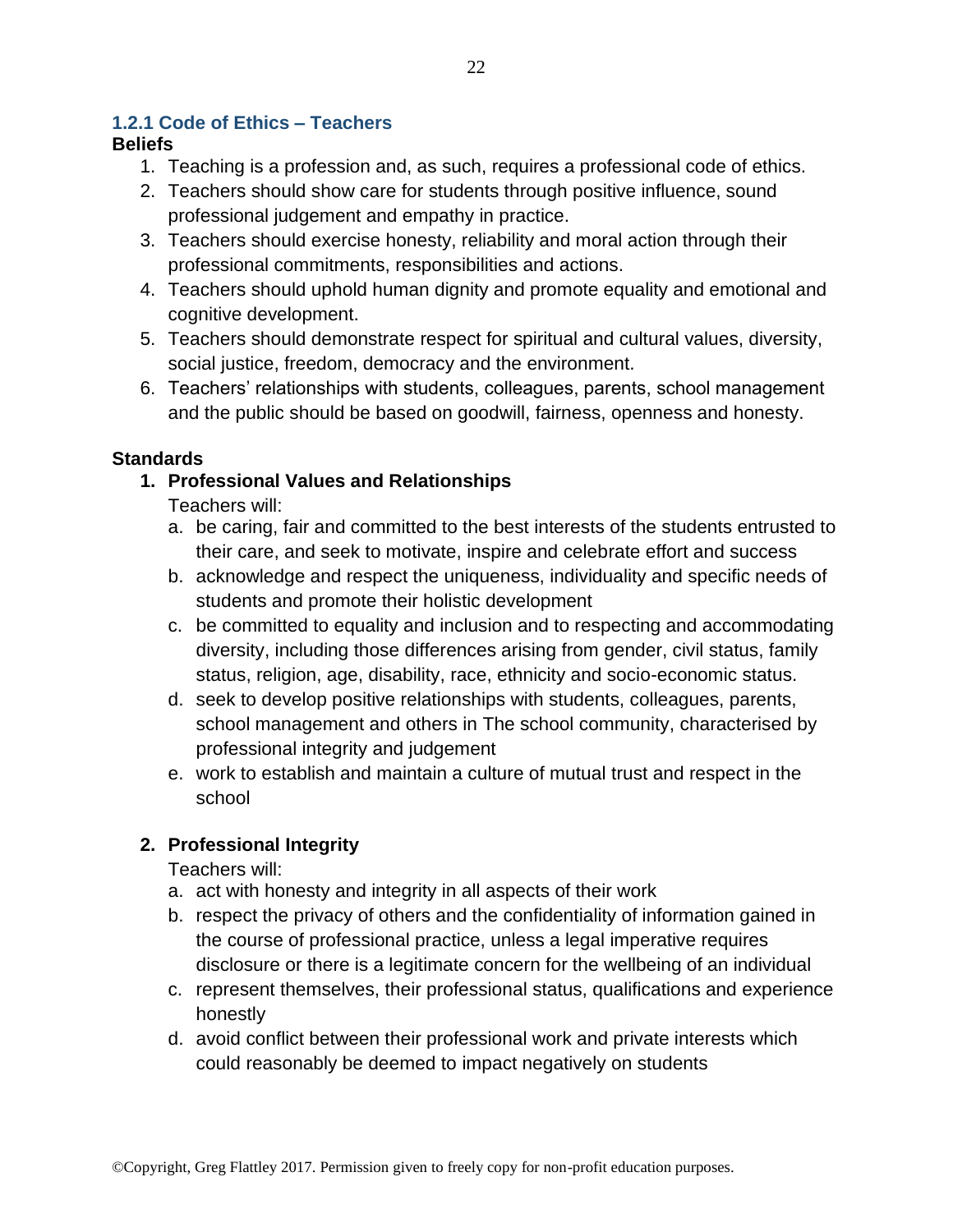## Teachers will:

- a. uphold the reputation and standing of the profession
- b. take all reasonable steps in relation to the care of students under their supervision, so as to ensure their safety and welfare
- c. work within the framework of relevant policies and regulations
- d. comply with national and school policies, procedures and guidelines which aim to promote student education, student welfare and child protection
- e. report, where appropriate, incidents or matters which impact on student safety and welfare
- f. communicate effectively with students, colleagues, parents, school management and others in the school community in a manner that is professional, collaborative and supportive, and based on trust and respect
- g. ensure that any communication with students, colleagues, parents, school management and others is appropriate, including communication via electronic media, such as e-mail, texting and social networking sites
- h. ensure that they do not knowingly access, download or otherwise have in their possession while engaged in school activities, inappropriate materials or images in electronic or other format
- i. ensure that they do not knowingly access, download or otherwise have in their possession, illicit materials or images in electronic or other format
- j. ensure that they do not practise while under the influence of any substance which impairs their fitness to teach

## **4. Professional Practice**

Teachers will:

- a. enhance specific competencies through professional growth and actively participate in the Teacher Appraisal and Professional Development Process
- b. maintain high standards of practice in relation to student learning, planning, monitoring, assessing, evaluating, reporting and providing feedback
- c. balance their professional responsibilities and refrain from outside work, including paid tutoring, that detracts from their commitment to the school
- d. communicate regularly and effectively with parents and involve them, whenever possible, in student learning
- e. apply their knowledge and experience in facilitating students' holistic development
- f. plan and communicate clear, challenging and achievable expectations for students
- g. create a physical environment that supports positive social interactions and engages all students in purposeful learning activities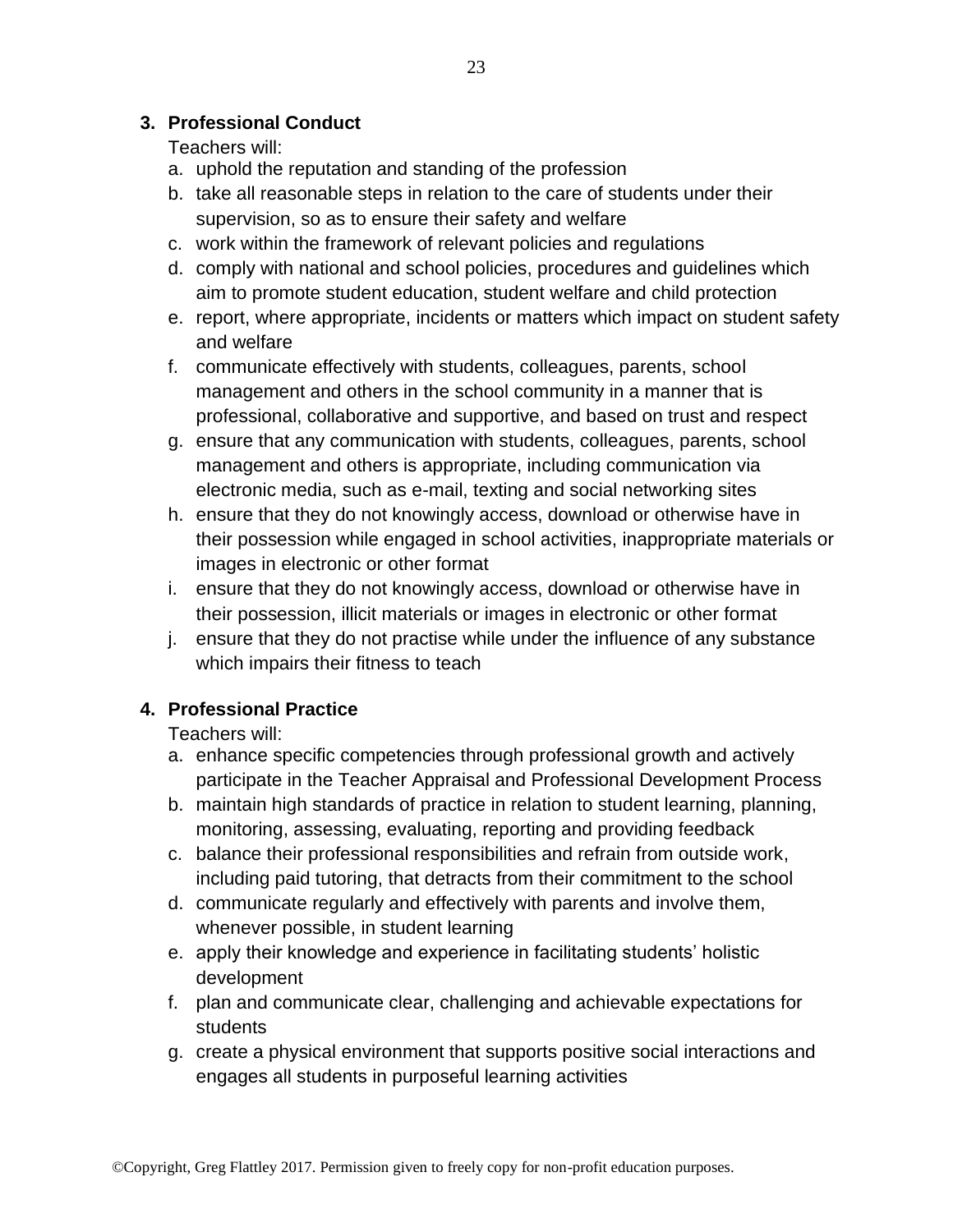- h. design and maintain safe learning environments in which students are treated fairly and respectfully and assume responsibility for themselves and one another
- i. use instructional time effectively and implement procedures and routines that encourage students to participate in decision-making and to work independently and collaboratively
- j. ensure that expectations for student behavior are clearly established, understood, consistently maintained and support student learning
- k. develop teaching, learning and assessment strategies that support differentiated learning in a way that respects the dignity of all students
- l. inform their professional judgement and practice by engaging with, and reflecting on, student development, learning theory, pedagogy, curriculum development, ethical practice, educational policy and legislation
- m. uphold The school's Network Use Agreement
- n. in a context of mutual respect, be open and responsive to constructive feedback regarding their practice and, if necessary, seek appropriate support, advice and guidance
- o. act in the best interest of students

### **5. Ongoing Professional Learning**

Teachers will:

- a. actively maintain their professional knowledge and understanding to ensure it is current
- b. reflect on teaching and professional development while interacting with students, other educators, families, and local community members
- c. research and utilize resources, within the local and professional communities to support student learning
- d. pursue opportunities to develop professional knowledge and skills, and to participate in the extended professional community

## **6. Professional Collegiality and Collaboration**

Teachers will:

- a. work with teaching colleagues and student teachers in the interests of sharing, developing and supporting good practice and maintaining the highest quality of educational experiences for students
- b. work in a collaborative manner with students, parents/guardians, school management, other members of faculty and staff, relevant professionals and the wider school community, as appropriate, in seeking to effectively meet the needs of students
- c. engage with the planning, implementation and evaluation of curriculum at classroom and school level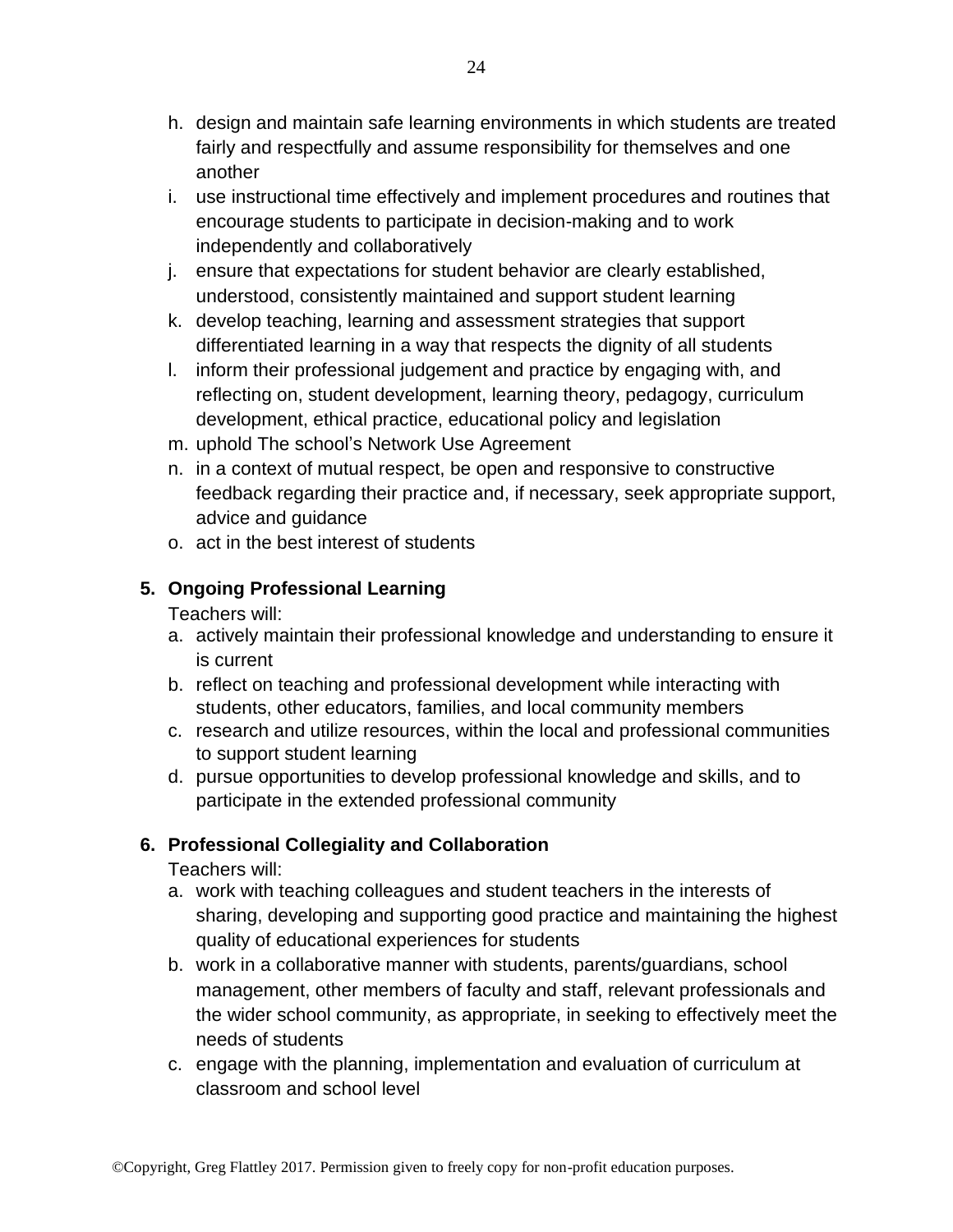d. contribute to the school community, including the after-school program, and promote school-wide goals for improvement by working collegially will all colleagues, and provide leadership in establishing and/or achieving school goals.

#### **Guidelines**

- 1. It is expected that all teachers will comply with the code of ethics to the best of their ability.
- 2. It is expected that teachers will report serious breaches of the code of ethics to the Director.
- 3. The school leadership team will, on an annual basis, communicate and review the school's Network Use Agreement and ensure that each faculty member signs a copy.
- 4. It is expected that teachers will, without compromising honesty, communicate any aspect of school business in a positive manner to the school community beyond faculty colleagues.
- 5. It is expected that teachers will reserve criticism and issues of concern for resolution in appropriate school-based forums.

### <span id="page-24-0"></span>**1.2.2 Code of Conduct Policy**

#### **Beliefs**

- 1. When parents, students and faculty/staff members become members of the school community, they adopt the standards of the school about how they will relate to each other and the protocols that guide interactions in the school.
- 2. Further to parents, students and faculty/staff members, the Code of Conduct should apply to any other person or group using any school facility, owned or leased.
- 3. These standards have been created in the spirit of all parties interacting with goodwill and good intentions.

### **Definitions**

- 1. The term parent applies to
	- a. Adults responsible for the ongoing day-to-day care and supervision of students in the home environment
	- b. Legal guardians and custodians
	- c. Relatives with temporary responsibility of care
	- d. Adult friends designated by the family as temporary caregivers
	- e. Parents who no longer reside with the children of the family.
- 2. The term faculty/staff member applies to any adult under the employ of the school, including casual, temporary, part time and ongoing employees. It also applies to adults working at the school voluntarily. It does not apply to delivery people, contractors or occasional tradespeople repairing or maintaining the school's facilities.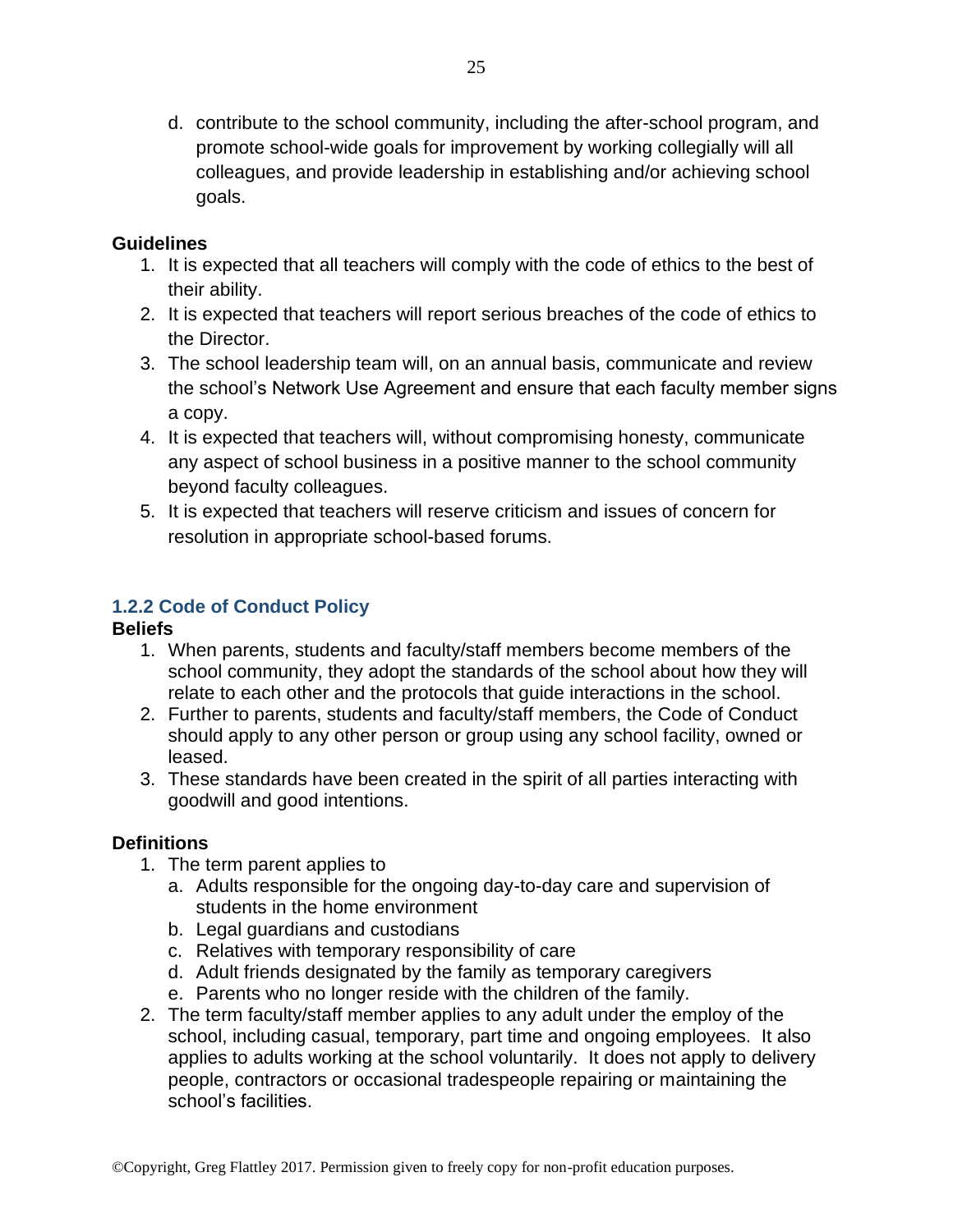#### **Standards**

- 1. At the school, parents, faculty/staff members, students, and other users of school facilities will be treated with respect and courtesy at all times, with care taken to preserve dignity and personal integrity.
- 2. For students, this expectation and the guidelines will be articulated in terms that are appropriate to their developmental ability level.
- 3. Parents, faculty/staff members and students will actively promote and support the school in the community, highlighting the school's positive attributes and reserving issues of concern for resolution through proper process.
- 4. Parents, faculty/staff members, students, and other users of school facilities will respect and comply with the policies of the school, as determined by the school Board and the administration body of the school.
- 5. Parents, faculty/staff members and students will actively attempt to resolve issues of concern by engaging in appropriate interactions with the relevant people.
- 6. All interactions shall have the goal of achieving outcomes mutually acceptable to the parties concerned.
- 7. All interactions shall be conducted in a calm and reasonable manner.
- 8. All interactions shall be issue-based, avoiding personal conflicts.
- 9. All interactions shall give due consideration to the points of view of all parties concerned.
- 10.An appropriate time and place shall be mutually arranged for discussing issues that are sensitive, contentious, confidential, or in need of prolonged consideration.
- 11.In the event of a parent, faculty/staff member or student being dissatisfied with the manner in which an interaction is conducted, an appointment will be made with the school Director for further discussion.
- 12.The school Director shall resolve conflict objectively, using an issue-based approach to broker reconciliation, taking into due consideration all points of view.
- 13.In the advent of unsatisfactory behaviour on the part of a student, the involved adult shall follow due process. If the involved adult is not a faculty/staff member, then they will refer the issue to the school Director.
- 14.In the advent of unsatisfactory performance or behaviour on the part of a faculty/staff member, the school Director shall follow due process.

#### **Guidelines**

- 1. The school leadership team will establish and enforce clear procedures based on best practices and [insert country] law to protect employees from all forms of harassment.
- 2. It can be expected that substantiated complaints against a faculty/staff member may negatively influence the consideration of contract renewal.
- 3. It can be expected that serious breaches of this code of conduct may result in contract termination and dismissal.
- 4. It can be expected that, in the advent of irresolvable, inappropriate and unreasonable behaviour by a parent, the school Director may confer with the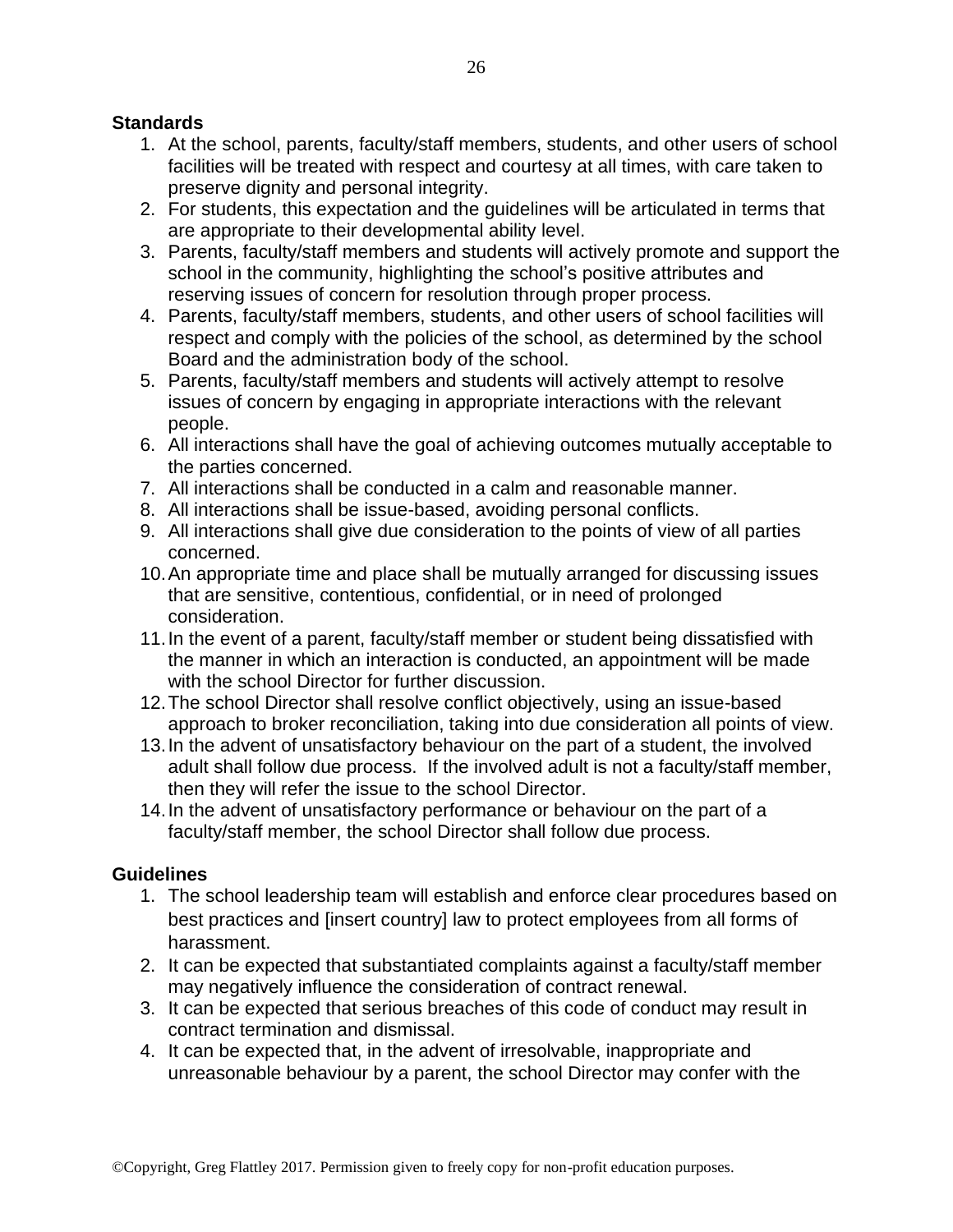school Board to consider offering to assist the family with relocation to an alternative school.

## <span id="page-26-0"></span>**1.3 Performance Appraisal Policy**

#### **Beliefs**

- The maintenance of a culture of high efficacy and development is supported by each staff member reflecting on their professional performance, accessing timely, relevant and useful feedback, identifying improvement goals, implementing improvement plans, and productively engaging in communities of practice
- The maintenance of a culture of high efficacy and development is supported by each staff member improving their professional knowledge and skills by accessing relevant training and support to implement the most effective practice
- Appraisal and professional development are likely to be more effective if their goals and implementation protocols are collaboratively determined by employees and supported by the system
- An efficient and effective provision of staff professional development is enhanced if it is driven by needs clearly identified through an agreed approach

### **Standards**

- Each staff member will actively participate in the staff appraisal and development program
- The staff appraisal and development program will consist of an annual cycle of identifying improvement goals, improvement planning, support provision and progress reporting
- The procedures and protocols for implementing the staff appraisal and development program shall be developed in collaboration with representative staff members and in consultation with all staff members
- Professional improvement goals shall be specific to a particular aspect of the job, include measurable outcomes, be achievable within the constraints of available time and resources and be relevant to the current needs of the school
- Professional improvement goals will be developed from agreed criteria derived from job descriptions
- School-based professional development provision must be approved by the Principal as being relevant, grounded in reliable research, and affordable
- The school shall ensure access to the knowledge and skills needed by each staff member to implement the appraisal and development program
- The school shall allocate appropriate funding, time and resources to the staff appraisal and development program, as negotiated through the annual budget determination procedure

### **Guidelines**

• The staff appraisal and development program will focus on reflection and growth; optimising strengths and supporting the professional growth and needs of each staff member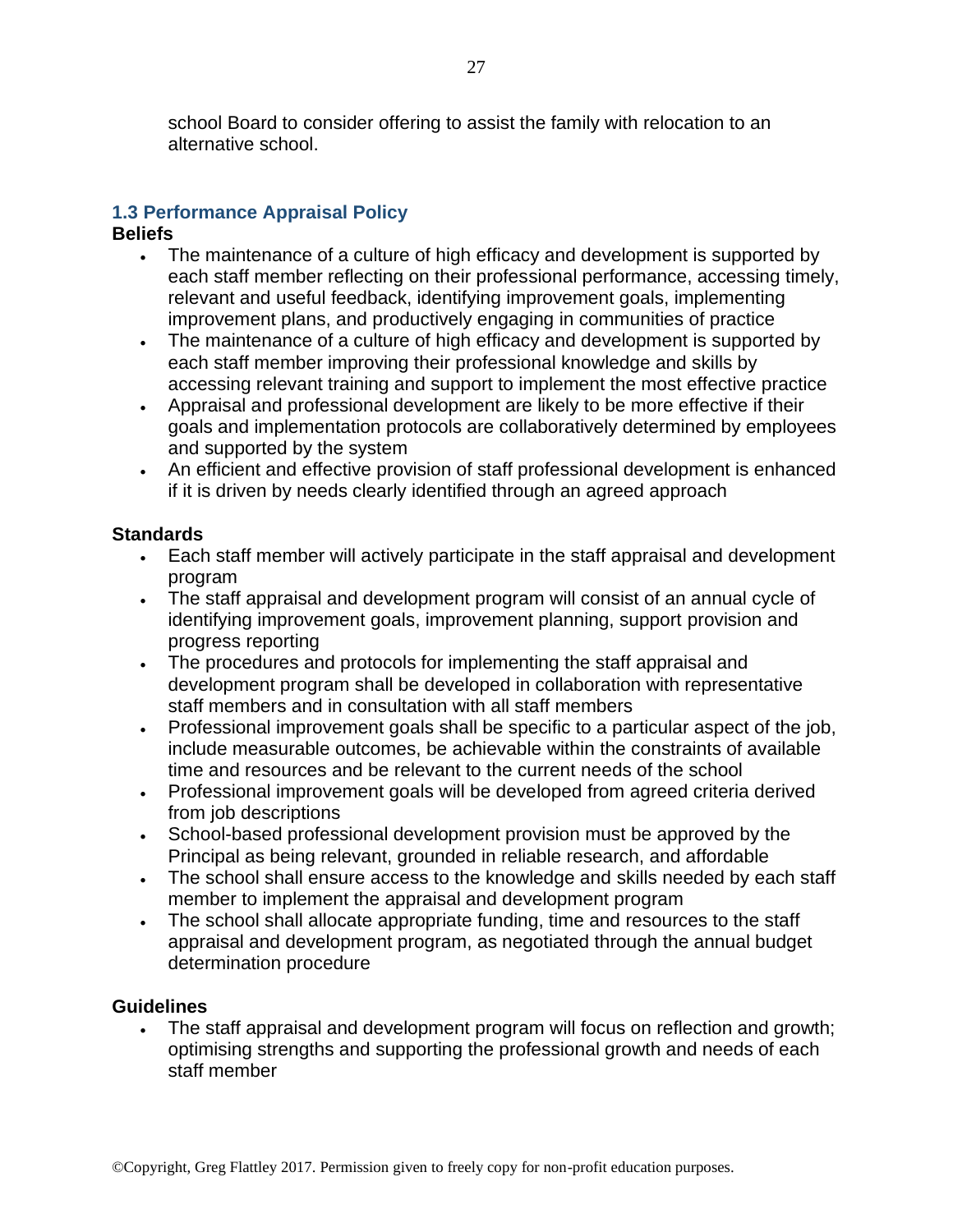- An appropriate component of the annual staff professional development budget shall be assigned to individual professional development plans
- Each staff member will have an assigned appraisal overseer reporting directly to the Principal
- The role of each overseer is to guide, monitor and support individual appraisal and professional development plans to best effect
- In the absence of compliance, the appraisal process shall be referred to the **Principal**
- Professional improvement goals shall be annually collated to seek synergies and efficiencies in the provision of professional support and to help identify whole school improvement needs
- The Principal shall include a report of the implementation of the staff appraisal and development program in the annual report to the governing body
- The staff appraisal and development program shall be reviewed for relevance, effectiveness and efficiency as part of the ongoing program review cycle

### <span id="page-27-0"></span>**1.4 Professional Development Policy**

#### **Beliefs**

- 1. The professional development (PD) program should closely relate to the school strategic improvement plan, approaches to teaching and learning, the faculty and staff appraisal process, and recruitment and retention needs.
- 2. From the school perspective, professional development is most effective when it is driven by an agreed need, of immediate relevance, delivered to teams, and demonstrable in practice.
- 3. Professional development is most effective if the skills and knowledge gained from it are actually used in everyday practice.
- 4. The professional development guidelines, procedures and budget should be openly communicated at the beginning of each academic year.
- 5. In the light of set criteria and in adherence to policy and guidelines, a representative professional development committee should convene as needed to evaluate and prioritise PD funding requests for submission to the Director for consideration.

- 1. The professional development guidelines, procedures and budget will be openly communicated at the beginning of each academic year.
- 2. A representative professional development committee will be formed at the beginning of each academic year and convene as needed to evaluate and prioritise PD funding requests for submission to the Director for consideration.
- 3. Submissions for professional development funding will be considered in the light of relevance to the following criteria, in descending priority order.
	- a. School-wide needs arising from the school strategic improvement plan
	- b. Training of new staff members or staff members in new positions requiring new skill sets
	- c. Approved initiatives in approaches to teaching and learning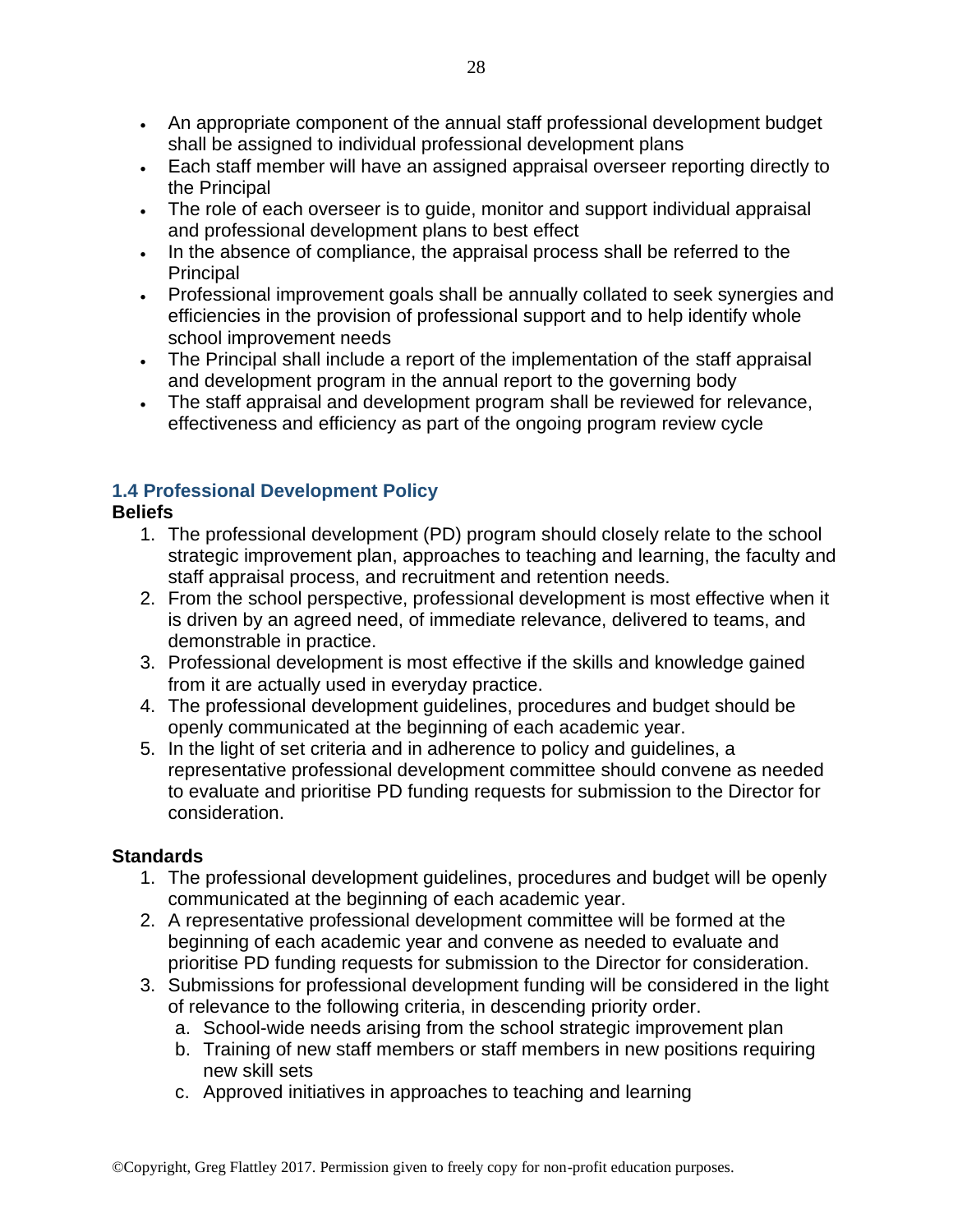- e. Other team needs by submission
- f. Individual needs arising from professional improvement plans
- g. Other individual needs by submission
- h. Individual needs arising from unsatisfactory performance.
- 4. Submissions for professional development funding will also be considered for their relative relevance to the above criteria and the ability of the learning to be readily applied in everyday practice.

- 1. This policy should be read in conjunction with the Supervision and Evaluation (Performance Appraisal) policy and procedures.
- 2. Because of budgetary constraints, it is uncommon for schools to be able to fund all faculty and staff needs for professional development.
- 3. It is valuable for faculty and staff members attending professional development sessions to formally pass on their learning to their school-based colleagues and, where appropriate, this is an expectation.
- 4. Occasionally, unexpected opportunities for professional development arise and decisions need to be made about the reallocation of available funds for faculty or staff members to attend. The Director has the discretionary power to reallocate such funds as deemed necessary.

## <span id="page-28-0"></span>**1.5 Compensation and Benefits Global Policy**

### **Beliefs**

- 1. Employee compensation and benefits should directly relate to and be consistent with qualifications, experience and levels of responsibility.
- 2. The employee compensation and benefits structure should be in line with market conditions, available resources, and the approved budget.
- 3. The employee compensation and benefits structure should be transparent and readily accessible by all employees.

## **Standards**

- 1. The school leadership team will maintain a competitive, fair and transparent employee compensation and benefits structure in line with market conditions, available resources, and the approved budget.
- 2. All regulations, procedures and/or protocols pertaining to their compensation and benefits will be communicated clearly in writing to all employees, including, but not limited to, health care, pension, leave of absence, work schedules, and work load.

### **Guidelines**

1. This policy should be read in conjunction with the Leave of Absence policy and Renewals, Non-Renewal or Termination of Contract policy.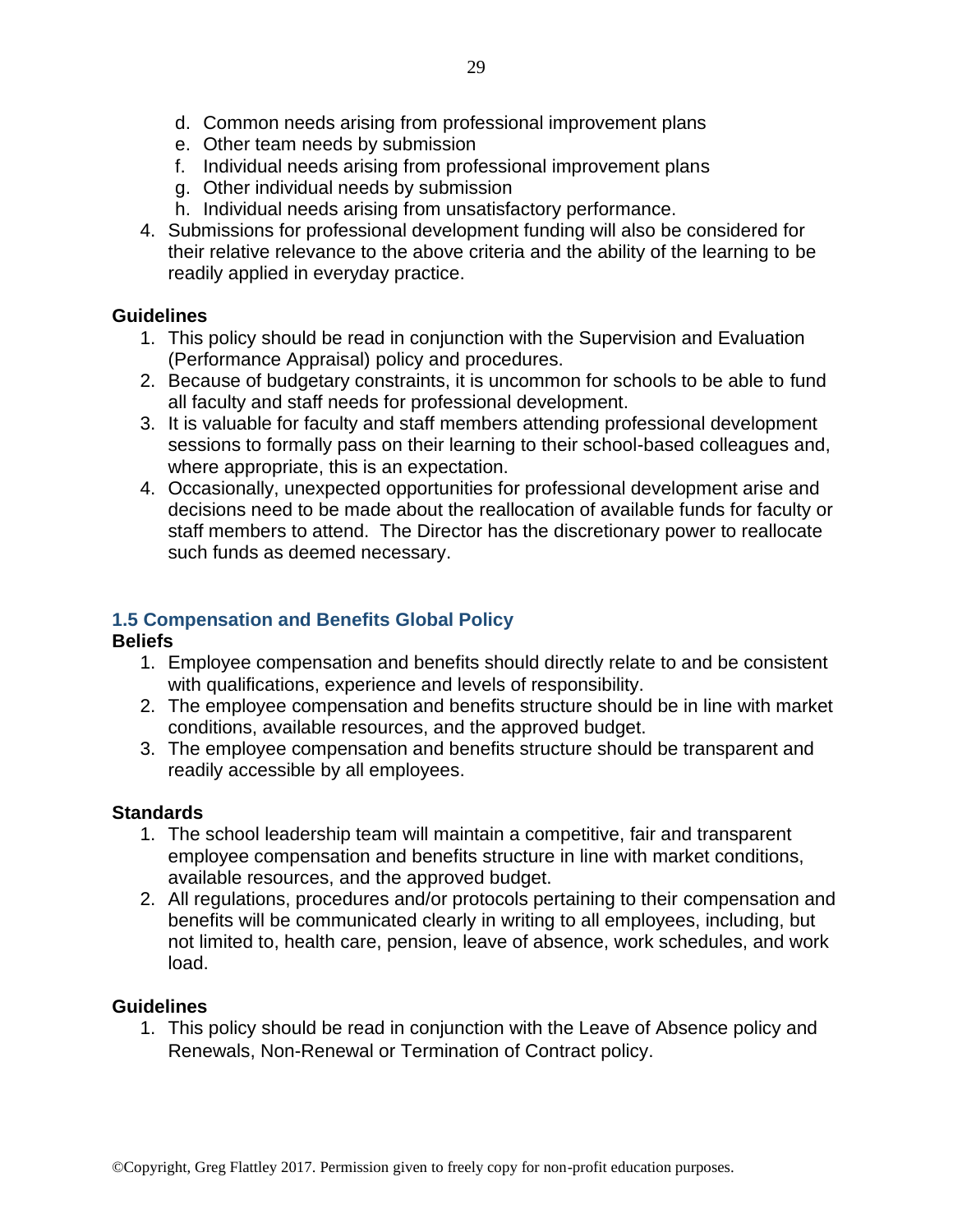### <span id="page-29-0"></span>**1.5.1 Leave of Absence Policy - Faculty**

### **Beliefs**

- 1. The school must comply with the [insert country] laws of the land, including the requirements of Labor Law.
- 2. All faculty members are entitled to leave of absence for recreation purposes, sickness, maternity and paternity following the birth of their child, administrative purposes, compassionate or bereavement purposes related to an immediate family member.
- 3. All faculty members are entitled to leave of absence during officially declared national holidays, with no loss of pay or charges to other leave entitlements.
- 4. The Director should have discretionary powers to grant leave of absence to faculty members for pressing personal reasons.
- 5. The school Board should have the power to grant leave of absence to faculty members in emergency situations, such as a forced evacuation of either the school, [insert city] or [insert country].

- 1. The [insert country] Labor Law shall be the minimum standard governing the right of faculty members to leave of absence from work.
- 2. The school's working year for faculty members consists of 190 work days, including up to 180 days of student contact days and 10 administrative and/or inservice professional development days.
- 3. Annual recreation leave shall be taken outside the assigned working year of 190 days.
- 4. Leave of absence for sickness will accrue at the rate of one day per month of contract up to a maximum of 10 days per year. Any unused balance will be carried over to subsequent years to a maximum accrual of 40 days. For absences caused by illness that extend beyond three consecutive work days, an acceptable doctor's certificate must be submitted to the Director. Faculty members will not be compensated for any unused sick leave entitlements.
- 5. Maternity and paternity entitlements for leave of absence shall be in compliance with [insert country] law and apply only to the birth of the faculty member's newborn child.
- 6. At the discretion of the Director, each faculty member may be granted up to two days per year of leave of absence with pay for administrative purposes. These cannot be taken immediately adjacent to the seasonal holiday periods (fall, winter, spring and summer).
- 7. Each faculty member is entitled to up to 10 working days leave of absence per year for compassionate or bereavement purposes for each death or lifethreatening illness of an immediate family member. Compassionate leave may only be taken one time for a particular family member.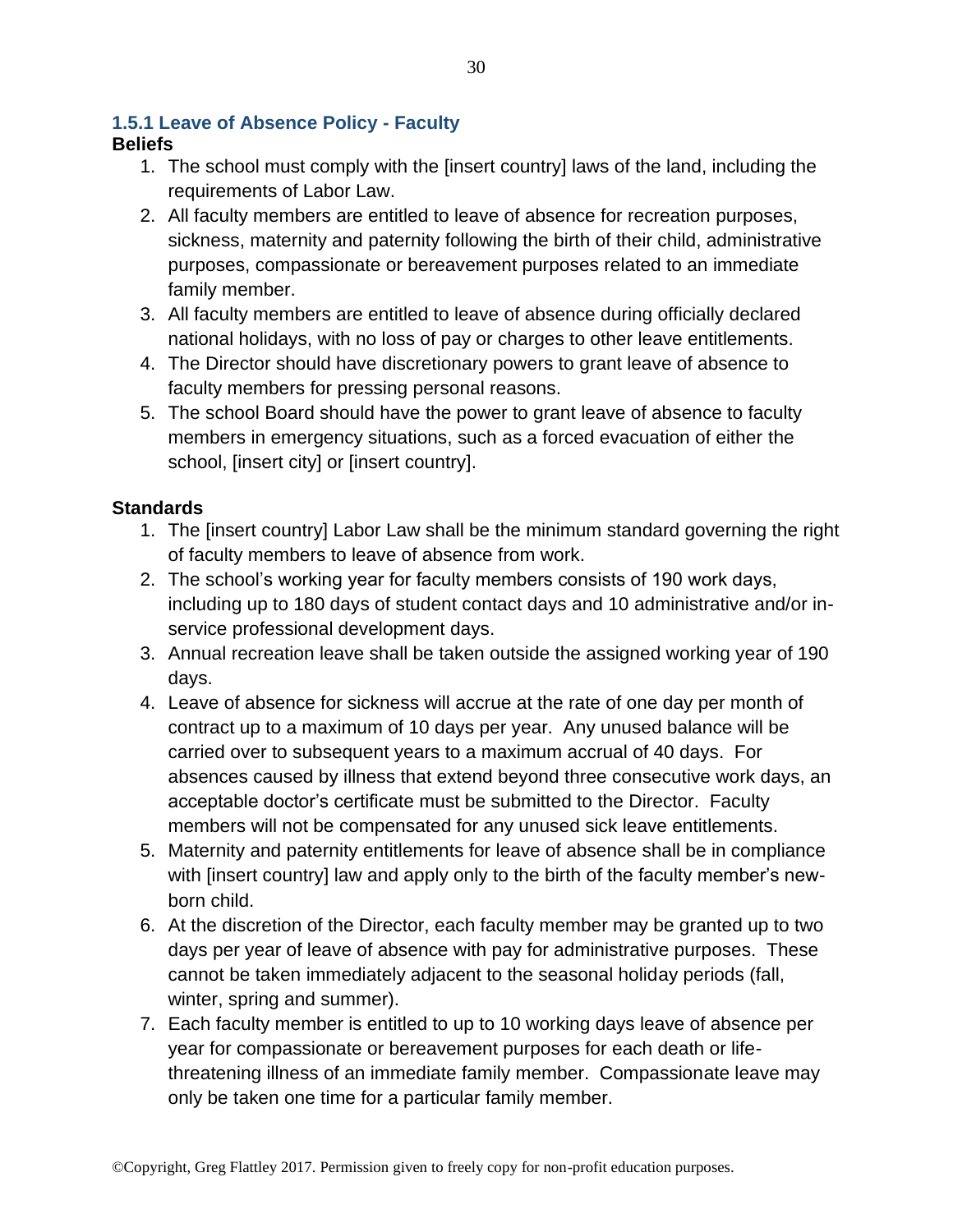- 8. An immediate family member is defined as either the legal parent, spouse, sibling or child of a faculty member or faculty member's spouse.
- 9. At the discretion of the Director, approved leave of absence without pay may be granted to a faculty member. Unpaid leave taken without approval shall be considered a breach of contract and the faculty member may face dismissal.
- 10.On official advice from the [insert embassy], The school Board shall approve leave of absence to all faculty members in the event of a forced evacuation of either the school, [insert city] or [insert country].

- 1. Compared to many other professions, faculty leave is generous. Taking this into consideration, it can be expected that leave of absence for administrative purposes will only be granted for such reasons as passport renewal, visa procurement, complex financial transactions and other family business issues. It is not intended for recreational purposes, shopping or transactions that can readily be conducted outside of normal working hours.
- 2. It can be expected that, given acceptable cause, approved leave of absence without pay will typically be granted for up to five working days each year. This may be extended under exceptional circumstances at the discretion of the Director.
- 3. It can be expected that, in the case of a forced emergency evacuation, the extent of paid leave and unpaid leave will be determined according to current School Board policy.

### <span id="page-30-0"></span>**1.6 Renewals, Non-Renewal or Termination of Contract Policy Beliefs**

- 1. Decisions with regard to contract renewal, non-renewal or termination should be based on clearly communicated criteria that are fairly and consistently applied.
- 2. [insert country] law, Board policy and the terms and conditions stated within employment contracts should be the basis upon which contract decisions are made.

- 1. Decisions with regard to the renewal, non-renewal or termination of employment contracts will be fair, supported by documented evidence, and in line with the applicable laws of [insert country].
- 2. In the light of the labor laws of [insert country], contract renewal will be further subject to Board policies, employee performance appraisal outcomes, the availability of employment positions and/or the limitations of the approved budget.
- 3. The termination of employment contracts will be consistent with the terms and conditions stated within the co-signed contract document.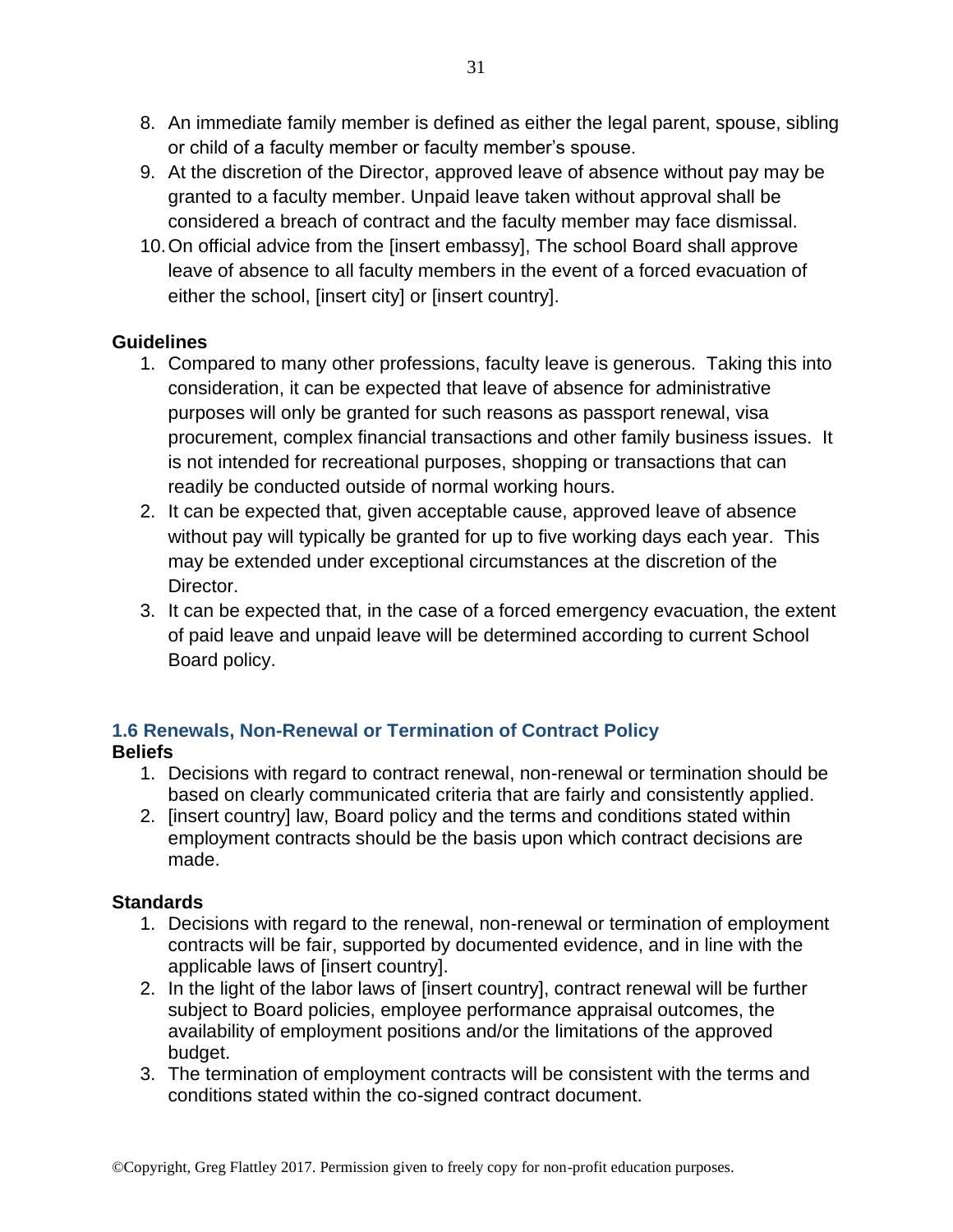- 4. A contract of a non-faculty staff worker may be terminated after two failed performance evaluations or;
	- a. More than two warning letters, and
	- b. More than two suspensions due to gross misconduct.
	- c. The worker has attained the age of 60 years and performance has been judged ineffective by the Director.

1. This policy should be read in conjunction with the Compensation and Benefits global policy and the Supervision and Evaluation policy and procedures.

## <span id="page-31-0"></span>**D. FINANCE, RISK AND ASSET MANAGEMENT POLICIES**

## <span id="page-31-1"></span>**1.0 Global Policy**

#### **Beliefs**

- 1. All capital, consumable and financial assets of the school should be properly managed to ensure their optimal effectiveness and security.
- 2. Policies, procedures and protocols should be established to ensure that programs and systems are properly managed.
- 3. Lines of authority and responsibility should be established to assign accountability for the proper establishment, implementation and evaluation of relevant policies, procedures and protocols.

#### **Standards**

- 1. All decisions affecting the resources and assets of the school shall be legal, ethical, and prudent, aligned with the mission and strategic plan, and shall avoid placing the school in financial and/or legal jeopardy.
- 2. All regulations, procedures, and protocols will be documented, communicated and enforced to ensure the school's students, employees, financial and physical assets are sufficiently protected.
- 3. Lines of authority and responsibility will be established to assign accountability for the proper establishment, implementation and evaluation of relevant policies, procedures and protocols.
- 4. All employees will be made aware of and adhere to the policies, regulations, procedures and protocols, and the consequences of a breach of any of the above.
- 5. Feedback forums, such as opinion surveys, will be established so that employee or parent identified concerns in the procedures can be heard.

#### **Guidelines**

1. This policy should be read in conjunction with the policies and procedures for Strategic and Financial Planning, Financial Accountability, Performance and Reporting, Risk Management, and Assets Management.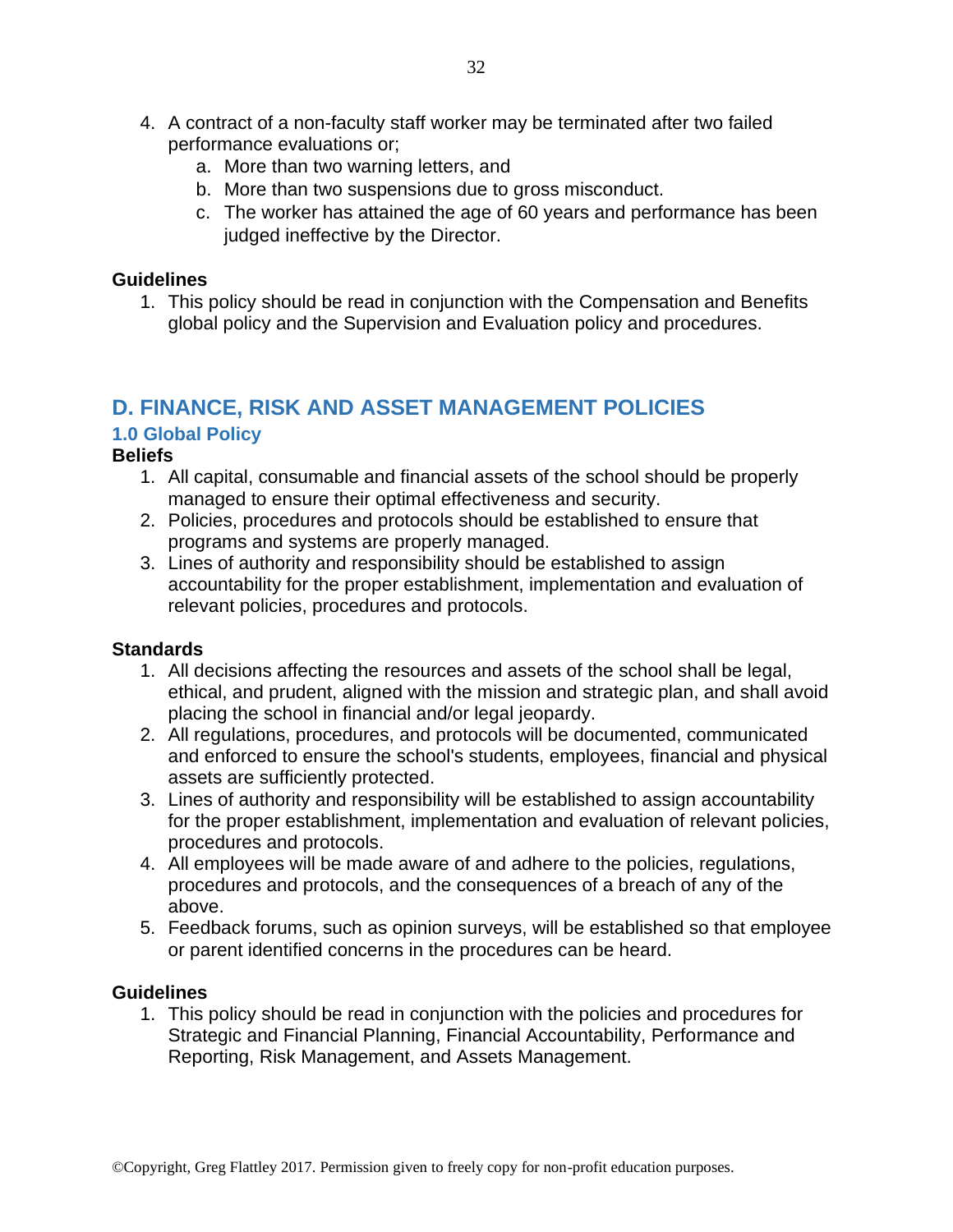## <span id="page-32-0"></span>**2.0 Financial Planning and Resourcing Policies**

## <span id="page-32-1"></span>**2.1 Strategic and Financial Planning Policy**

#### **Beliefs**

- 1. The main intent of a strategic plan is to ensure the long term sustainability of the school.
- 2. A strategic and financial plan allows the school to anticipate, plan and resource future needs to optimal effect and minimal risk.
- 3. A strategic and financial plan should maintain a dual focus on improved student learning and the school's viability.
- 4. A strategic and financial plan should consider such aspects as revenue, expenditure, marketing, demographic trends and capital needs.
- 5. A strategic and financial plan should be honest, relevant and achievable in its intent.

#### **Standards**

- 1. An appropriate time frame will be allowed to implement the strategic and financial plan, the minimum of which shall be five years.
- 2. Strategies will be developed for increasing revenues from fundraising, investments, grants or other sources.
- 3. Marketing strategies will be developed to support enrollment targets and enhance the school's brand image.
- 4. An analysis of the business environment will be developed, including, but not limited to, prevailing political, economic and international employment trends that could impact the school.
- 5. Major capital expenditures will be planned for, including maintenance.
- 6. Strategies will be developed for managing foreign exchange risk.
- 7. Strategies will be developed for managing the school's financial reserves, consisting of both the Operating and Capital reserves, and any debt financing.

#### **Guidelines**

1. This policy should be read in conjunction with the policies and procedures for Financial Accountability, Performance and Reporting, Risk Management, and Assets Management.

### <span id="page-32-2"></span>**2.2 Annual Budget Policy**

### **Beliefs**

- 1. The school's financial management should comply with the limits and expectations of a predetermined annual budget as approved by the school Board.
- 2. The prime focus of the school's annual budget should be improved student learning.
- 3. The school's approved annual budget should be created in the light of the long term goals of the school's strategic plan and business plan.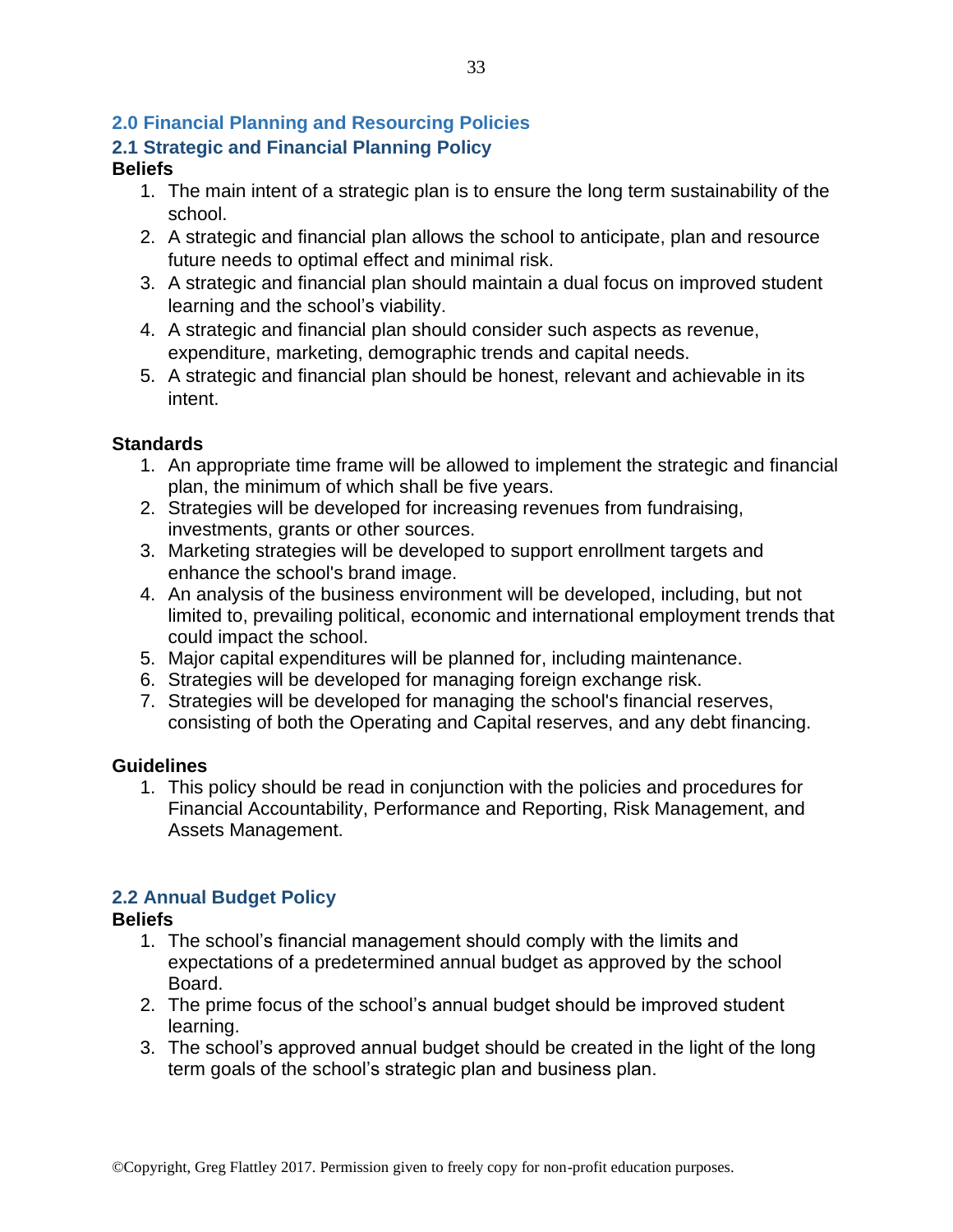- 4. The school's approved annual budget should be created in the light of anticipated revenue as reasonably indicated by projected fee-paying student enrolments.
- 5. All anticipated and actual revenue should be fully accounted for in the school's approved annual budget.
- 6. All anticipated and actual expenditure should be in compliance with the school's approved annual budget.

#### **Standards**

- 1. All anticipated and actual revenue will be fully accounted for in the school's approved annual budget.
- 2. All anticipated and actual expenditure will be in compliance with the school's approved annual budget.
- 3. The school's approved annual budget will be subjected to an annual external financial audit conducted by qualified auditors accredited by an internationally recognised, certified body.
- 4. The Director shall include in her or his budget presentation to the school Board:
	- a. A clearly articulated rationale for tuition and fee schedules, based on regional trends, market analysis, and projected expenditures for the year.
	- b. A clearly articulated rationale for specific salary and benefit increases, based on regional and international trends, market analysis, and staff recruitment and retention strategies.

#### **Guidelines**

1. This policy should be read in conjunction with the Strategic and Financial Planning policy, Asset Management policy, Financial Accounting Systems policy, Procurement policy, and Investment Portfolio policy.

## <span id="page-33-0"></span>**2.3 Budget Expenditures (**refer to Board policy**)**

### <span id="page-33-1"></span>**2.4 Fundraising (**refer to Board policy**)**

## <span id="page-33-2"></span>**3.0 Financial Accountability, Performance and Reporting**

### <span id="page-33-3"></span>**3.1 Financial Accounting Systems Policy**

### **Beliefs**

- 1. The financial accounting framework of the school shall be that deemed by the [insert accreditation authority] as applied in [insert country].
- 2. The school should work within an agreed budget, undertake full financial planning and ensure the safe keeping of all assets.
- 3. There must be a separation of those responsibilities or duties which, if combined, would enable one person to record and process a complete transaction.
- 4. If duties of responsibilities are separated, the scope for errors and oversights and deliberate manipulation or abuse is significantly reduced.

#### **Standards**

1. The Director will ensure that staff members are competent, properly trained and qualified for the tasks they are required to perform.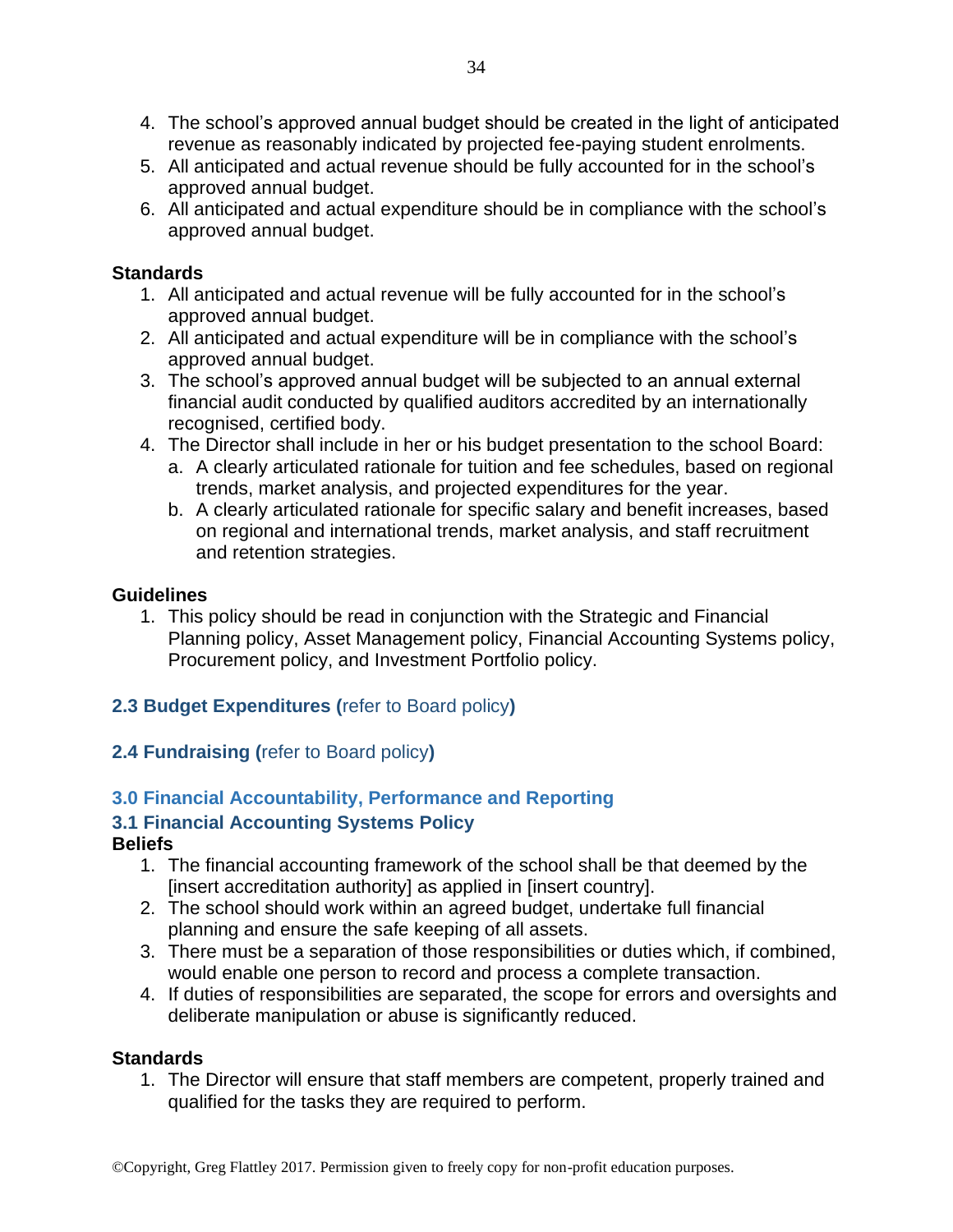- 2. Proper and realistic estimates of expected income and expenditure shall be made for each financial year and reviewed monthly.
- 3. Annual approval of all budgets and accounts shall be done by the school Board.
- 4. All expenditure and investment of funds shall be properly authorised and documented.
- 5. Only people authorised by the school Board may sign cheques. Each cheque will require two authorised signatures and there will be four signatories authorised to sign. Cheques made payable to a nominated signatory shall not be signed by that person.
- 6. The school shall ensure the proper safekeeping and good order of land, buildings, vehicles, fixtures and fittings, and equipment.

### **1. Income**

a. All incoming cheques and cash need to be recorded immediately and entries verified by someone other than the person who has made the entry.

### **1.1 Fundraising**

- a. Records must be maintained for each fundraising event, in sufficient detail to identify gross receipts, how they have arisen and all costs incurred.
- b. For all events for which there is ticket income or gate money:
	- All tickets shall be pre-numbered;
	- A record shall be kept of all persons who have been issued with tickets to sell, and which ticket numbers have been allocated to each;
	- A record shall be kept of which tickets have been sold;
	- A reconciliation shall be made of receipts against tickets sold.

### **1.2 Banking & Custody**

- a. Incoming receipts shall be banked daily.
- b. All cash over a designated amount by the school Board shall be banked. Amounts below the designated amount shall be kept in a locked cash box.
- c. Cash or cheques must be placed in a safe or locked cash box if they cannot be banked on the day of receipt. The keys to any safe or cash box shall be held by a nominated officer and signed for whenever they are used.
- d. All incoming money must be banked gross with no amounts being held back for petty cash.

### **2. Purchases**

- a. Invoices received shall be checked against orders made.
- b. Records shall be kept of orders placed but not yet carried out.
- c. The quality and quantity of goods supplied shall be inspected in order to ensure they correspond with orders placed and those invoiced for. Services supplied shall be similarly checked.
- d. Regular stock taking shall be undertaken.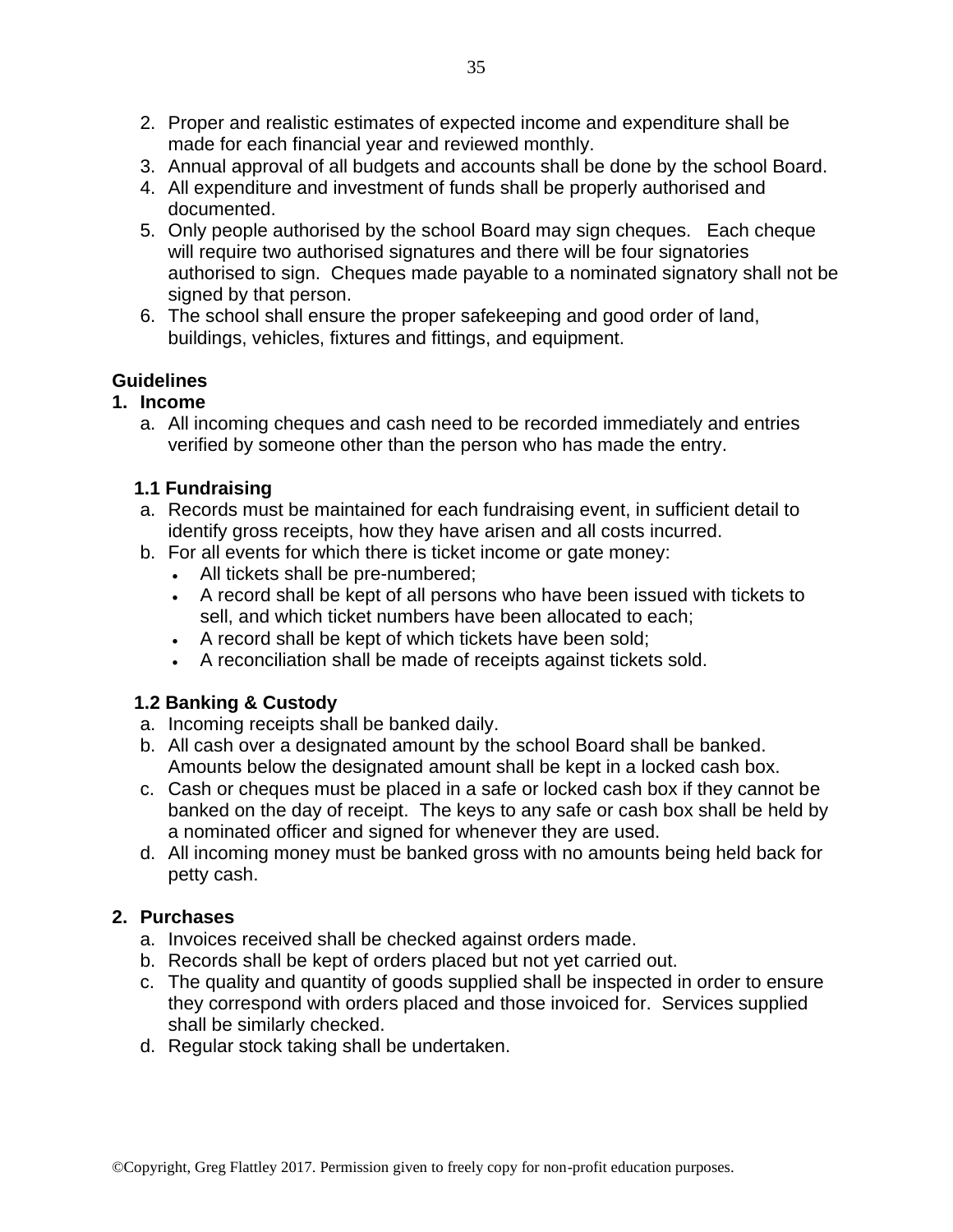#### **3. Payments**

- a. Instruments of payment, such as cheque books, bank books, shall be kept in safe custody, with access limited to authorised persons.
- b. The preparation of documentation for authorisation shall be undertaken by someone other than the persons authorising the payment.
- c. Purchase Orders may only be placed by authorised persons.
- d. Payments shall only be made against original invoices.

#### **3.1 Payment by Cheque**

- a. Only authorised people shall have access to cheque books.
- b. In the anticipated absence of an approved signatory, blank cheques may be signed in advance by that approved signatory as deemed appropriate by the Director. The approved signatory will track the use of such cheques on return to the workplace.
- c. All cheque expenditures shall be recorded in the cash book and cross referenced to the cheque number, with the nature of the payment and the payee clearly identified.
- d. All cheque book stubs shall be completed at the time of payment and retained in safe keeping.
- e. No cheques shall be signed without a corresponding invoice, or other documentary evidence as to the nature of the payment.

### **3.2 Payment by Cash**

- a. Every effort shall be made to reduce the need for cash payments to a minimum.
- b. All cash payments shall be made from a cash float of a fixed amount which is regularly replenished from the bank account and not by the retention of incoming money.
- c. All claims for replenishment of the cash float shall be backed up by supporting documentation and signed by the cashier.
- d. The supporting documentation shall be authorised by someone other than the cashier or claimant.
- e. Daily checks of the petty cash float shall be made by an authorised person independent of the cashier. The authorised person shall count the balance of cash in hand and reconcile the float by totaling the vouchers for amounts paid out and not yet reclaimed by the cashier.

#### **3.3 Wages and Salaries**

- a. Personnel records shall be kept for each member of staff separately from the pay records. Checks of one against the other shall be made in order to prevent the payment of fictitious employees.
- b. Where payments are made in cash, these shall be paid out by someone other than the person making up the payroll, with the employee signing as evidence of receipt.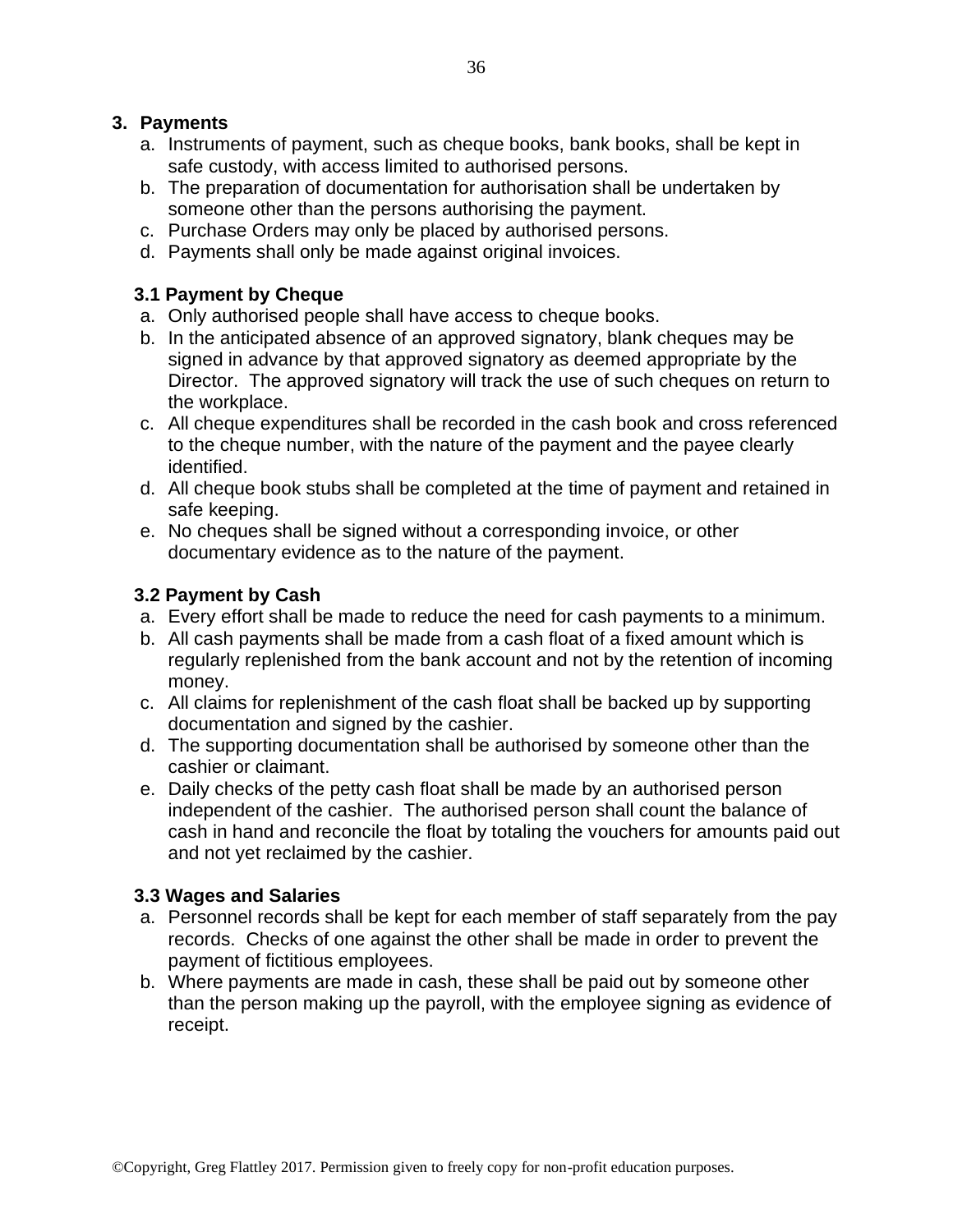#### **3.4 Reimbursements**

a. All reimbursements shall be a payment of actual costs incurred. Except for very small sums, evidence must be produced of the actual costs incurred; for example, bills or receipts.

### **4. Control Checks**

- a. The Business Manager shall make monthly checks to ensure that records are being accurately maintained and that there are no discrepancies in the accounting records. The monthly checks shall be made by someone other than the persons concerned with the original recording of the transactions. In particular, they will check that
	- Records of cash and cheques received agree with bank pay-in slips;
	- Bank pay-in slips equate with the bank statements, both in terms of the amounts banked and dates of credit;
	- All transfers or other direct payments into the bank can be identified and verified against paperwork;
	- Records of payments made agree with cheque stubs, paid invoices or other authorisations and are in accordance with budgets;
	- All cheques have been presented for payment by the bank as shown by the statement;
	- Any direct debit payments are in accordance with valid instructions given to the bank.

## **5. Assets**

### **5.1 Fixed Assets and Vehicles**

- a. A register of fixed assets and vehicles shall be held and updated regularly.
- b. All fixed assets and vehicles shall be checked at regular intervals to ensure they remain in good repair.
- c. The school Board shall insure fixed assets and vehicles to an appropriate extent of cover.
- d. The use of fixed assets and vehicles shall be reviewed annually to ensure they are put to best use and effect.

### **5.2 Investments**

a. The school Board shall create an investment policy and require suitable reports to ensure it is being correctly and properly implemented.

## **5.3 Bank Deposits**

- a. Instructions to open or close deposit accounts can only be authorised by the school Board.
- b. A record of all bank deposit statements shall be held in safekeeping.
- c. Monthly bank reconciliations shall occur and the employees delegated to do so shall not be the same people who maintain cash book records. Any discrepancy shall be fully explored and resolved.
- d. No accounts shall be allowed to remain dormant.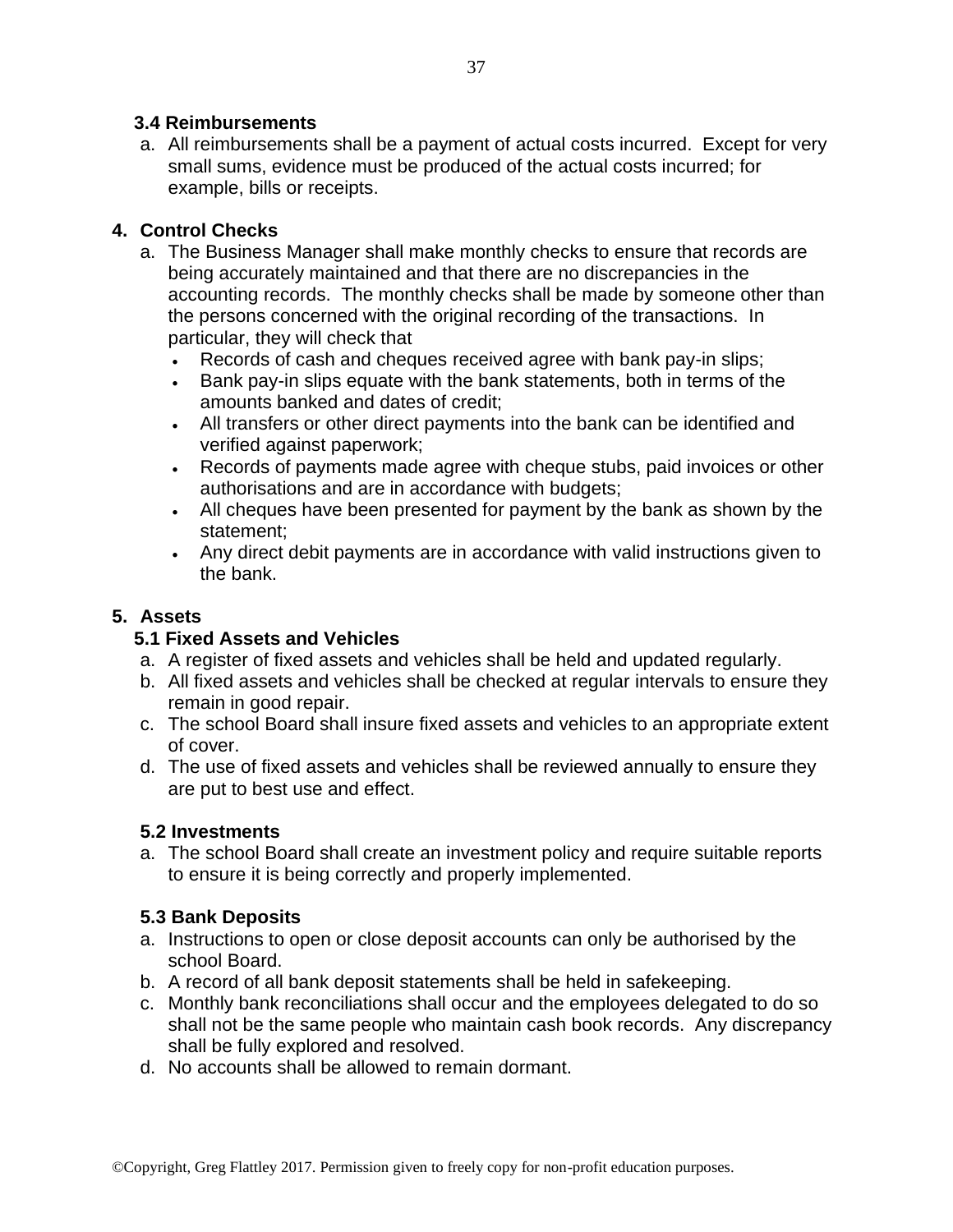#### <span id="page-37-0"></span>**3.2 Financial Dashboard (**refer to Board policy**)**

### <span id="page-37-1"></span>**3.3 Accounts and Authorized Signatures (**refer to Board policy**)**

#### <span id="page-37-2"></span>**3.4 Debt Financing (**refer to Board policy**)**

#### <span id="page-37-3"></span>**3.5 Investment Portfolio Policy**

#### **Beliefs**

- 7. The business office should be responsible for monitoring school funds and investing surplus funds to generate interest revenue for the school.
- 8. Investments should only be made with low risk, ethical institutions listed on the national business register.
- 9. The finance committee of the school Board should regularly monitor the performance of all investments.

#### **Standards**

- 8. The business office shall apply the "Prudent Investor Test" to the investment institutions of its choice.
- 9. As a "Prudent Investor", the school will satisfy itself that its investments are made with institutions which are
	- a. prudentially sound and secure
	- b. professionally managed, and
	- c. have strong financial status in its reserves, liquidity and profitability
- 10.All investments must be approved by the school Board and authorised by the Director and an approved Board delegate.
- 11.The school shall consult with licensed financial advisors to inform investment decisions.
- 12.Investments shall be diversified to minimise the impact of the failure of any one investment.
- 13.All investments must have the option to mature within twelve months of being invested
- 14.Investments will be recorded in an Investment Register maintained by the Business Manager of The school. The Register will contain
	- a. Date of lodgement
	- b. Name of institution
	- c. Terms of investment: period, percentage rate and maturity date
	- d. Amount invested

#### **Guidelines**

- 1. The school Board must approve and formally minute the placement of funds before any investment takes place. It must regularly review
	- a. the level of funds to be invested
	- b. the term of the investment/s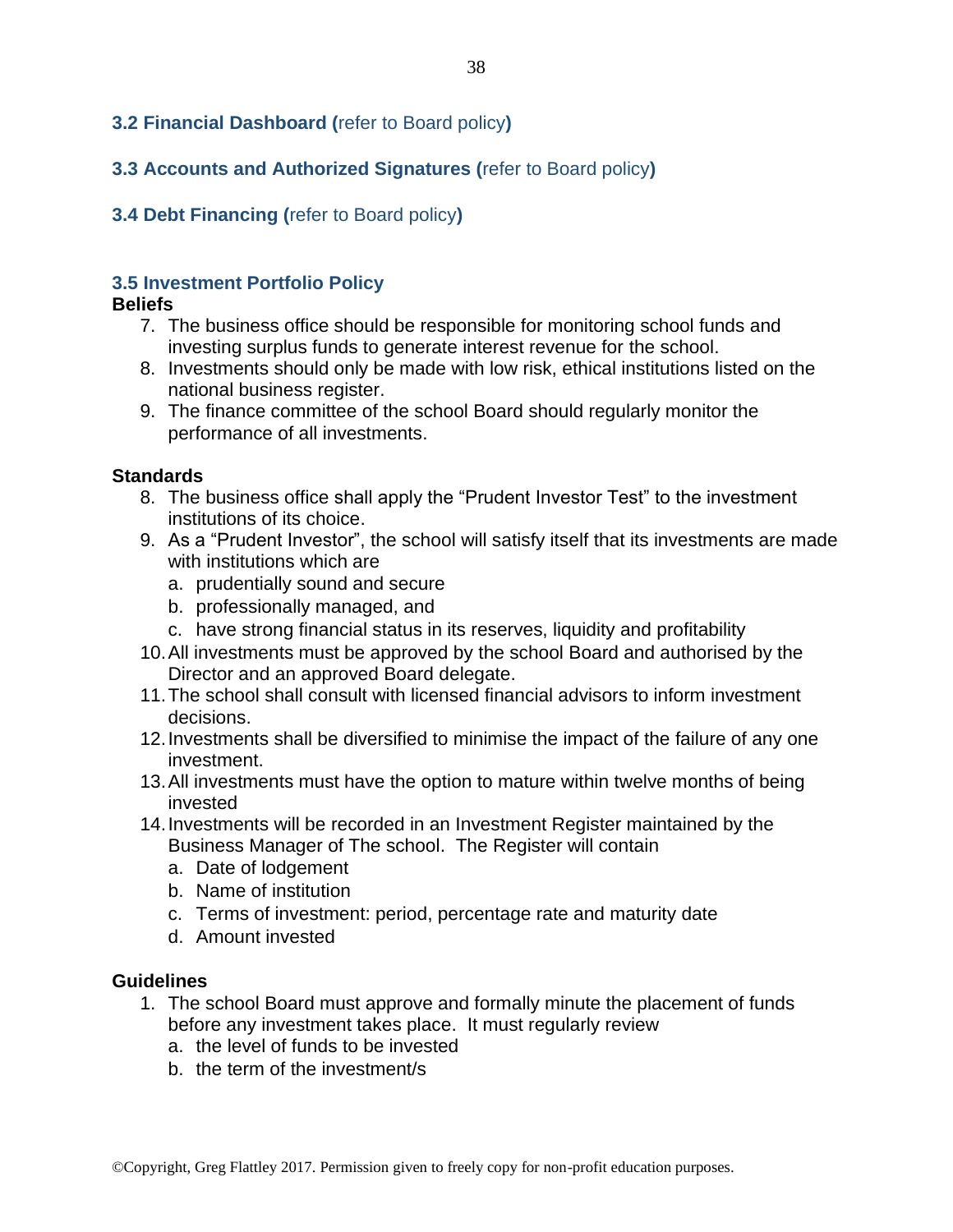- c. the type of investment/s, with reference to the schools required cash flow during the year
- 2. The cash flow requirements of the school must be monitored to ensure that there are sufficient funds available to meet commitments. A cash flow budget should be prepared to determine cash requirements in any given period.
- 3. The Director may increase deposits in easily retrievable investment accounts when this action has prior Board approval (from an ongoing basis for each calendar year)
- 4. The school may decide to invest in banks, building societies or credit unions. It can invest in bank accepted or endorsed bills of exchange or in negotiable, convertible or transferable certificates of deposit issued by a bank.
- 5. All investment accounts will be included in the financial system and the procedures for properly maintaining the accounts will be completed in accordance with Governing Body policies.
- 6. No direct deposits from received funds will be made into investment accounts except for interest earned on those accounts; that is, all received funds will be receipted through the official school account.
- 7. No direct payments from the investment account will be made to creditors. The monies must first be transferred into the official school account.
- 8. The Finance Committee of the Board will review the school's investments at each meeting. This review will be included in its written reports to allow the Board to monitor its investments.

## <span id="page-38-0"></span>**4.0 Risk Management**

### <span id="page-38-1"></span>**4.1 Risk Management Global Policy**

### **Beliefs**

- 9. Risks are inherent in all operations of the school, including but not limited to, risks attached to people and assets associated with its finances and/or reputation.
- 10.It is prudent and wise to identify, negate, minimise and/or mitigate potential and actual risks to the optimal functioning of the school.
- 11.The school should conduct an annual risk assessment, maintain a risk register, and create and implement an effective risk management program.

### **Standards**

- 8. The school will conduct an annual risk assessment, maintain a risk register, and create and implement an effective risk management program.
- 9. The risk assessment, register and management program will include but not be limited to, risks attached to people and assets associated with the school, its finances and/or reputation.

### **Guidelines**

4. This policy should be read in conjunction with the Finance, Risk and Asset Management policy, Strategic Plan, and Emergency and Continuity Planning policy.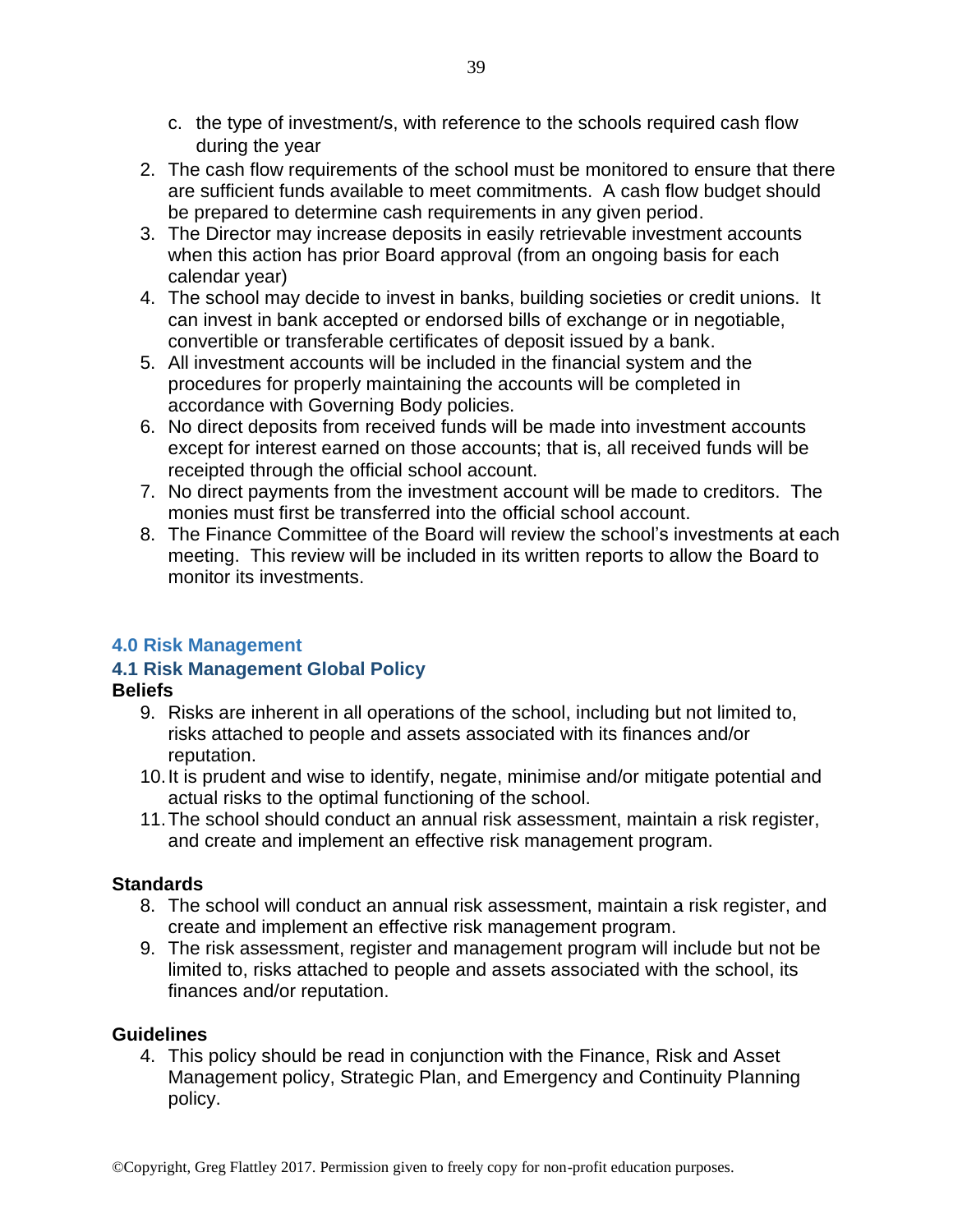5. The risk register will take a format similar to the following table.

| <b>Risk</b> | <b>Type</b><br>of risk <b>b</b> | Impact if<br>realised | <b>Probability</b> | <b>Impact</b> | <b>Mitigation</b> | Owner |
|-------------|---------------------------------|-----------------------|--------------------|---------------|-------------------|-------|
|             |                                 |                       | <b>High</b>        | <b>Medium</b> |                   |       |
|             |                                 |                       | <b>Low</b>         | Medium        |                   |       |

#### <span id="page-39-0"></span>**4.2 Insurance Coverage (**refer to Board policy**)**

### <span id="page-39-1"></span>**4.3 Health, Safety and Security (**refer to Board policy**)**

### <span id="page-39-2"></span>**4.31 Occupational Health & Safety Policy**

#### **Beliefs**

- 1. All employees and students are entitled to a healthy and safe working environment
- 2. Health and safety is the responsibility of all employees and students
- 3. Responsibility for health and safety management should be assigned as a position of responsibility
- 4. A team approach to health and safety issues is likely to be most effective
- 5. Regulations relating to correct use of equipment, plant and substances should be well known and adhered to

- 1. A Leading Teacher position will be allocated to coordinate the implementation of OH&S regulations and requirements
- 2. A management team will be developed to work with the Leading Teacher.
- 3. Membership of this team shall include:
	- a. The principal
	- b. The administration manager
	- c. An elected H&S representative
	- d. A member of the facilities committee
	- e. The staff development coordinator
	- f. A maintenance person.
- 4. OH&S will form part of the School Annual Report
- 5. A program budget will be written each year and presented to the Finance **Committee**
- 6. The school will endeavour to provide an optimum number of qualified first aid personnel
- 7. Professional development on OH&S issues will be presented as part of the school professional development plan
- 8. Formal hazard identification, preventative maintenance programs and emergency management procedures will be created and implemented
- 9. A formal process for reporting, recording and investigating incidents will be followed as well as the reporting of potential or actual hazards
- 10.OH&S issue resolution procedures will be clearly established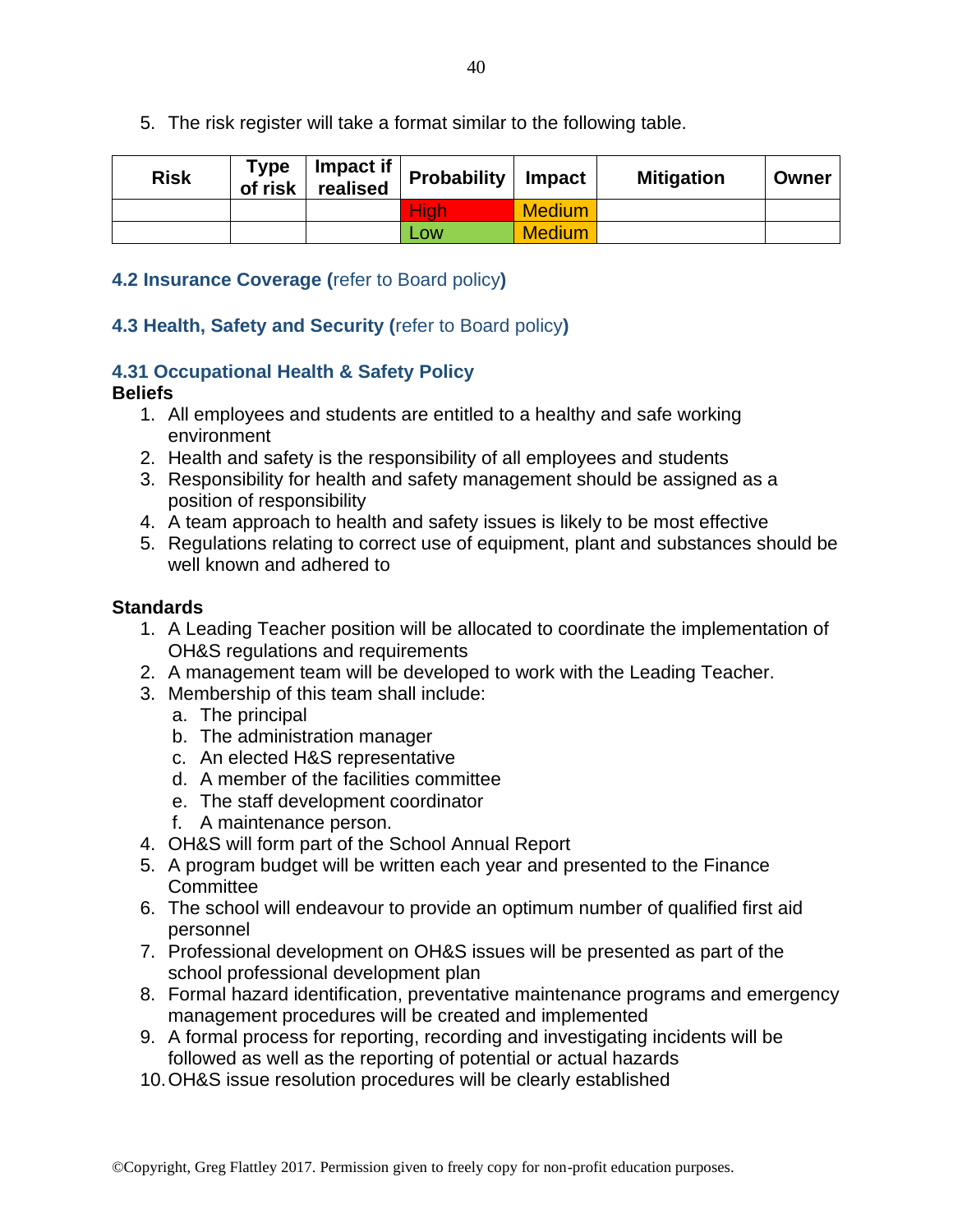11.The effective OH&S induction of new staff (teaching and non-teaching) will be the responsibility of the staff development coordinator

#### **Guidelines**

In addition to implementing any legislation which requires a safe and healthy workplace, the role of the OH&S coordinator will be to:

- 1. provide support to the Principal with respect to maintaining a safe and healthy workplace for employees and students (the physical surroundings must be considered as well as the overall morale and welfare of staff)
- 2. ensure that effective preventative action is taken to control workplace hazards
- 3. act as coordinator of the OH&S committee
- 4. ensure that all employees are fully aware of all OH&S matters
- 5. carry out regular inspections and maintain records of those inspections
- 6. ensure that appropriate records are established and maintained
- 7. liaise with local authorities regarding emergency procedures
- 8. coordinate emergency management arrangements and procedures
- 9. liaise with the Facilities Committee and assist in preparation of the annual maintenance recommendations
- 10.prepare an annual program budget for consideration by the finance committee
- 11.prepare an annual report for the Board

#### <span id="page-40-0"></span>**4.4 Internal Audit (**refer to Board policy**)**

#### <span id="page-40-1"></span>**4.5 External Audit (**refer to Board policy**)**

#### <span id="page-40-2"></span>**4.6 Procurement Policy**

#### **Beliefs**

- 1. All procurement should be conducted using ethical protocols and systems that ensure transactional transparency, optimal value of goods and services, and responsiveness to changes in the market.
- 2. Checks and balances should be in place to ensure a minimal risk of internal financial fraud and/or corruption.
- 3. All procurement should be conducted with highly reputable, stable and legally authorised providers.

- 1. In consultation with the Director, the business office shall ensure all staff with procurement influence sign a conflict of interest statement annually.
- 2. In consultation with the Director, the business office shall ensure a documented system of internal controls to include, but not limited to, segregation of duties, multiple approvals, and authorization thresholds.
- 3. In consultation with the Director, the business office shall establish a gifts protocol outlining a maximum value of gift that can be accepted from a supplier.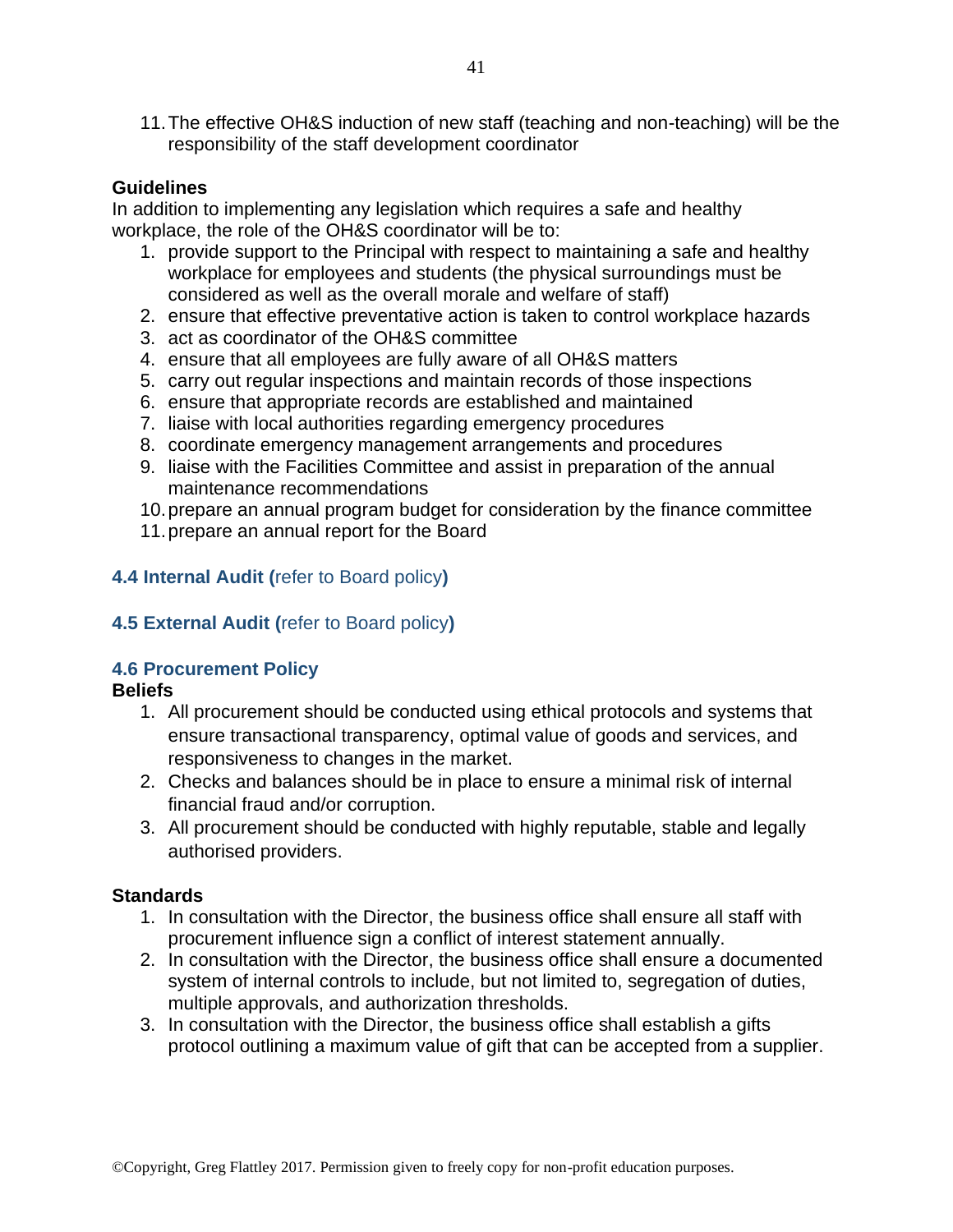- 4. In consultation with the Director, the business office shall vet potential vendors to ensure they are competent, financially stable, and legally able to contract and deliver the goods or services offered.
- 5. In consultation with the Director, the business office shall establish reasonable financial thresholds above which system of competitive bids and tenders is required to obtain best contractual terms and avoid collusion.
- 6. The business office shall include the procurement function in the internal audit biannually, and comply with any Board-endorsed recommendations.

1. This policy should be read in conjunction with the Financial Accounting Systems policy.

## <span id="page-41-0"></span>**4.7 Emergency and Continuity Planning Policy**

#### **Beliefs**

- 1. The assurance of safety for all employees and students is a prime function of the school.
- 2. Proactive emergency response planning should be carefully and thoroughly undertaken with great attention paid to detail.
- 3. In the event of unforeseen school closure, students should continue to receive the best possible education from the school.

#### **Standards**

- 1. In the presence of imminent, uncontrollable risk to employees and students, such as a major fire, accident or natural disaster, or, in cases of impending civil unrest or terrorist activity on direct advice from the [insert embassy] senior personnel, The school will be promptly evacuated of all faculty members and students if safe to do so.
- 2. In the light of advice from relevant civil authorities or the [insert embassy], the Director may elect to maintain a skeleton security and maintenance staff presence at the school.
- 3. The school leadership team will prepare appropriately for the emergency evacuation and closure of the school, and ensure the procedure is practiced by employees and students regularly.
- 4. The school leadership team will ensure the appropriate on-going provision of schooling in the event of a prolonged closure.
- 5. The Director will maintain preparedness for emergency succession should he/she be unable to fulfill her/his duties.
- 6. The school leadership team will maintain an up-to-date crisis communication plan.

#### **Guidelines**

1. This policy should be read in conjunction with the Student Health and Safety policy and relevant school Board policies.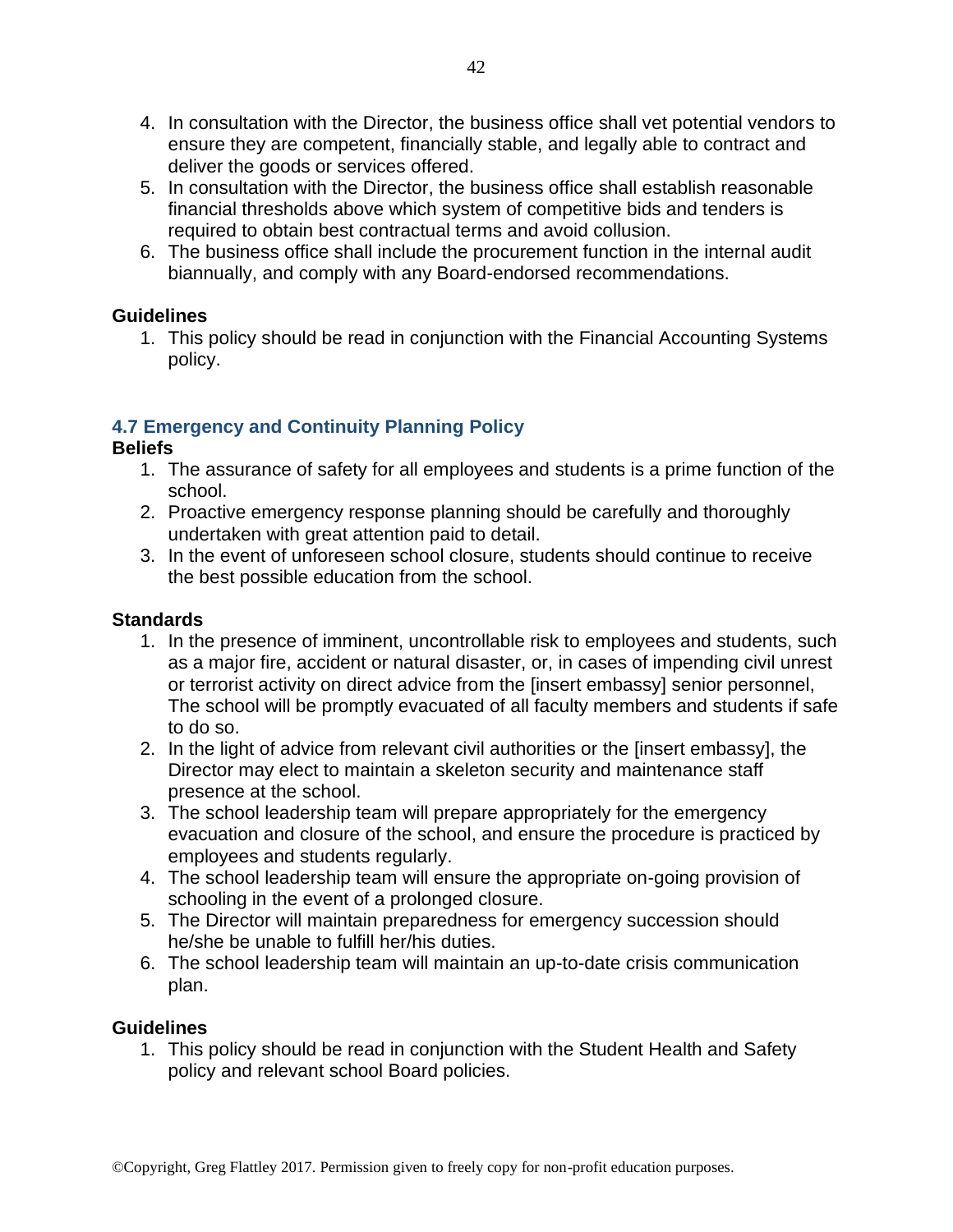- 2. Students and staff will be notified regarding the requirement for making up school days due to civil unrest or other dangerous situations. The Board will make decisions on a case-by-case basis concerning the need to make up a day or days of school, keeping in mind that school Board policy requires a minimum number of teaching days.
- 3. Students and teachers may be required to make up days on a Saturday or on a day set aside for a holiday in order to meet the minimum number of teaching days required.

## <span id="page-42-0"></span>**4.8 Legal Counsel, Contracts and Proceedings (**refer to Board policy**)**

### <span id="page-42-1"></span>**5.0 Asset Management Policy**

### **Beliefs**

- 1. The school business office should ensure that school assets are able to be accounted for at all times.
- 2. Supplies and equipment should be managed in such a way as to ensure that they are optimally functional, readily available and well presented.
- 3. Assets should be managed in such a way as to guarantee their proper use, care and longevity.
- 4. Custodians and users of school supplies and equipment should be advised of the proper use and care of such assets and be accountable for any loss, damage or theft caused by undue negligence of such use and/or care.

### **Standards**

- 1. Supplies and equipment will be appropriately used, maintained, stored and secured at all times.
- 2. Assets, supplies, and equipment will be inventoried yearly and tracked to guard against theft, loss, or damage.
- 3. Relevant faculty and staff members will be made aware of the acceptable use policies for supplies and equipment and be signatories to user agreements.
- 4. Proper procedures will be established to track the authorised custody and whereabouts of all off-campus material assets.
- 5. Asset custodians or users will be held responsible and liable for any loss, damage or theft caused by their direct negligence.

### **Guidelines**

1. This policy should be read in conjunction with the Financial Accounting Systems policy and the relevant School Board policies.

### <span id="page-42-2"></span>**5.1 Major Projects**

The Board holds the Director accountable for developing written policies and procedures for the purchase or lease of land, new buildings and/or major renovations for Board approval.

The Board defines a Capital project as one that is projected to cost over US\$1,000 in total.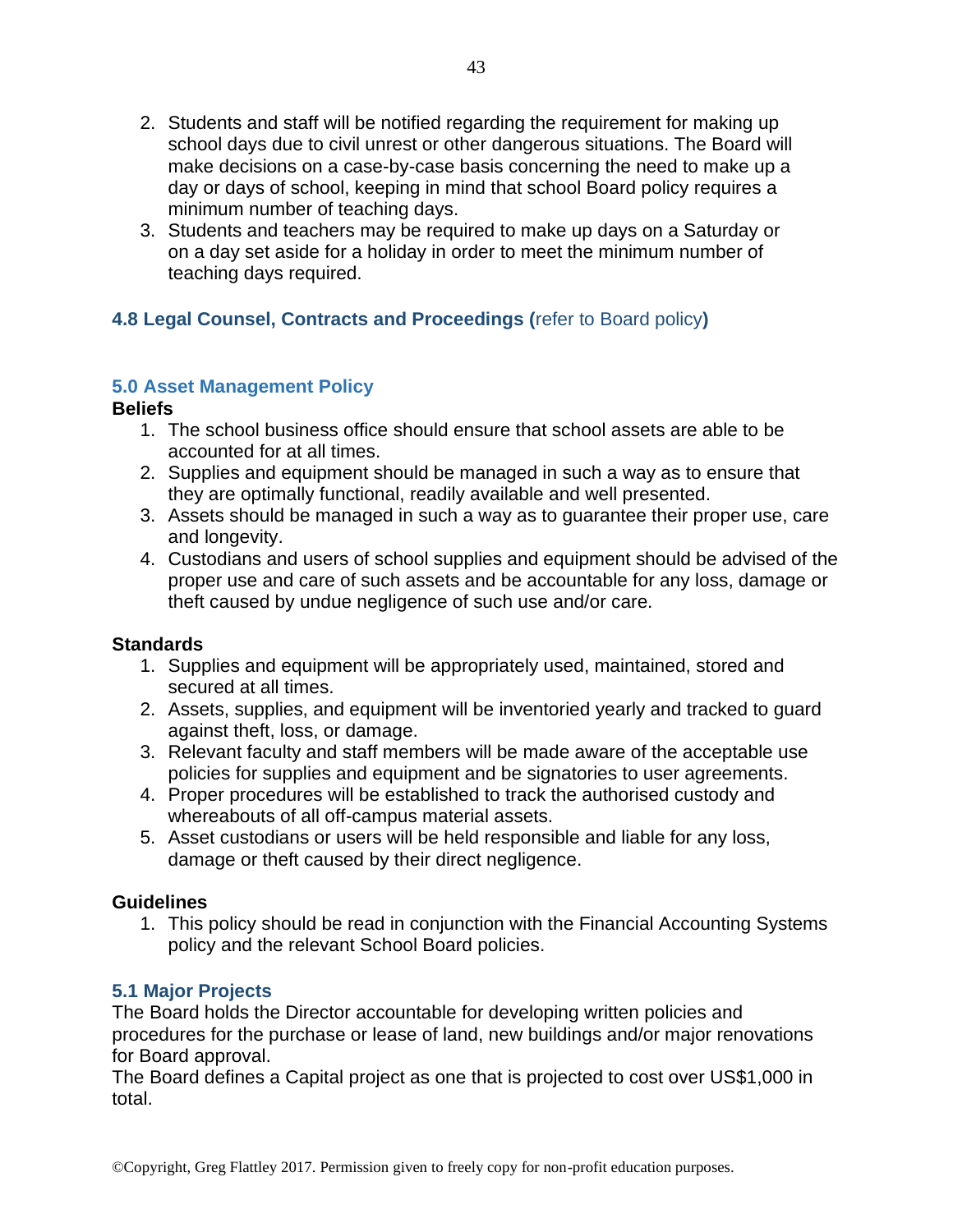## <span id="page-43-0"></span>**5.2 Maintenance of the Physical Facilities (**refer to Board policy**)**

# <span id="page-43-1"></span>**5.3 Information Technology Policy**

#### **Beliefs**

The intent of this policy is to ensure that all uses of the school's computer network and connecting infrastructure are consistent with the school's mission statement and strategic plan. Information technology should

- 1. Provide access to educational programs, applications, resources and reference materials
- 2. Enhance and reinforce the specific learning areas taught
- 3. Access and utilize school record management systems
- 4. Access and utilize school finance systems
- 5. Access or use any and all other technology systems required by The school to carry out day-to-day operations and activities

#### **Standards**

- 1. An Acceptable Use Agreement, outlining appropriate and allowed technology use, will be available and enforced for all users of the school's technology.
- 2. Student users of the school's technology will be encouraged to provide their own technology device. If users so choose, the school will provide a device to students at purchase price.
- 3. To the extent possible, the school will manage its finance, assets and recordkeeping systems using networked computer-based technology.
- 4. The Technology Director will continue to develop and revise a 3 to 5 year ongoing Technology Plan.
- 5. The Technology Director will conduct an annual vulnerability assessment that evaluates technology policies, procedures, standards, training, and security.

#### **Guidelines**

- 1. Planning and budgeting for technology will adhere to the guidelines in the current Technology Plan.
- 2. Purchases and planning are dependent on yearly budgetary constraints.
- 3. Use of technology is for educational purposes and those needs supersede all others.

#### <span id="page-43-2"></span>**5.4 Intellectual Property Policy**

#### **Beliefs**

- 1. Intellectual property is a significant asset of the school and, as such, requires the same proper management, duty of care and security as financial and material assets.
- 2. Intellectual property strongly influences the quality and reputation of the school's programs.
- 3. In a competitive market, intellectual property needs to be treated as privileged and confidential information.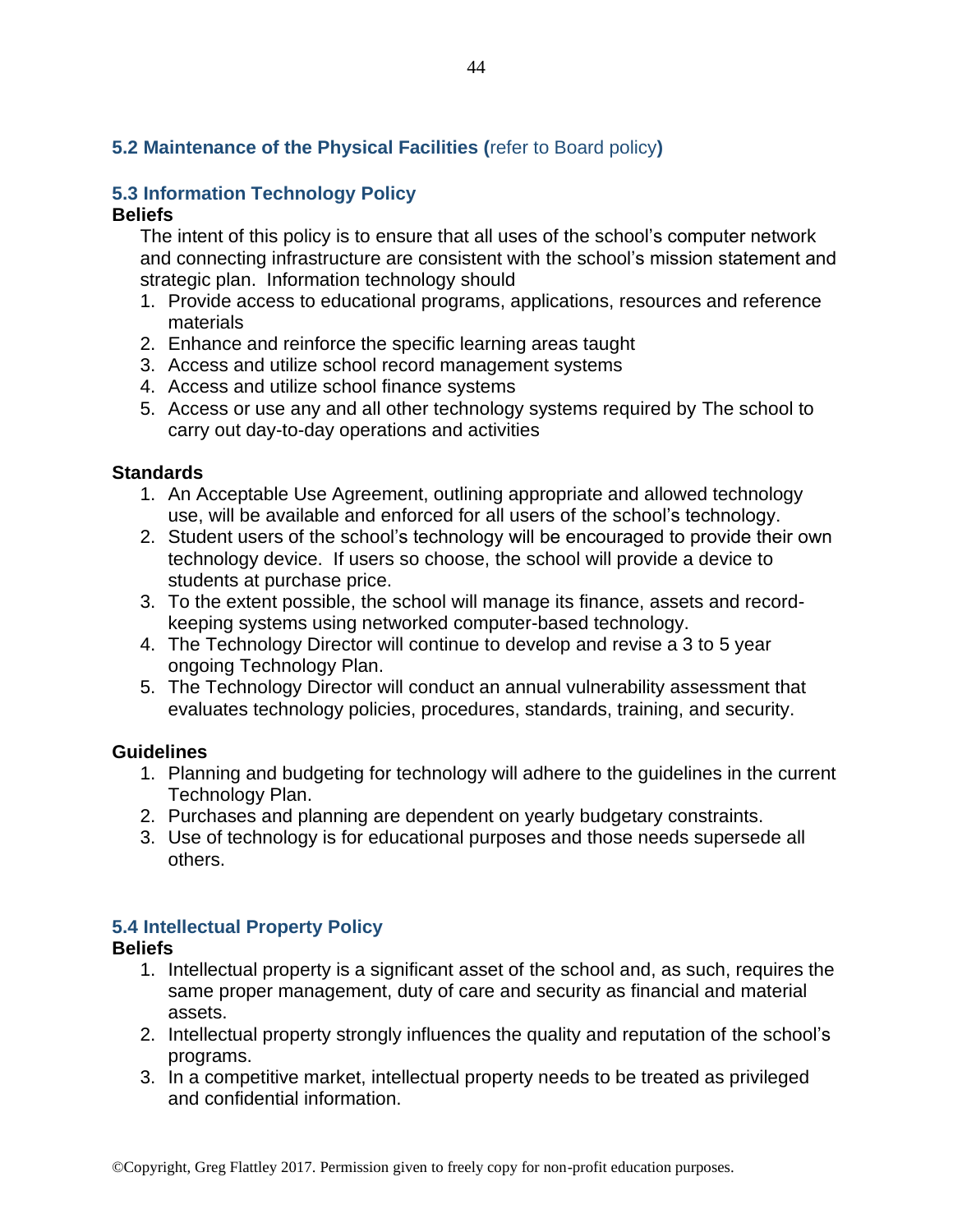- 4. All school-related produce of school employees, whether material or intellectual, is the exclusive property of the school.
- 5. All resources subject to copyright laws should be respected as such and all laws, conventions and ethical standards applying to copyright should be complied with by all employees.

#### **Standards**

- 1. Employees will disclose promptly to the school Director any interest they have in any trade, business or occupation which is similar to the business of the school.
- 2. Employees will not make any public statement (whether written or oral) to the media, or otherwise, relating to the affairs of the school, without the prior consent of the Director.
- 3. Employees will disclose to the Director all education intellectual property, innovations, ideas, developments, improvements, and all processes relating to the operations or business of the school made or conceived by them during the contract term of employment, whether made or conceived within or outside normal business hours, all of which shall be the exclusive property of the school.
- 4. An employee will not use, disclose, divulge, furnish or make accessible to any person, either during her/his employment or any time thereafter (except where necessary for the performance of her/his duties, or where expressly authorised), any confidential information relating to the business of the school.
- 5. School employees will not buy, rent, or borrow unlicensed, unauthorized or pirated material.
- 6. Employees are forbidden from unauthorized copying of copyrighted materials.

#### **Guidelines**

- 1. Unless already made available in the public domain by the school, confidential information includes any information relating to the business and/or the financial affairs of the school or The school's customers, prospective customers, agents, employees, affiliates, suppliers, students or parents and, in particular, shall include:
	- a. the business methods and information of the school (prices, fees charged, product development, marketing and advertising, budgets, or any financial information, information about parents, teachers, students or employees);
	- b. details of the school contractual or other agreements;
	- c. details of any future projects, promotions or publicity exercises planned by the school;
	- d. details of any business plans of the school (including current or future activities); and
	- e. any information which may adversely affect the business or interests of the school
- 2. Unauthorised disclosure of confidential information is a serious disciplinary offence, justifying termination without notice or compensation, and may also result in further legal action (including claims for loss and damages).
- 3. If an employee receives any requests for confidential information, he/she should make no comment and immediately refer the matter to the Director.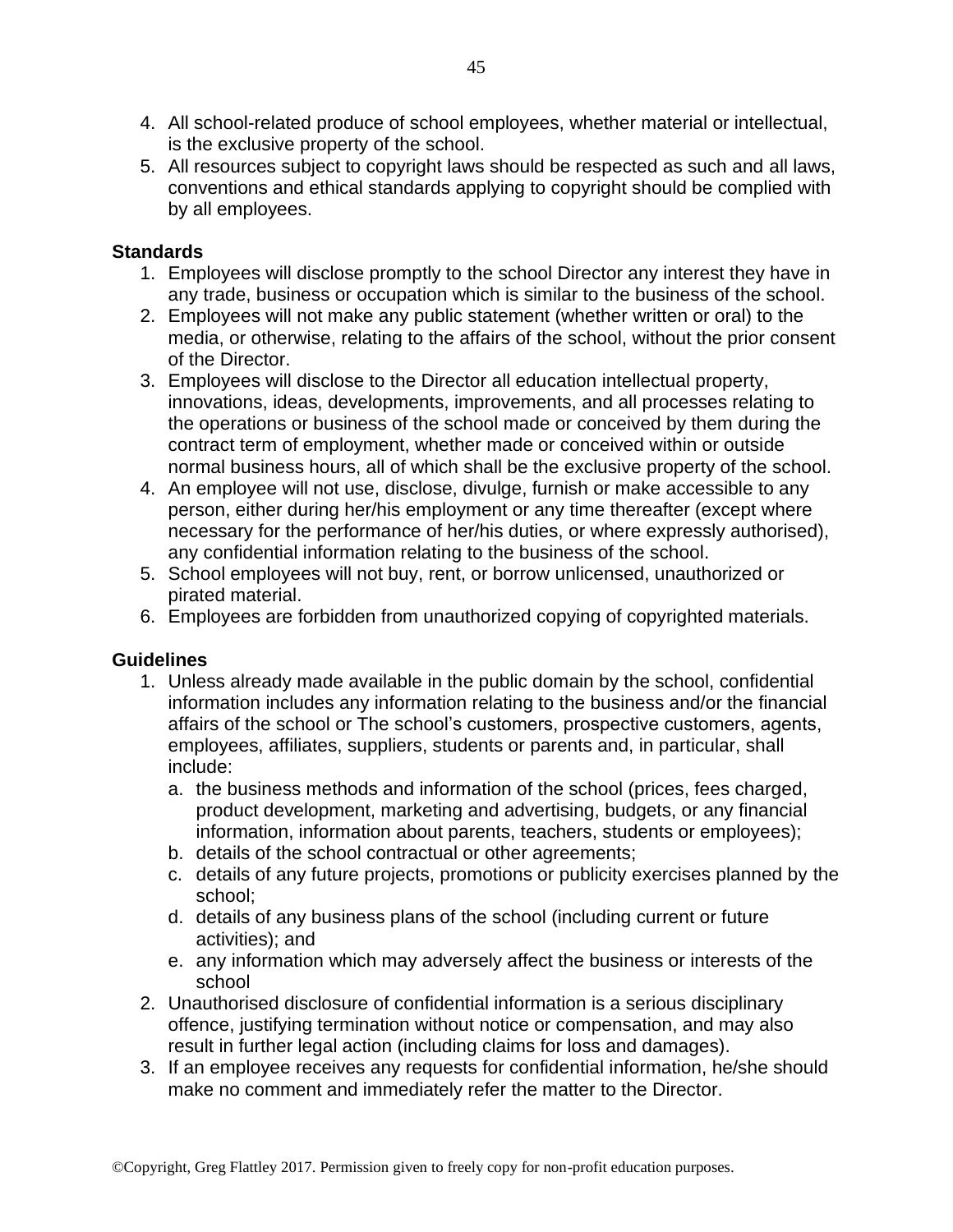## <span id="page-45-0"></span>**E. COMMUNITY RELATIONS POLICY**

## <span id="page-45-1"></span>**1.0 Community Relations Global Policy**

#### **Beliefs**

- 8. All school-community interactions should demonstrate the school's commitment to being a socially responsible and valued member of every community in which it participates.
- 9. All school-community interactions should be legal, respectful, safe, dignified, and prudent.
- 10.The school mission should be communicated to any person or group using any school facility, owned or leased, along with the expected standards of behavior that follow from it, including, but not limited to, respect for others. The consequences of a breach of such standards should also be communicated.
- 11.The limits of The school's liabilities with regard to any person's or group's use of the facilities, owned or leased, should be clearly communicated to such persons or groups.

### **Standards**

- 1. To maintain the dignity of users, all school facilities, owned or leased, will be kept clean, safe, and accessible.
- 2. All interactions with community persons and groups will enhance the school's reputation and brand image.
- 3. All school users will comply with the school's Code of Conduct.
- 4. The use of alcohol and tobacco are forbidden during school-sponsored, studentrelated functions or activities, regardless of location. In school facilities, either owned or leased, the use of alcohol is restricted to adult-oriented functions or activities. Educators and administrators are not allowed to consume alcohol in the presence of students while on campus or at school-sponsored events off campus.
- 5. Illegal drugs and weapons are not allowed in any school facility, owned or leased, or at any school-sponsored event.
- 6. The limits of the school's liabilities with regard to any person's or group's use of the facilities, owned or leased, will be clearly communicated to such persons or groups.

### **Guidelines**

1. This policy should be read in conjunction with the Code of Conduct, Code of Ethics (Teachers), and relevant School Board policies.

## <span id="page-45-2"></span>**1.1 Internal Community Relations Policy**

### **Beliefs**

- 1. Internal community relations are those interactions between students, faculty, staff and registered families.
- 2. All internal interactions should focus on optimizing student learning.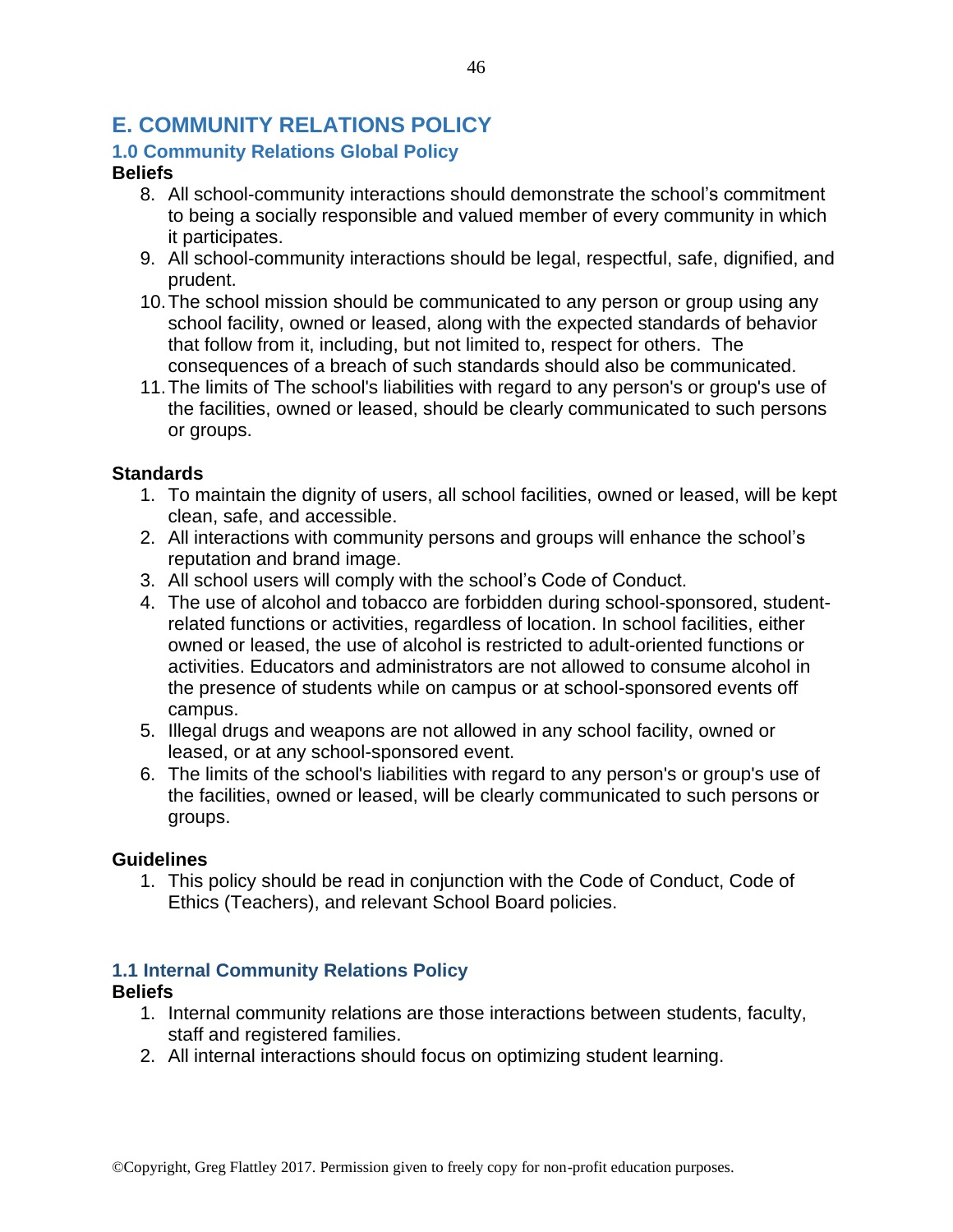- 3. Optimal student learning is significantly enhanced by positive, collaborative relationships between students, faculty, staff, administrators, and parents or guardians.
- 4. Optimal student learning is significantly enhanced by clear and timely communications between students, faculty, staff, administrators, and parents or guardians.
- 5. Forums should be established to provide opportunities for opinion, advice and support from the school's major stakeholders.
- 6. When parents/guardians, students and faculty/staff members become members of the school community, they implicitly agree in principle with the school's mission, guiding principles, and approaches to learning and teaching.

#### **Standards**

- 1. Faculty members, parents and guardians will support student learning in line with the school mission, guiding principles and approaches to learning and teaching.
- 2. The school leadership team will seek the opinion, advice and support of all major stakeholders with any decision-making that may significantly impact the school's mission or approaches to learning and teaching at The school-wide level.
- 3. The school leadership team will conduct formal, anonymous and comprehensive opinion surveys about the overall performance of the school on an annual basis. Such surveys will be offered to all parents, guardians, faculty members and, where appropriate, students. A summary of the perceived strengths, concerns and suggestions for improvement, along with a planned school response, will be subsequently presented to the school community in an open forum.
- 4. Procedures to manage parent and guardian concerns, complaints and grievances will be established and communicated clearly.
- 5. The school leadership team will establish an annual schedule for reporting student academic progress to their parents or guardians.
- 6. School faculty members will promptly report any concerns about an individual student's academic progress to the school Director or her/his delegate. To every extent possible, parents or guardians will be consulted and engaged in planning and implementing strategies to address concerns about a student's academic progress.
- 7. The school leadership team will establish a variety of communication media, including but not limited to formal meetings, telephony, e-conferencing, epublications, printed paper, emails, and automated short message service (sms) text.
- 8. All front office staff members will receive annual training in the proper reception of and interaction with visitors to the school campus. Such training will also incorporate appropriate telephone and email protocols.

#### **Guidelines**

1. This policy should be read in conjunction with the Community Relation Global policy, Code of Conduct, Code of Ethics (Teachers), Student Rights, Responsibilities and Expectations policy, and relevant School Board policies.